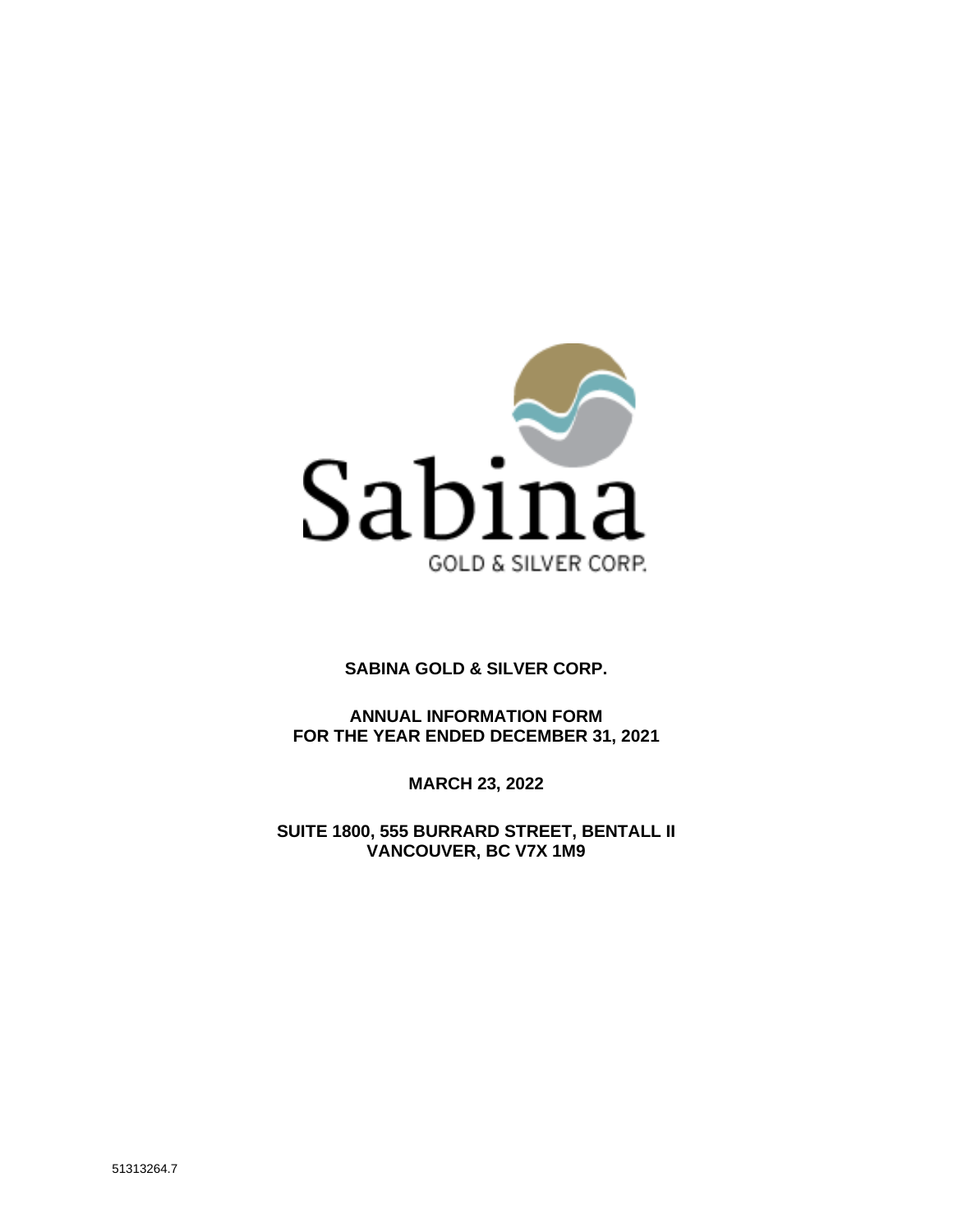# **TABLE OF CONTENTS**

# Page

| Description of the Goose Project at the Back River Gold District 14 |  |
|---------------------------------------------------------------------|--|
| WISHBONE PROJECT, NUNAVUT  Error! Bookmark not defined.             |  |
|                                                                     |  |
|                                                                     |  |
|                                                                     |  |
|                                                                     |  |
|                                                                     |  |
|                                                                     |  |
| INTEREST OF MANAGEMENT AND OTHERS IN MATERIAL TRANSACTIONS59        |  |
|                                                                     |  |
|                                                                     |  |
|                                                                     |  |
|                                                                     |  |
|                                                                     |  |
|                                                                     |  |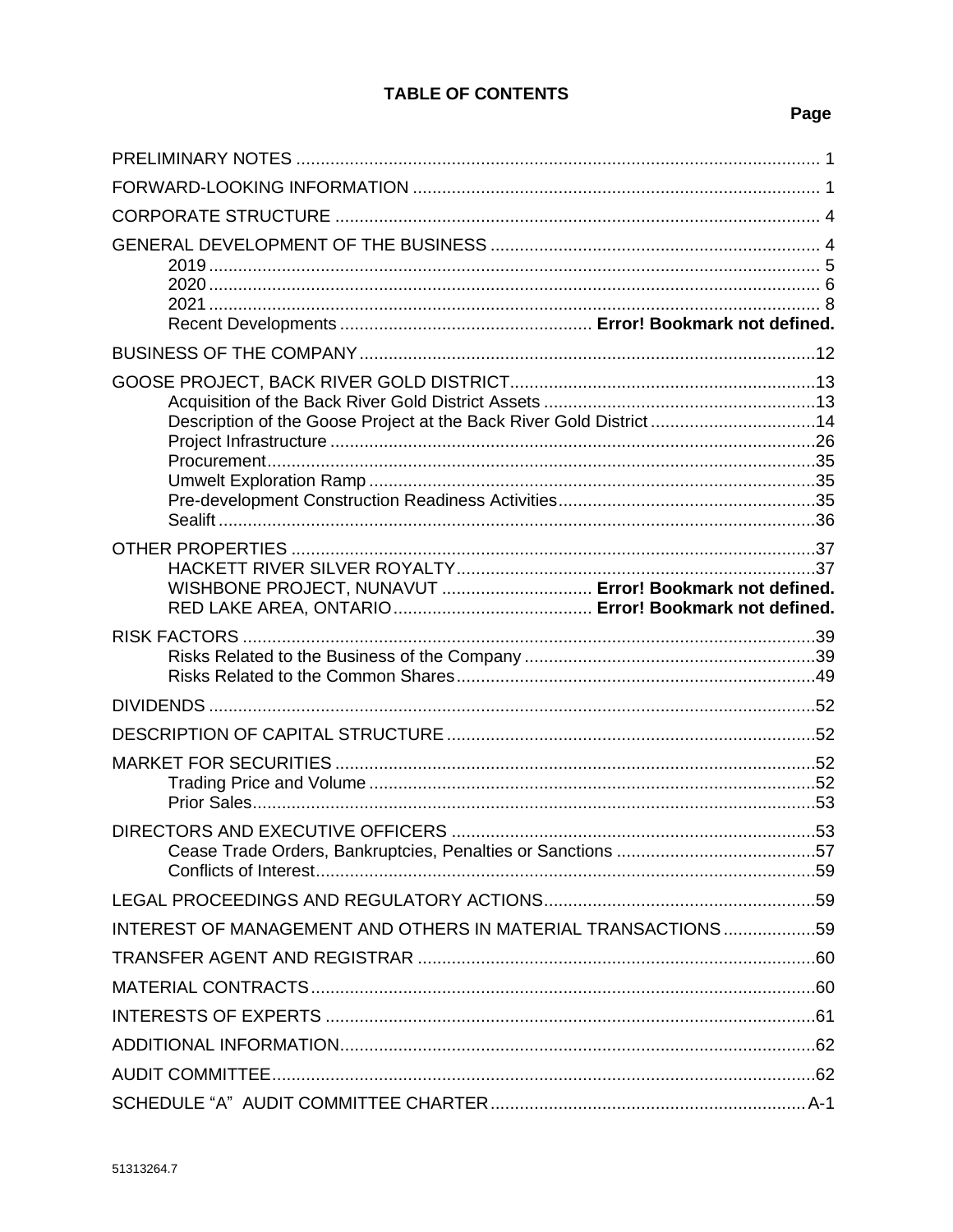### **PRELIMINARY NOTES**

All financial information in this Annual Information Form (the "**AIF**") of Sabina Gold & Silver Corp. (the "**Company**" or "**Sabina**") is prepared in accordance with International Financial Reporting Standards.

All dollar amounts in this AIF are expressed in Canadian dollars unless otherwise indicated.

In this AIF, the definitions of mineral resources are those used by the Canadian securities administrators and conform to the definitions utilized by the Canadian Institute of Mining, Metallurgy and Petroleum ("**CIM**") in the "CIM Standards on Mineral Resources and Reserves – Definitions and Guidelines" adopted by CIM Council on May 10, 2014.

All information in this AIF is as of December 31, 2021 unless otherwise indicated.

# **FORWARD-LOOKING INFORMATION**

This AIF contains "forward-looking information" within the meaning of applicable Canadian securities legislation ("**Forward-Looking Information**") concerning the Company's projects, capital, anticipated financial performance, business prospects and strategies and other general matters. All statements, other than statements of historical fact, that address activities, events or developments that the Company believes, expects or anticipates will, may, could or might occur in the future are Forward-Looking Information. The words "believe", "envision", "estimate", "assume", "evaluate", "expect", "anticipate", "may", "could", "might", "will", "would", "should", "intend", "target", "budget", "plan", "strategy", "goals", "objectives", "projection" or the negative of any of these words and similar expressions are intended to identify Forward-Looking Information, although these words may not be present in all Forward-Looking Information.

Forward-Looking Information included or incorporated by reference in this AIF include, without limitation, statements with respect to:

- the future exploration, development and exploitation plans concerning the Back River Gold District (as defined herein);
- the adequacy of the Company's financial resources, business plans and strategy and other events or conditions that may occur in the future;
- the statements regarding the projections and assumptions set out in the UFS (as defined herein);
- the timing and amount of estimated capital, operating and exploration expenditures and other expenses for specific operations;
- Mineral Resource estimates for Goose and George deposits and the mineral reserve estimate for the Goose Project (the "**Goose Project**") at the Back River Gold District based on the Mineral Resource estimates for the Llama, Umwelt, Nuvuyak, Echo and Goose Main deposits, contained in the UFS;
- the ability of the Company to exploit estimated Mineral Reserves;
- the Company's expectation that the Goose Project will be profitable with positive economics from mining, recoveries, grades and annual production;
- receipt of all necessary approvals and permits;
- the parameters and assumptions underlying the Mineral Resource and Mineral Reserve estimates and the financial analysis contained in the UFS;
- gold prices;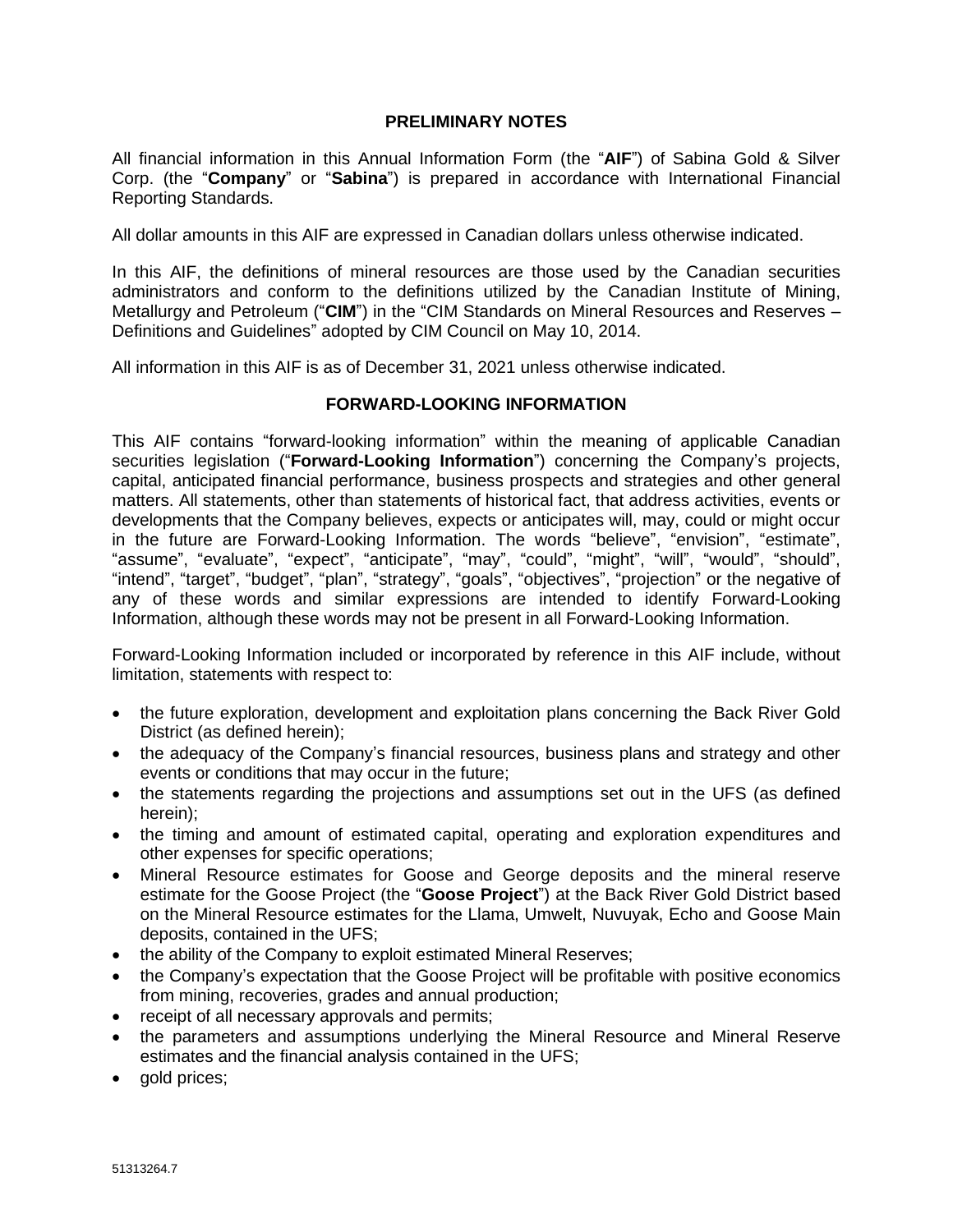- the timing and completion of construction and commissioning of the mine and processing facilities and achieving full production;
- the ability to access the Goose Project;
- expected metal recoveries, gold production (including without limitation the estimated gold sales by year), total cash costs per ounce of gold sold, all in sustaining costs and revenues from operations;
- the proposed use of proceeds of the 2021 Equity Financings, the Financing and the 2022 Private Placement;
- the expectation that the Company will be able to generate sufficient cash flow to satisfy the financial covenants under any existing or future potential loan facility and service existing and any future potential debt on a timely basis;
- the expected satisfaction of certain projected operating and performance parameters required under any existing or potential future loan facility;
- the ability to mine and process estimated Mineral Reserves from the Goose Project;
- the Company's treatment under governmental taxation regimes;
- the ability to service debt once in production; and
- the expected successful start-up, commissioning and operation of the mineral processing plant.

Forward-Looking Information reflects the current expectations or beliefs of the Company based on information currently available to the Company. Forward-Looking Information in respect of capital costs, operating costs, production rate, grade per tonne and smelter recovery are based upon the estimates in the technical report referred to in this AIF and in the documents incorporated by reference herein and ongoing cost estimation work, and the Forward-Looking Information in respect of metal prices and exchange rates is based upon the prices and the assumptions contained in the UFS.

Forward-Looking Information is not a guarantee of future performance and is based upon a number of estimates and assumptions of management, in light of management's experience and perception of trends, current conditions and expected developments, as well as other factors that management believes to be relevant and reasonable in the circumstances, as of the date of this AIF including, without limitation, assumptions about: the effects of general economic conditions; changing foreign exchange rates; risks associated with exploration and project development; the calculation of Mineral Resources and Mineral Reserves; risks related to fluctuations in metal prices; uncertainties related to raising sufficient financing to fund the planned work in a timely manner and on acceptable terms; changes in planned work arising from weather, logistical, technical or other factors; the possibility that results of work will not fulfill expectations and realize the perceived potential of the Company's properties; risk of accidents, equipment breakdowns and labour disputes; access to project funding or other unanticipated difficulties or interruptions; the possibility of cost overruns or unanticipated expenses in the work program; title matters; government regulation; obtaining and receiving necessary licenses. While the Company considers these assumptions to be reasonable, the assumptions are inherently subject to significant business, social, economic, political, regulatory, competitive and other risks and uncertainties, contingencies and other factors that could cause actual actions, events, conditions, results, performance or achievements to be materially different from those projected in the Forward-Looking Information. Many assumptions are based on factors and events that are not within the control of the Company and there is no assurance they will prove to be correct.

Forward-Looking Information is subject to a number of risks and uncertainties that may cause the actual events or results to differ materially from those discussed in the Forward-Looking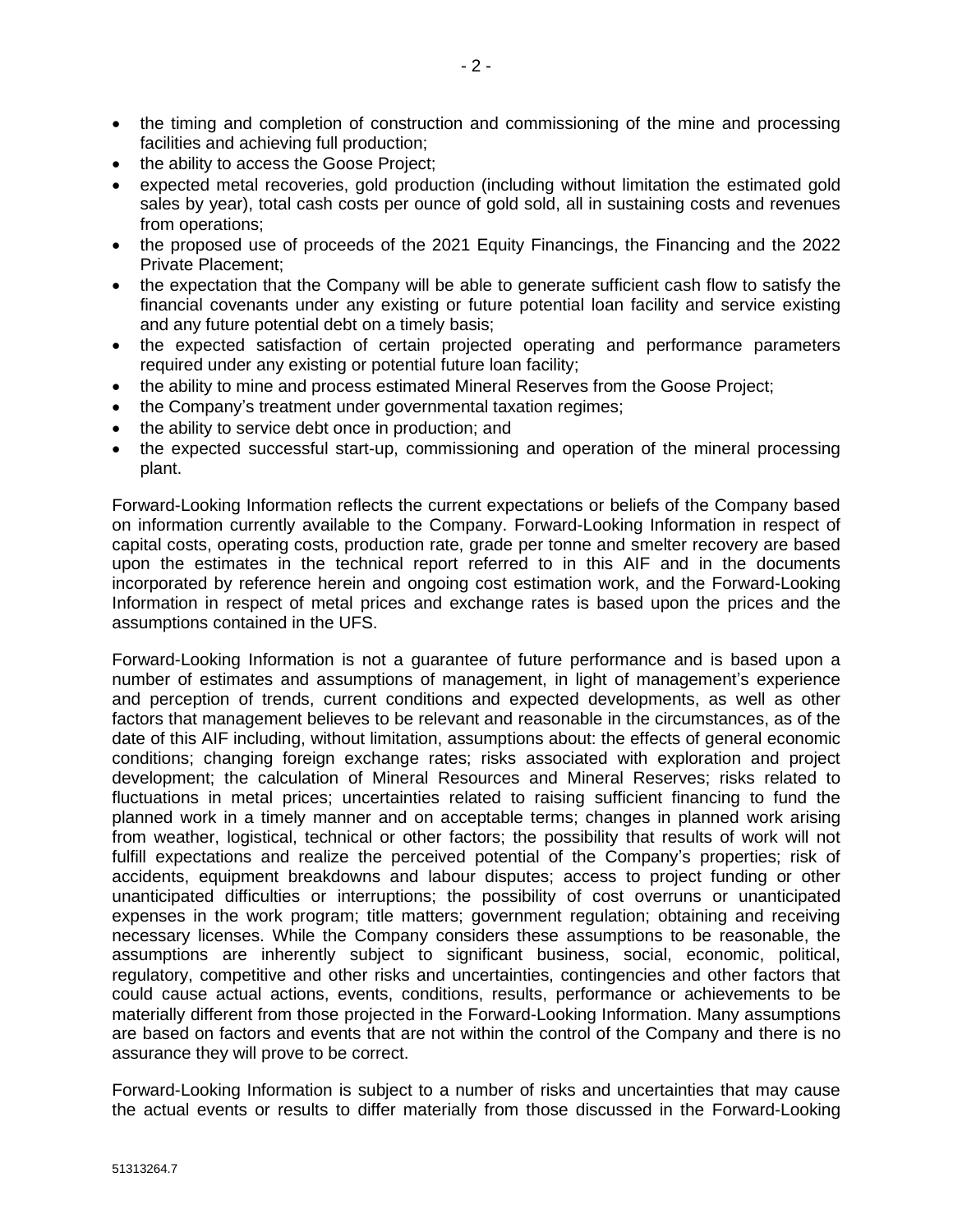Information, and even if events or results discussed in the Forward-Looking Information are realized or substantially realized, there can be no assurance that they will have the expected consequences to, or effects on, the Company. Factors that could cause actual results or events to differ materially from current expectations include, among other things:

- the impact of global supply chain and financial market disruptions as a result of the ongoing COVID-19 pandemic and geopolitical risk and conflict;
- the uncertainty of estimated production, development plans and cost estimates for the Goose Project;
- discrepancies between actual and estimated Mineral Reserves and Mineral Resources, actual and estimated development and operating costs, actual and estimated metallurgical recoveries and estimated and actual production;
- the ability of the Company to retain its key management employees and skilled and experienced personnel;
- conflicts of interest;
- litigation or other legal or administrative proceedings brought against the Company;
- actual or alleged breaches of governance processes or instances of fraud, bribery or corruption;
- exploration, development and mining risks and the inherently dangerous nature of the mining industry, including environmental hazards, industrial accidents, unusual or unexpected formations, safety stoppages (whether voluntary or regulatory), pressures, mine collapses, cave-ins or flooding and the risk of inadequate insurance or inability to obtain insurance to cover these risks and other risks and uncertainties;
- property and mineral title risks including defective title to mineral claims or property;
- changes in national and local government legislation, taxation, controls, regulations and political or economic developments in Canada or other countries in which the Company does or may carry out business in the future;
- equipment shortages and the ability of the Company to acquire the necessary access rights and infrastructure for its mineral properties;
- environmental regulations and the ability to obtain and maintain necessary permits, including environmental authorizations and water use licenses;
- future foreign currency exchange rates;
- extreme competition in the mineral exploration industry;
- delays in obtaining, or a failure to obtain, permits and authorizations necessary for current or future operations or failures to comply with the terms of such permits and authorizations;
- security threats to the Company's information systems;
- additional financing requirements;
- the Company's history of losses;
- the Company's negative cash flow;
- risks related to the Company's ability to comply with restrictive covenants and maintain financial covenants under the Facility (as defined herein);
- increasing interest rates may increase the Company's cost of borrowing;
- the Company's ability to continue as a going concern;
- delays in, or inability to achieve, planned commercial production;
- fluctuations in the relative values of the U.S. dollar and the Canadian dollar;
- volatility in metals prices; and
- the other risks disclosed under the heading "*Risk Factors*" in this AIF and in the documents incorporated by reference herein.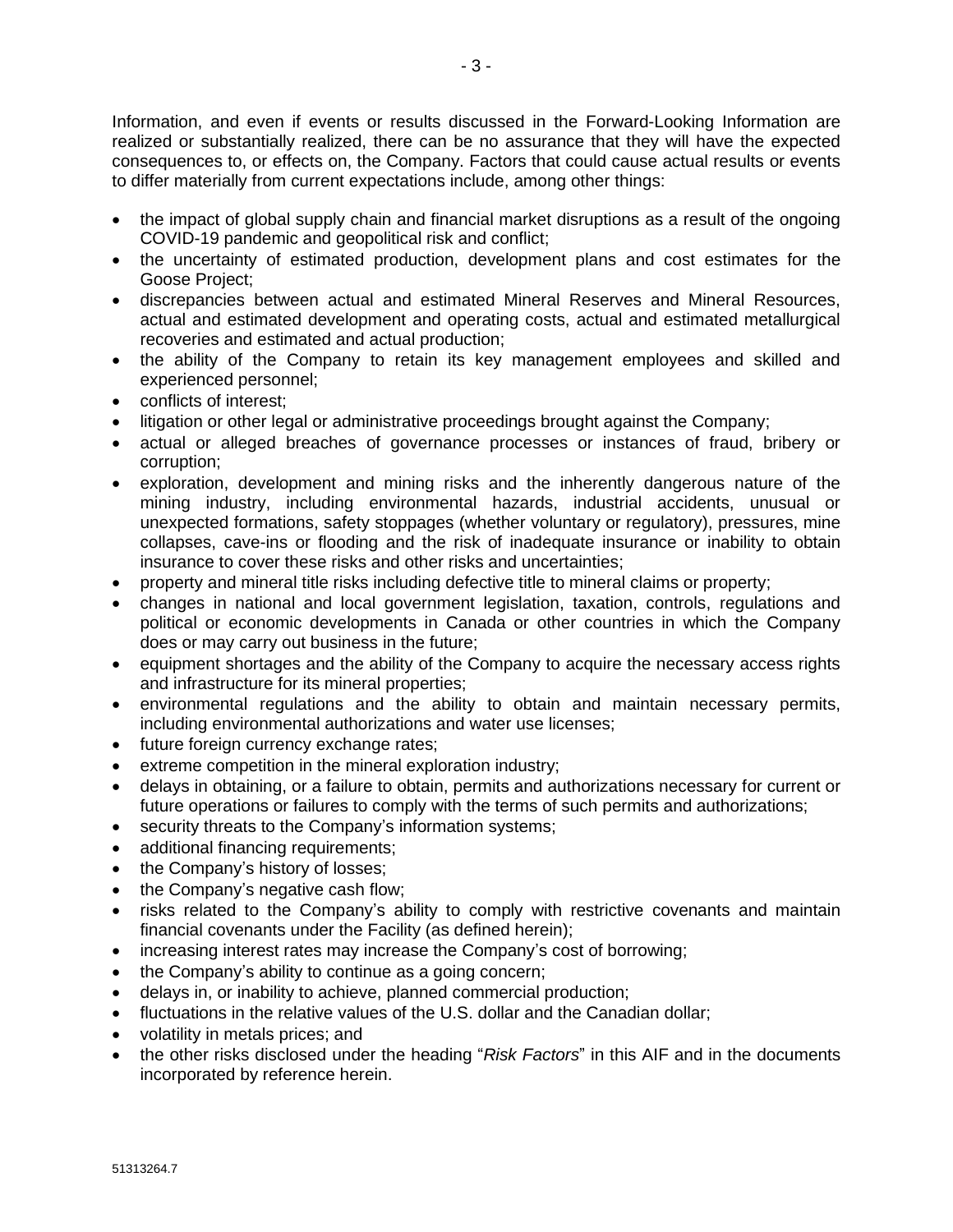These factors should be considered carefully, and investors should not place undue reliance on the Forward-Looking Information. In addition, although the Company has attempted to identify important factors that could cause actual actions or results to differ materially from those described in the Forward-Looking Information, there may be other factors that cause actions or results not to be as anticipated, estimated or intended.

The Company cautions that the foregoing lists of important assumptions and factors are not exhaustive. Other events or circumstances could cause actual results to differ materially from those estimated or projected and expressed in, or implied by, the Forward-Looking Information contained herein. There can be no assurance that Forward-Looking Information will prove to be accurate, as actual results and future events could differ materially from those anticipated in such information. Accordingly, investors should not place undue reliance on Forward-Looking Information.

Any Forward-Looking Information speaks only as of the date on which it is made and, except as may be required by applicable securities laws, the Company disclaims any intent or obligation to update any Forward-Looking Information, whether as a result of new information, future events or results or otherwise.

# **CORPORATE STRUCTURE**

The Company was incorporated under the *Company Act* (British Columbia) on June 7, 1966 under the name of Sabina Industries Limited. The name of the Company was changed to New Sabina Resources Limited on March 23, 1984, to Sabina Resources Limited on December 17, 1987, to Sabina Silver Corporation on October 17, 2005 and to Sabina Gold & Silver Corp. on October 28, 2009. On July 31, 2008, Sabina transitioned under the *Business Corporations Act* (British Columbia).

The Company's head office is located at Suite 1800, 555 Burrard St., Bentall II, Vancouver, British Columbia, Canada V7X 1M9 and its registered office is located at Suite 1200, 750 West Pender Street, Vancouver, British Columbia, Canada V6C 2T8.

The Company has one subsidiary, Sabina Back River Ltd., an Alberta company which is wholly-owned.

#### **GENERAL DEVELOPMENT OF THE BUSINESS**

Prior to 2006, the Company was a junior mineral resource exploration company with properties in Ontario and British Columbia. In January 2006, the Company earned a 100% interest (subject to certain royalties) in the Hackett River silver zinc project (the "**Hackett River Project**") located in Nunavut, Canada. See "Acquisition of the Hackett River Project". In June 2009, the Company acquired a 100% interest in the Back River Gold District (the "**Back River Gold District**") and the Wishbone Greenstone Belt (the "**Wishbone Project**") in Nunavut, Canada. See "Acquisition of the Back River Gold District Assets". In November 2011, the Company completed the sale of the Hackett River Project to Xstrata Canada Corporation, Zinc Canada Division ("**Xstrata**") (which is now Glencore Canada Corporation ("**Glencore**")) for cash and a royalty on silver produced from the Hackett River Project. See "Sale of the Hackett River Project". The Back River Gold District is the Company's main asset with estimated cumulative exploration and evaluation expenditures of **\$404 million** and property and equipment of **\$175 million** spent on the Back River Gold District since 2009, including acquisition costs.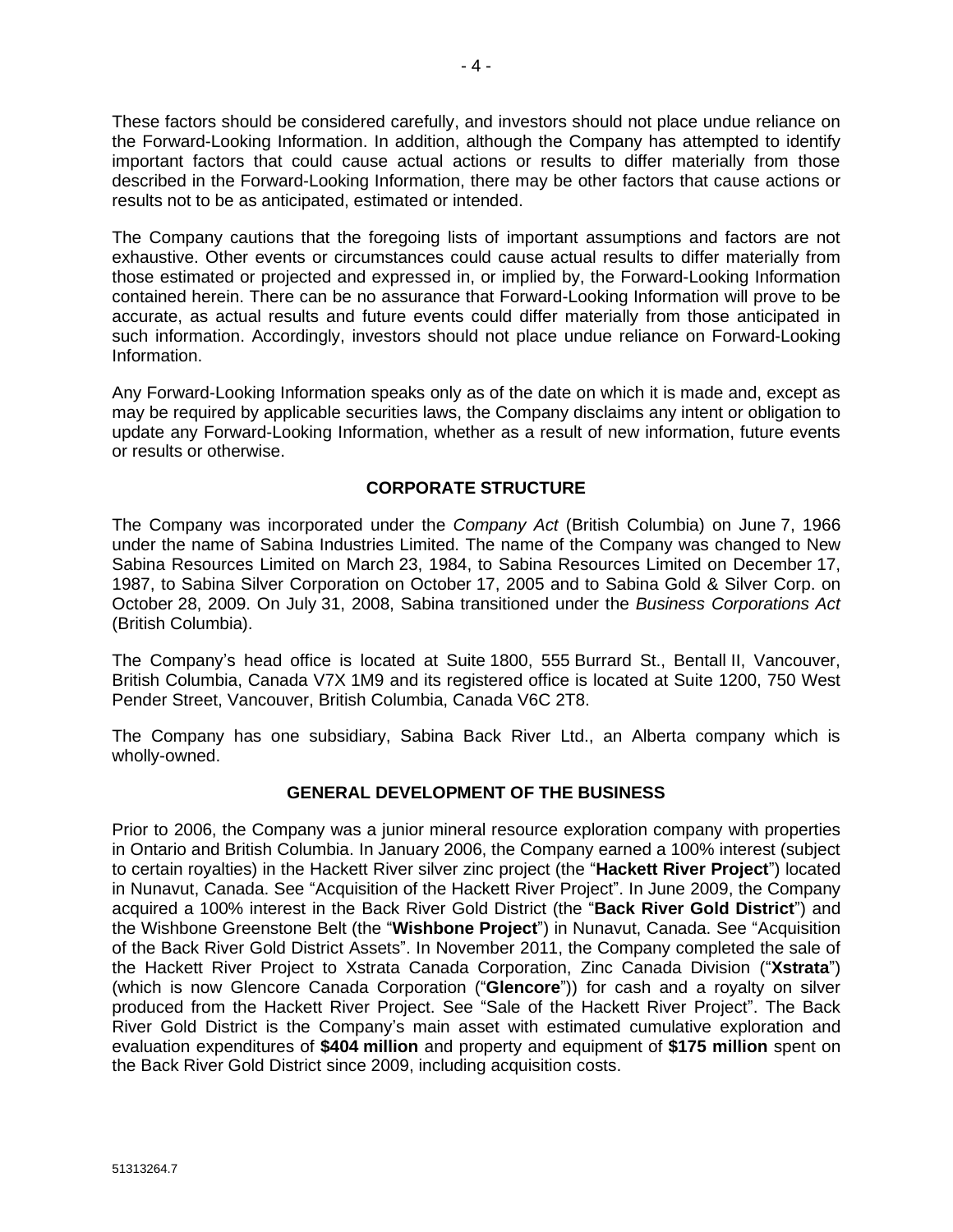Below is a description of how the Company's business has developed over the last three completed financial years.

### **2019**

On January 7, 2019, the Company announced the final exploration results from 2018, including the down plunge expansion of the Nuvuyak discovery at the Goose Project. In 2018, the Company completed 22,500m of diamond drilling including 16,500m of drilling during the summer exploration program.

On February 22, 2019, the Company announced its budget and work plans for 2019. The 2019 budget enabled the Company to continue its two-pronged approach: completing project development activities to reduce execution risk as well as continuing high value exploration.

On March 28, 2019, the Company announced that it had begun trading on the OTCQX Best Market platform in the United States under the symbol SGSVF.

On April 4, 2019, the Company completed a non-brokered flow-through private placement financing of 3,361,907 common shares in the capital of the Company ("**Common Shares**") for gross proceeds of \$5.2 million.

On May 6, 2019, the Company announced that it had completed construction of the 172km winter ice road ("**WIR**") and haulage of construction materials and equipment from the Port Facility to the Goose Site (as defined herein). This served to reduce logistical risks by repositioning construction supplies and providing hands on experience of both logistics and WIR construction as well as identifying opportunities to enhance WIR operations in future years. Construction of the WIR was completed in late April 2019 with haulage completed on May 11, 2019.

On June 6, 2019, the Company reported that its slate of Directors had been elected at the Company's Annual General Meeting of Shareholders. In addition, the Company's amended Share Compensation Plan was approved by shareholders of the company ("**Shareholders**").

In June, July and August of 2019, the Company continued to report successful drilling results at both the Umwelt Underground high-grade corridor and at the new Nuvuyak zone discovered in 2018.

On September 5, 2019, the Company provided an update on exploration successes including:

• *The extension of the Llama underground gold structure.* Mineralization from the bottom of the Llama open pit reserve now extends for greater than 1200m down plunge. Recent successes include the extension from the existing Llama underground resource adding an additional plunge length of approximately 580m as well as the discovery of higher-grade mineralization over numerous drill holes within this plunge extension. The mineralizing structure at Llama underground remains open to depth.

• *The new discovery of a significant zone of gold mineralization, the Nuvuyak Zone, located approximately 1000m west of the Goose Main deposit.* The Nuvuyak gold zone has now been tested by 14 drill holes which confirm a strongly mineralized, folded iron formation package over a plunge extent of 370m, open both up and down plunge. The Nuvuyak gold zone is analogous in size and mineral robustness to the other Goose Project deposits and is the most important discovery since the Umwelt discovery in 2010.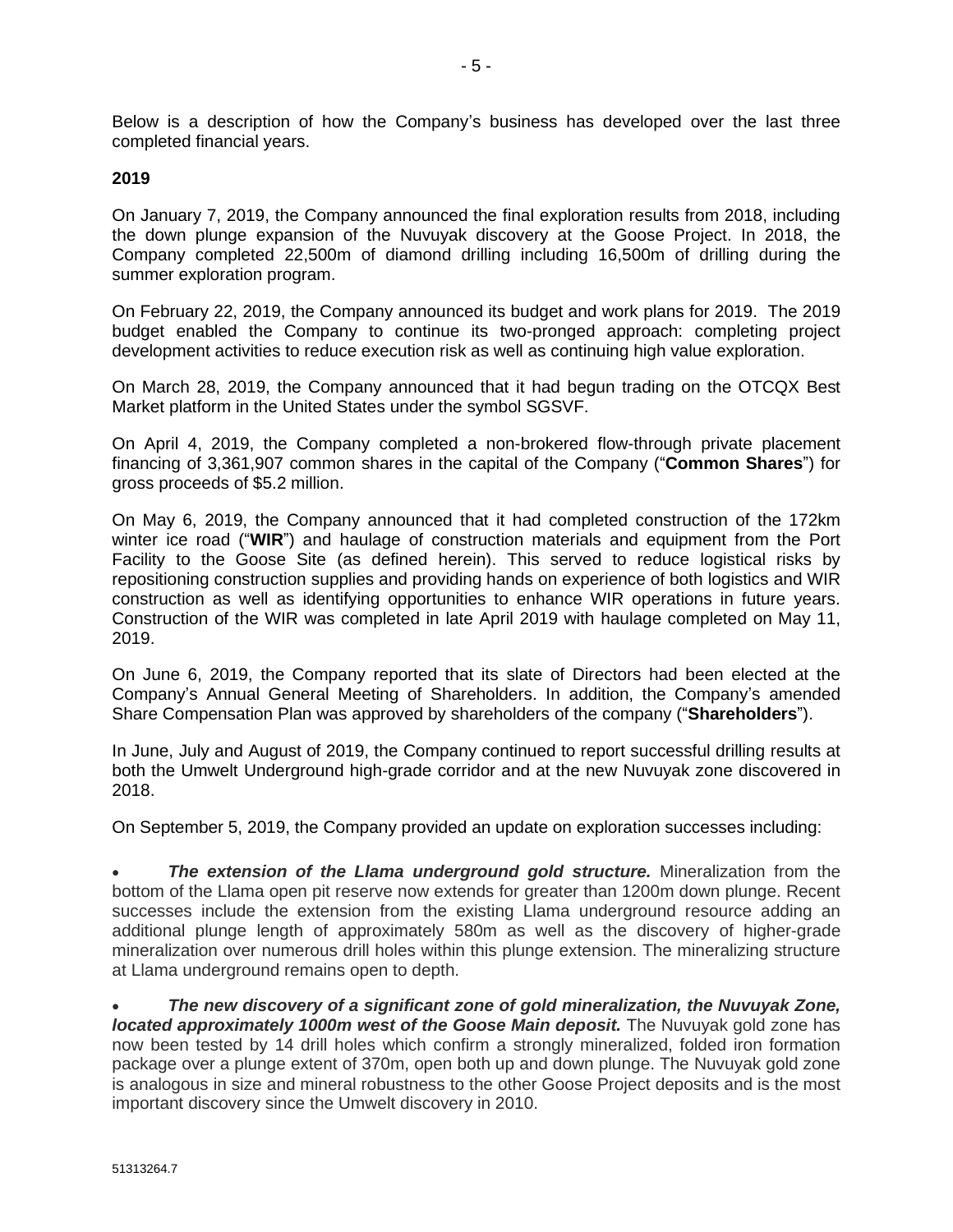• *The definition and expansion of a thickened, high grade corridor of mineralization within the Umwelt underground, initially at the Vault Zone and more currently in the upplunge direction.* Recent drilling and modeling shows that the high grade zone or corridor extends through Vault Zone, up and down plunge with excellent potential for significant optimization through additional drilling.

• *Discovery of over 25% more plunge length of mineralized iron formation at the Goose Property.* Between Llama Extension and Nuvuyak, Sabina has identified an additional combined 950m of gold mineralized iron formation along plunge.

On November 13, 2019, the Company released its inaugural Environment, Social and Governance Report ("**ESG Report**"). The ESG Report provides investors and other stakeholders with information about the Company's strategy, commitments and performance on relevant environmental, social and governance topics. The ESG Report outlines Sabina's commitment to the following priority areas: governance and integrity, value for stakeholders, value for employees, value for society and environmental sustainability as well as climate change. It also outlines Sabina's commitment to the economy, society and environment in Nunavut.

On December 20, 2019, the Company completed a bought deal financing of 2,137,000 Flowthrough Common Shares for gross proceeds of \$5.5 million. The underwriters of the financing were paid a 5% commission. In addition, both DPM and Zhaojin International Mining Co., Ltd. elected to exercise their participation right in relation to the financing to purchase, by way of private placement, 1,921,780 Common Shares of the Company for gross proceeds of approximately \$3.1 million.

# **2020**

On January 6, 2020, the Company announced its priority focus for exploration advancement at Back River Gold District during 2020 was a 6,500 meter spring drilling program that would target expansion and definition of the high grade corridor at the Umwelt underground with a focus on the up plunge portion of the deposit that extended from the current limits of the Vault Zone towards the lower limits of the Umwelt open pit. This drilling would encompass approximately 10 holes up plunge to the pit as well as an optional 2-3 holes within the Vault Zone and other structural targets within the Umwelt gold system.

On March 16, 2020, in response to the COVID-19 pandemic, the Company shut down camp, deferring the drilling program and site activities until later in the year and implemented a work from home protocol.

On March 30, 2020, the Company announced that Lello Galassi, the Vice-President, Development & Construction of the Company had resigned for personal reasons.

On April 29, 2020, the Company announced that it had filed a renewal base shelf prospectus with the securities regulatory authorities in each of the provinces and territories of Canada. The renewal provides for continuity of the base shelf prospectus filed by the Company on March 26, 2018.

On June 3, 2020, the Company announced that it completed a bought deal financing for gross proceeds of \$55 million through a combination of 12,500,000 Common Shares at \$2.00 per share, 2,100,000 flow-through Common Shares at \$2.40 per share, 5,224,000 charity flowthrough Common Shares at \$2.68 per share and 1,638,000 super charity flow-through Common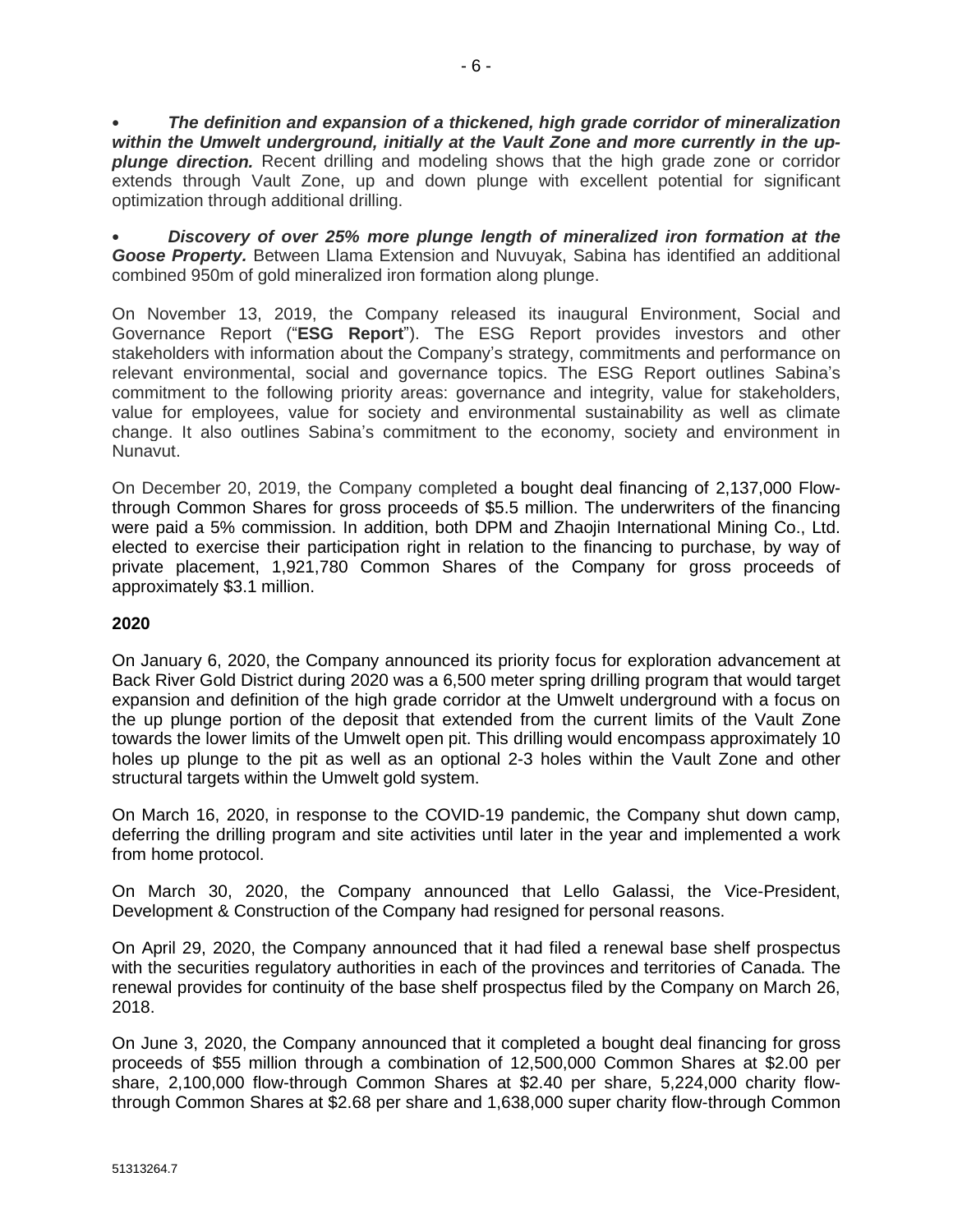Shares at \$2.90 per share. The underwriters of the financing elected to exercise their overallotment option to purchase 2,900,000 Common Shares at \$2.00 per share. In addition, Zhaojin International Mining Co., Ltd. elected to exercise its participation relation to this financing to purchase, by way of private placement, 2,882,082 Common Shares at \$2.00 for gross proceeds of approximately \$5.8 million.

On June 4, 2020, the Company reported its slate of Directors had been elected at the Company's Annual General Meeting of Shareholders. The slate of Directors replaced Rick Howes, retired President & CEO of Dundee Precious Metals with his replacement at Dundee, David Rae.

On July 8, 2020, the Company announced that its Goose Camp had been successfully reopened and work programs commenced at the Goose Project. Since de-mobilizing personnel from Goose Camp in March 2020 due to the COVID-19 pandemic, the Company had been working in consultation with external parties to develop camp protocols to ensure the safety of its workplace and surrounding communities.

On August 20, 2020, the Company announced initial results from its summer drilling program at the Umwelt deposit on the Goose Project. Results included 15.15g/t Au over 19.40m in drill hole 20GSE571, 12.64 g/t Au over 7.70m in drill hole 20GSE572 and 19.27 g/t Au over 7.00m in drill hole 20GSE573.

On August 25, 2020, the Company provided an update on the advancement of the Back River Gold District. The Company reported that the Goose Project, the initial focus for production at the Back River Gold District, has evolved significantly on its path to production since the IFS was completed in 2015. There had been significant advancements in engineering, project development, exploration and permitting, which had been improved, optimized and further derisked the Goose Project towards a production decision.

On September 3, 2020, the Company announced further results from drilling in the upper portions of the high-grade corridor at Umwelt Underground on the Goose Project. Assay results from two new drill holes include: hole 20GSE575C which returned 19.89 g/t Au over 32.20m, including 51.50 g/t Au over 8.20m, and hole 20GSE574 which returned 5.88 g/t Au over 20.10m. Results continued to support the thesis of the continuity of a high-grade corridor extending from the high-grade Vault Zone at depth to the lower limits of the current Umwelt open pit design.

On October 13, 2020, the Company announced further high grade assay results from drilling of the upper portions of the high-grade corridor at the Umwelt Underground resource on the Goose Project. Results included 23.52 g/t over 22.75m in hole 20GSE582, 20.02 g/t over 20.55 in hole 20GSE581 and 14.78 g/t over 24.80m in hole 20GSE584.

The drilling focused on a zone directly under the proposed Umwelt open pit (V2 Zone) at a depth that ranges from 135m to 285m below surface, over a plunge extent of approximately 300m. All seven drill holes targeting this zone returned exceptional widths of gold mineralization, up to 2-3 times the average grade of the Umwelt underground reserve. The V2 Zone is very similar to the Vault Zone, further supporting the concept of additional high‐grade underground corridors within the Umwelt deposit.

On October 27, 2020, the Company reported on ongoing pre-development activities at the Goose Project. Working under a COVID-19 Operational Framework which utilized predevelopment monitoring and testing, a reduced workforce and numerous onsite protective measures, the Company's project development team mobilized to a site during the first week of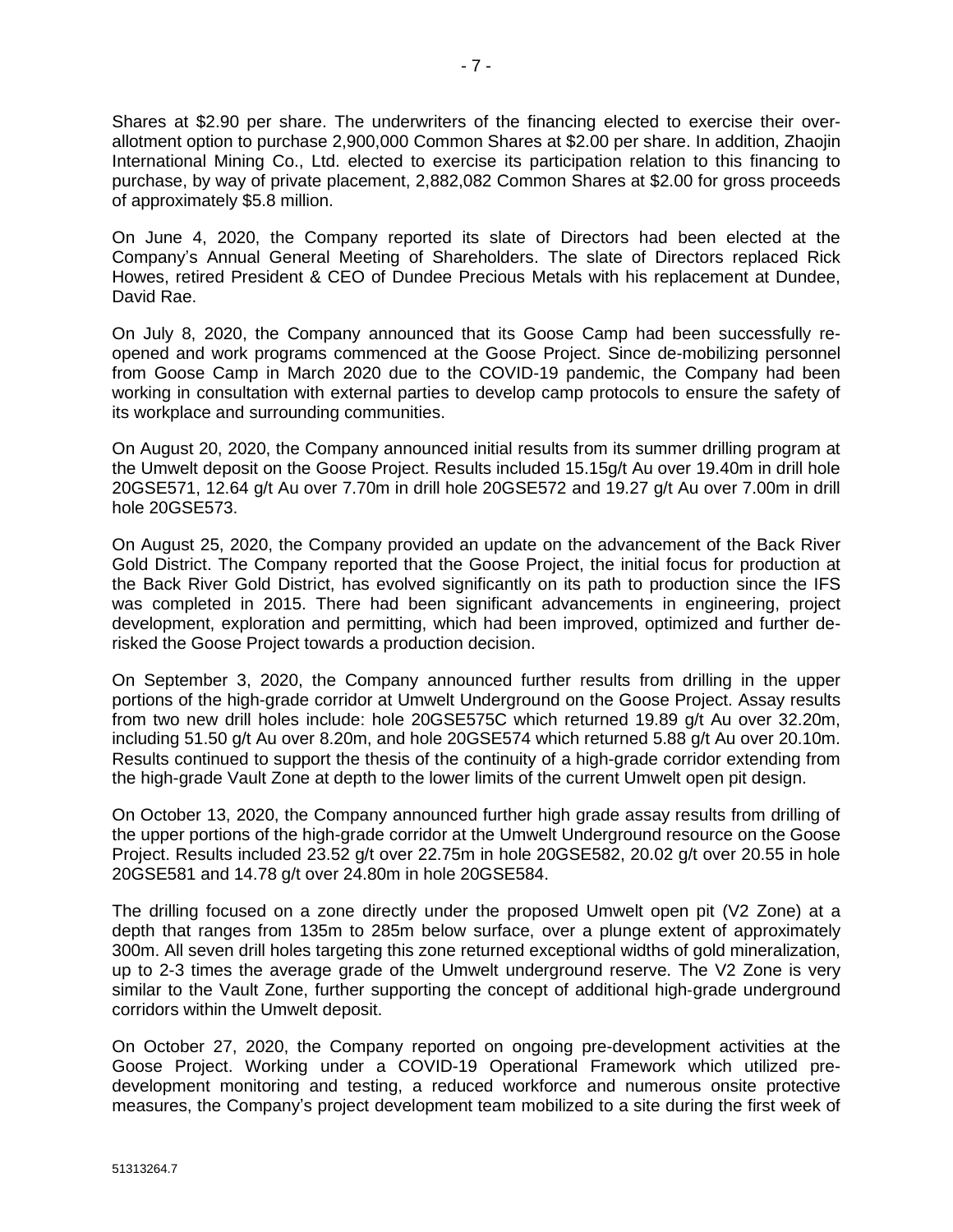July, 2020. Work commenced on key initiatives to progress infrastructure as well as to prepare for the construction of an exploration ramp to access the high-grade underground corridor at the Umwelt deposit. Work commenced on extending the existing all-weather airstrip from 3,000 to 4,500 feet to facilitate the use of large capacity cargo and transport aircraft to support development and future operations. Major equipment and services for the underground exploration decline and portal workshop structure have been procured at a commitment of approximately C\$8m. Additionally, in preparation for the construction of the exploration ramp, blasting and quarrying was completed to construct network roads connecting key areas within the Goose Project footprint.

On November 12, 2020, the Company reported that the detail engineering contract was awarded and work commenced on the Goose Project. The Company also announced that it engaged Sacré-Davey Engineering Inc. to complete the detail engineering scope for the process plant and experienced Arctic builders, CGT Industrial to review and evaluate the detailed design's constructability and operability. Furthermore, the Company selected FLSmidth ("**FLS**") as the equipment manufacturer and FLS is actively working on their line-up of equipment and a definitive pricing model with a performance guarantee for the plant. The Company also announced that it engaged DT Engineering to design the Port Facility fuel farm and fuel distribution process. The Company also commenced an updated Feasibility Study on the Goose Project.

On December 8, 2020, the Company provided final results from the 2020 exploration program at the Back River Gold District. During the season, the Company completed approximately 8,000 m of drilling at Goose in addition to completion of an extensive airborne geophysical Versatile Time Domain Electromagnetic "VTEM" survey over the Goose, George and Del properties.

On December 16, 2020, the Company announced that its construction objectives for the year were completed and demobilization of personnel from the Goose Project had been completed. The Company also announced that effective at market close on December 18, 2020, the Company would be added to the GDXJ.

# **2021**

On January 20, 2021, the Company reported an updated Mineral Resource Estimate at the Back River Gold District. Resources for the Back River Gold District now total 6.32M ounces (33,452,000 tonnes at 5.88 g/t) in the Measured and Indicated ("**M&I**") categories and an additional 2.86M ounces (13,794,000 tonnes at 6.44 g/t) in the Inferred category. Since the last Mineral Resource estimate in 2014, drilling has focused on discovery and delineation of several new high-grade mineralized zones within the Goose Site.

On January 26, 2021, the Company announced that it appointed Ms. Anna Tudela to its Board of Directors. The Company believes her exceptional experience will further complement the Company's Board of Directors' abilities as the Company moves Back River towards production.

On February 24, 2021, the Company announced the results of the UFS for the Goose Project. Highlights include increased mine life and gold production with reduced execution risk showcasing a world class project with Post Tax IRR/NPV(5%) of ~28% and C\$1.1 Billion (US\$860 million), assuming a gold price of US\$1,600/oz and an exchange rate of 1.31:1 (C\$:US\$). The UFS supersedes the IFS and showcases a gold project with greater capital efficiency, a higher production profile and longer mine life and has also received the required environmental authorizations and social license to commence construction and operations. The Company has constructed and operated its logistics and supply chain, successfully delivering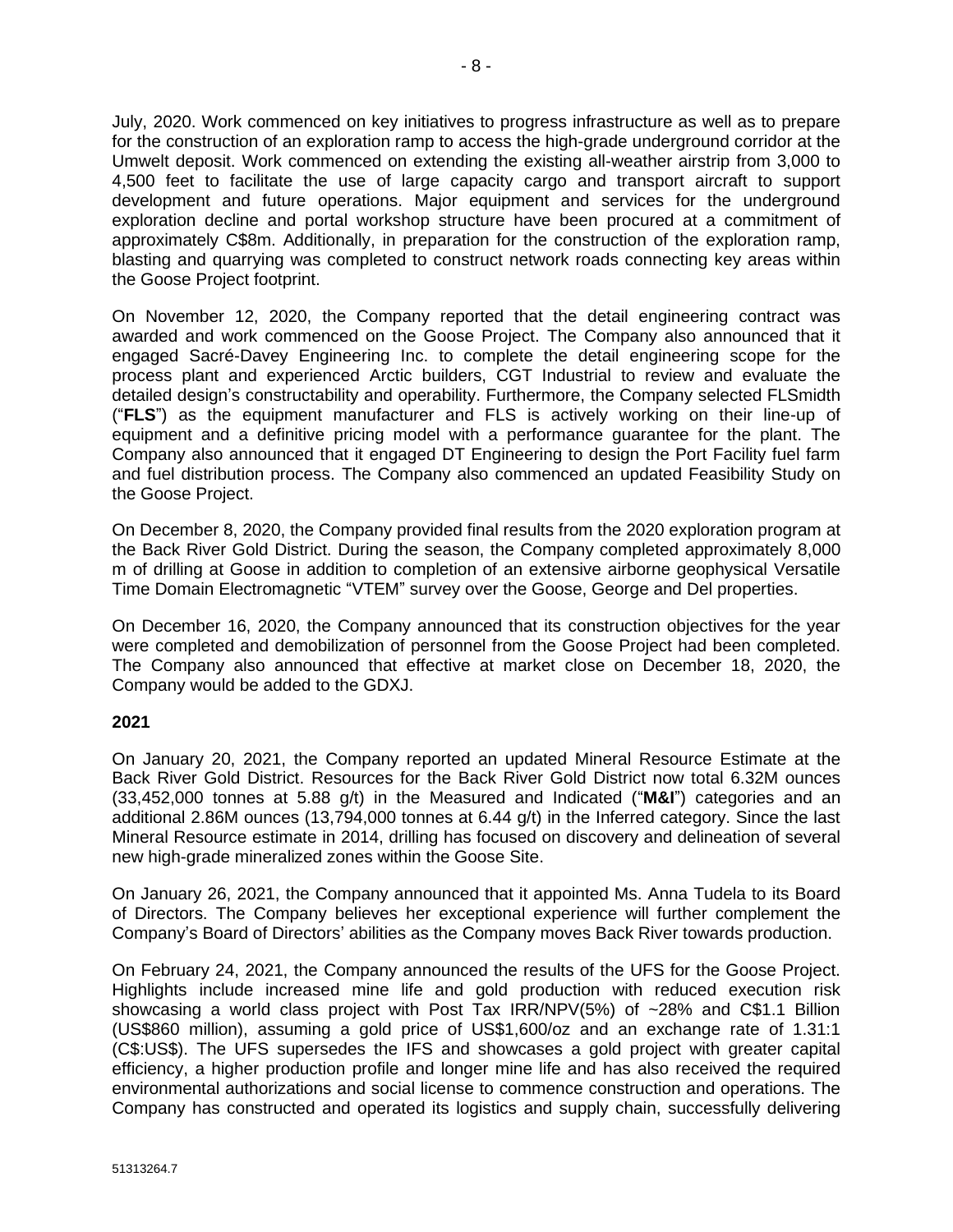goods to the mine site overland, reducing a key risk to the project. *See "Description of the Goose Project (the "Property" or the "Goose Site") at the Back River Gold District"*.

In March 2021, the Company filed its updated feasibility study on the Goose Project at its Back River Gold District titled *"National Instrument (NI) 43-101 Technical Report 2021 Updated Feasibility Study for the Goose Project at the Back River Gold District, Nunavut, Canada*" dated March 3, 2021 with an effective date of January 15, 2021 (the "**UFS**").

On June 3, 2021, the Company reported its slate of Directors had been elected at the Company's Annual General Meeting of Shareholders.

In August 2021 the Company entered a US\$20 million senior secured credit facility, the proceeds of which were used for critical path activities while management advanced the overall construction financing package.

In September 2021, the Company announced a change in senior management for the Company. Elaine Bennett, the former VP. Finance and CFO of the Company stepped down from her appointment and was replaced by Wendy Louie as VP. Finance & CFO. Ms. Louie is a Canadian Chartered Professional Accountant (CPA, CA) with over 25 years of diverse finance and leadership experience.

During 2021, the Company completed equity financings for total gross proceeds of \$60.7 million (the "**2021 Equity Financings**"), including:

- Bought deal prospectus financing during Q1 2021 of 18,000,000 Common Shares at a price of \$1.95 per Common Share for gross proceeds of \$35.1 million. The Company completed a concurrent private placement financing of 2,117,640 Common Shares at \$1.95 per Common Share with Zhaojin International Mining Co., Ltd. ("**Zhaojin**") on election of its participation right to maintain its ownership at 9.9% for gross proceeds of \$4.1 million.
- Private placement financing during Q4 2021 of 7,200,821 flow-through Common Shares at a price of \$1.87 per flow-through Common Share for gross proceeds of \$13.5 million. The Company completed a concurrent private placement financing of 892,903 Common Shares at \$1.50 per Common Share with Zhaojin on election of its participation right to maintain its ownership at 9.9% for gross proceeds of \$1.3 million. The gross proceeds from the flow-through funding of \$13.5 million must be used to incur Canadian exploration expenditures as defined by the *Income Tax Act* (Canada) by December 31, 2022.

The Company also engaged in the following activities in 2021:

- Acquired a variety of mobile equipment through equipment financing loans with two suppliers, which included the phase 1 open pit mining fleet and certain underground equipment required to develop the underground exploration ramp.
- Advanced underground development of the exploration ramp, following the successful collaring of the 5 meter x 5 meter portal in Q2 2021. The ramp is driving toward the Umwelt underground, to provide an underground platform from which to further explore the Umwelt deposit. Cumulative ramp development was 560 meters to the end of Q4 2021.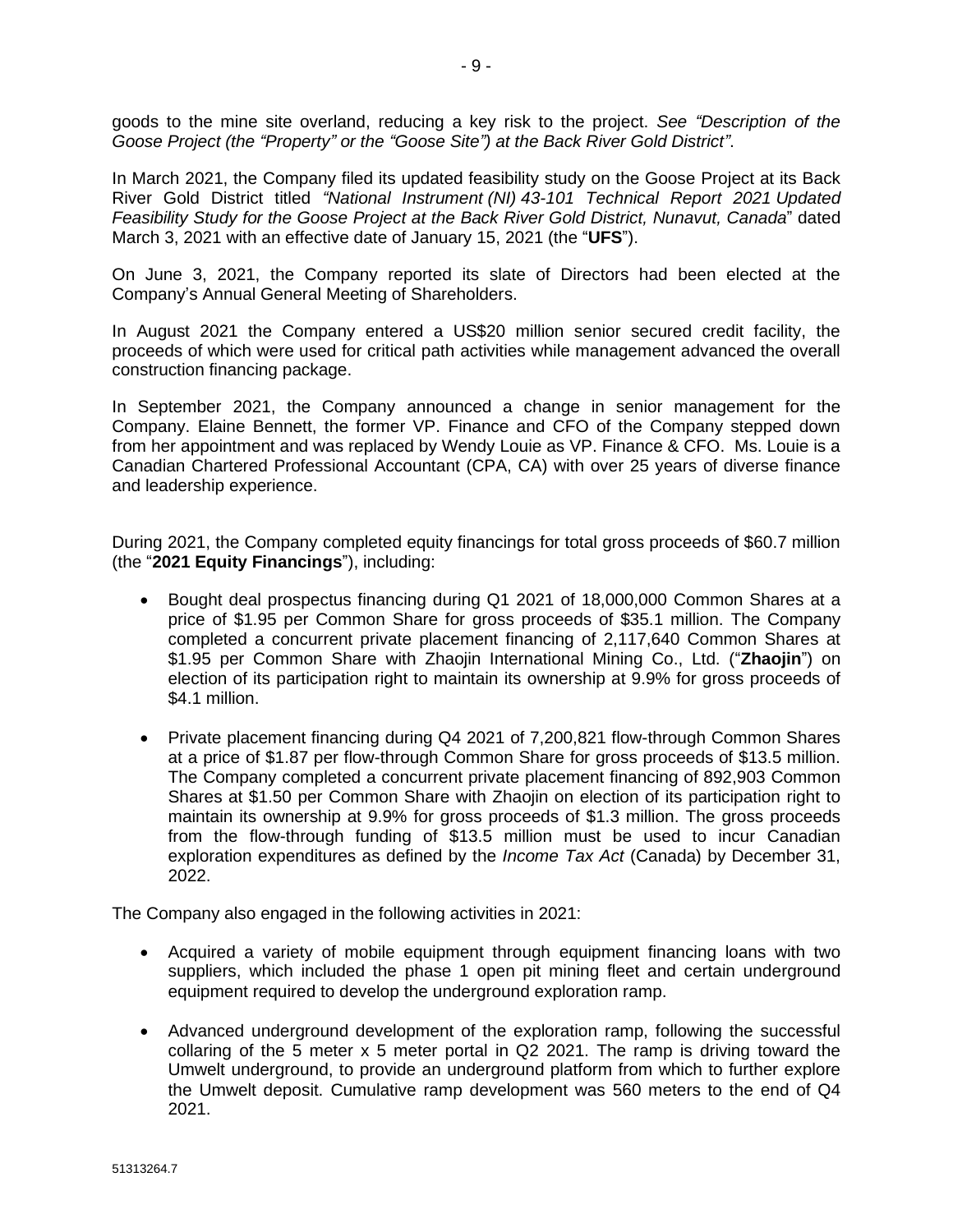- Completed detailed engineering and received issued-for-construction drawings for the process plant, as well as completed detailed engineering on the Goose fuel farm design.
- Received multiple sealifts from Sabina's eastern shipping corridor (via carrier Nunavut Eastern Arctic Shipping Inc.) and western shipping corridor (via carrier Marine Transportation Services) at the Port Facility, with all cargo offloaded safely to the laydown area. These shipments included critical path procurement items that were acquired in 2021, including the first phase of the camp accommodation complex, mill building, bulk construction supplies, and mobile equipment. Additionally, the Company received its first shipment of bulk diesel, with 2 million litres transferred without incident from the shoreline pad up to the new 10 million litre bulk storage tank at the Port Facility.
- Completed a spring drill program of 4,482 meters over 18 holes, targeting an equal mix of early-stage exploration areas and the Hook zone. Results from the Hook drilling included 5.42 g/t Au over 28.05 m, including 12.68 g/t Au over 5.30 m in hole 21GSE600. Additionally, the exploration team oversaw a small geotechnical drilling campaign of 98 meters over 7 holes related to testing the surface conditions of the planned water management structures.
- Executed a summer field exploration program at the George site, located 50km north of the Goose Site, with field work consisting of mapping and rock sampling for evaluation and modeling of drill targets outside of the current George resource areas.

#### **Recent Developments**

In January 2022, the Company reported a fatal accident at the Back River Gold District involving an employee of a contractor working on the WIR. The Company has since reported that the individual had been recovered and transported home. The Company's internal investigation and report is ongoing and is not complete at this time.

On February 8, 2022, the Company announced the completion of a construction financing package totalling approximately US\$520 million in aggregate (the "**Financing**"). The Financing will fund construction and development of a mine at the Company's Goose Project.

The CAPEX in the Project's most recent feasibility study is US\$466 million (C\$610 million). Relative to all aspects of the package, debt and streams make up ~82% of the funding with the equity component contributing ~18%. The Company working to finalize 2022 work programs and budgets to meet first gold pour in Q1, 2025.

In connection with the Financing, Sabina executed final documentation with respect to: (i) the provision by Orion of a senior secured project finance debt facility in the principal amount of US\$225 million and a gold prepay facility in the amount of US\$75 million, (ii) the purchase by Orion of 100% of the annual refined gold production from the Project based on prevailing market prices, and (iii) the purchase by Orion, on a private placement basis, of US\$75 million of Common Shares.

Concurrently, Sabina executed final documentation with respect to: (i) a definitive precious metal purchase agreement under which WPM will pay Sabina an upfront payment of US\$125 million to acquire payable gold production from the Project (the "**Stream Arrangement**"), and (ii) the purchase by WPM, on a private placement basis for US\$20 million of Common Shares.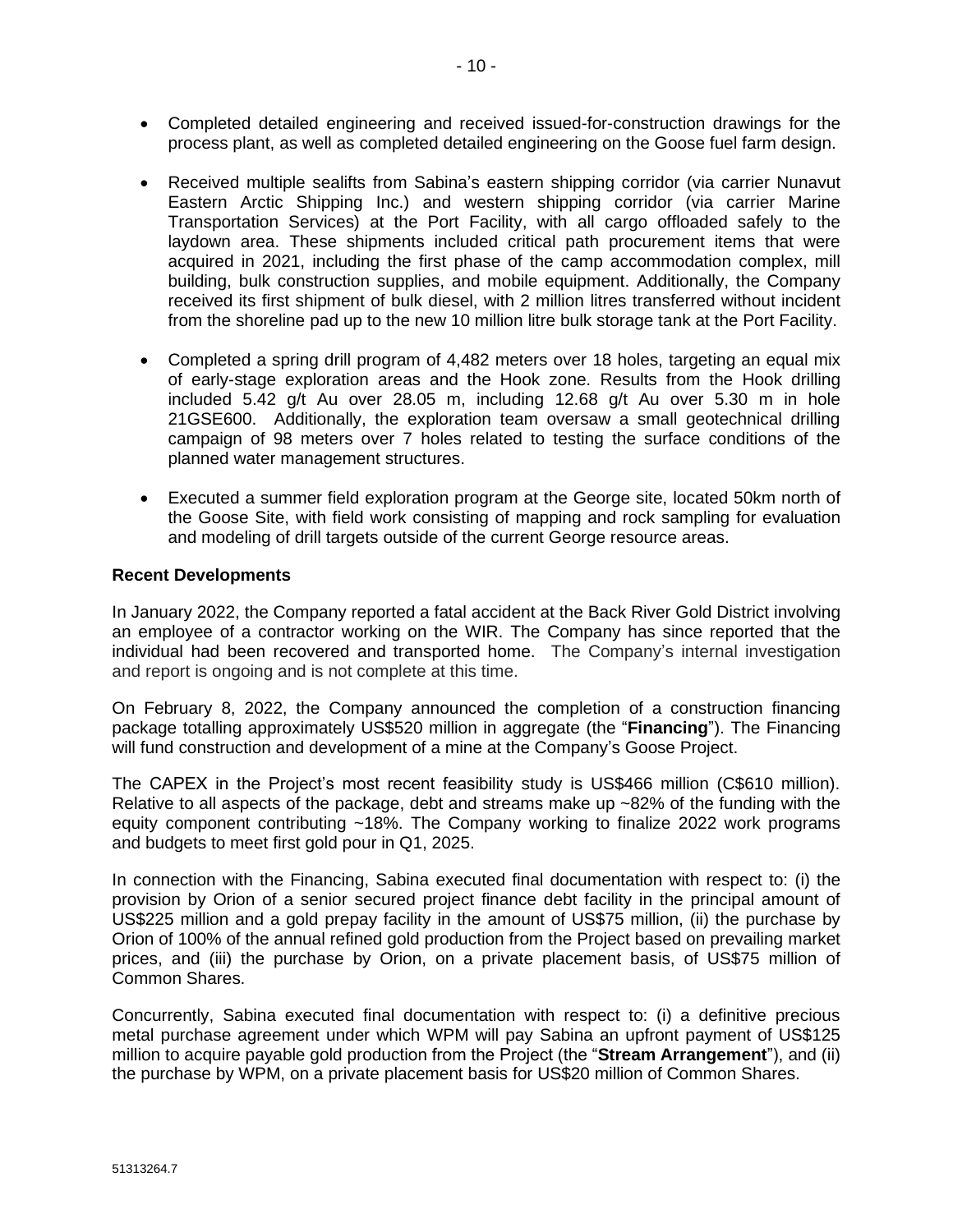### *The Facility – Orion*

- US\$225 million senior secured debt facility;
	- to be funded in four equal tranches and available from the date the gold prepay facility is fully drawdown until December 31, 2024;
	- interest rate of LIBOR + 5.0%-8.0%, based on the timing of the drawdown;
	- interest holiday until September 30, 2025 during which interest will accrue and be capitalized;
	- principal and accrued interest is repayable in 20 quarterly instalments until the maturity at June 30, 2030; and
	- prepayment at any time without penalty.
- US\$75 million gold prepay facility;
	- to be funded in two equal tranches and available subsequent to the Stream Agreement being drawn;
	- delivery period will commence September 30, 2015 for a total of 15 quarters at 7,250 oz of gold per quarter.
- Gold metal offtake agreement;
	- applies to sales on 100% of the refined gold production on 5 million ounces of gold delivered from the Project. The quantity reduces to 20% thereafter;
	- Orion to pay Sabina for refined gold based at ~99% of prevailing market prices; and
	- in the event of a change of control, Sabina has the option to repurchase 50% of the gold offtake for \$27 per ounce of remaining contained gold reserves.
- A US\$75 million private placement of Common Shares.

#### *Stream Arrangement – WPM*

- Applies only to the Project and not to any other properties on Back River Gold district;
- US\$125 million Stream Agreement
	- upfront payment (the "**Deposit**") for 4.15% of the gold production from the Project dropping to 2.15% after delivery of 130,000 ounces and dropping to 1.5% after delivery of 200,000 ounces;
	- The Deposit is to be paid in four equal installments during construction, based on the remaining capital to be spent prior to the senior debt facility and the gold prepay being drawn;
	- WPM will make ongoing payments equal to 18% of the spot gold price, until the Deposit has been reduced to zero, thereafter increasing to 22% of the spot gold price upon delivery; and
	- In the event of a change of control at Sabina or, Sabina has a one-time right to repurchased 33% of the Stream Arrangement for consideration equal an amount of cash that generates a 15% rate of return on the advanced portion of the Deposit and a 5% rate of return on the unadvanced portion of the Deposit.
- A US\$20 million private placement of common shares.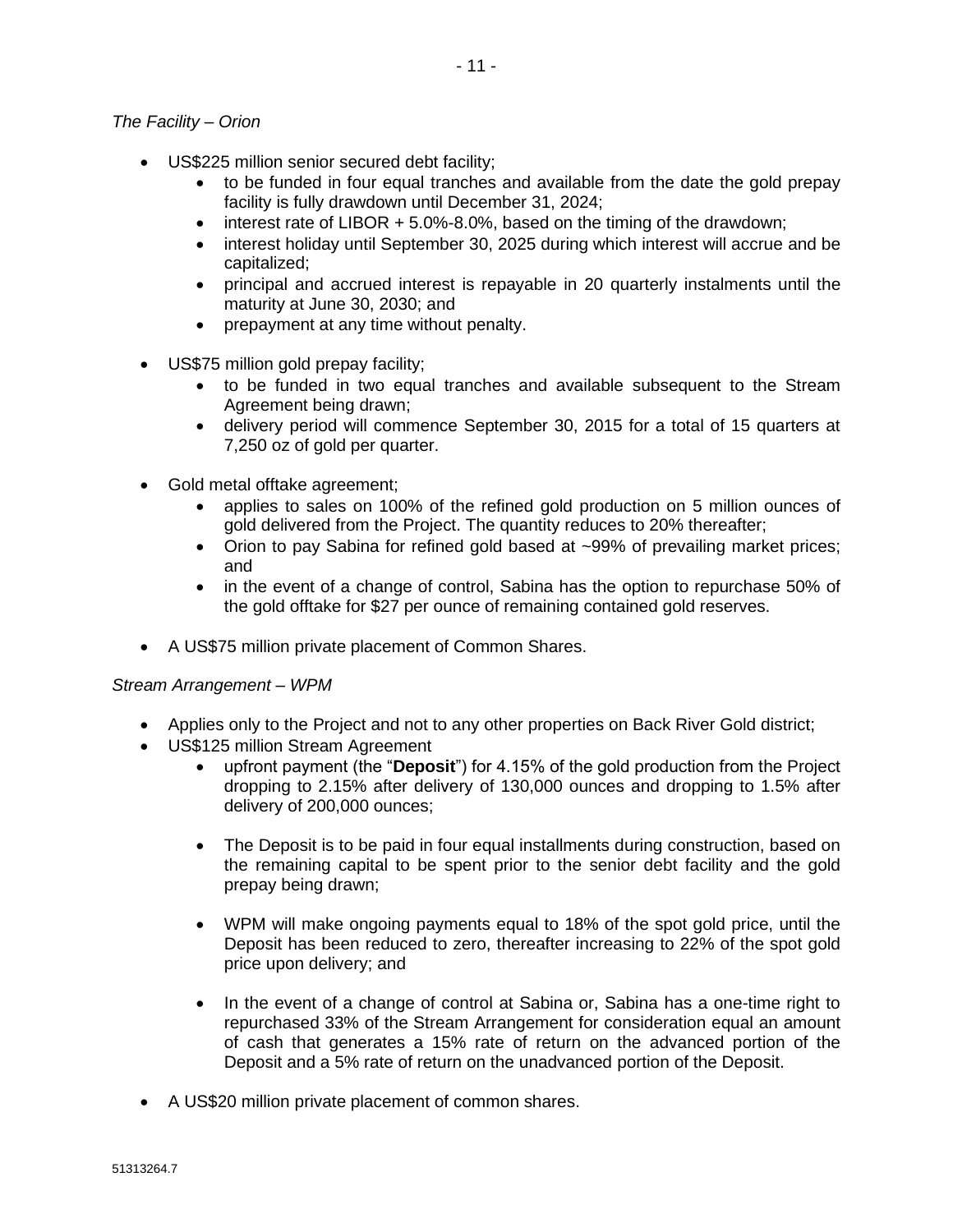#### *Equity Financings*

- Orion agreed to subscribe for 72,732,692 Common Shares at a price of C\$1.30 for aggregate proceeds of approximately C\$95 million (US\$75 million).
- WPM agreed to subscribe for 19,395,384 Common Shares at a price of C\$1.30 for aggregate proceeds of approximately C\$25 million (US\$20 million).
- The 2022 Private Placement to Orion and WPM, which is subject to the acceptance of the TSX, will be completed in multiple tranches. The final tranche, which is subject to approval of the Sabina shareholders pursuant to the policies of the TSX, is expected to close in the second quarter of 2022.
- Prior to the advance of funding under the Orion credit facilities and the WPM stream arrangement, Sabina to fund at least \$125 million in additional third party equity investment and repay the previously announced US\$20 million Sprott bridge loan in accordance with its terms.

Pursuant to its participation right, Zhaojin has been given notice of the financing and will have 10 business days to advise if it will participate in the private placement.

Following closing of all tranches of the private placement common share subscriptions (assuming Zhaojin maintains its 9.9% ownership in the Company, (i) Orion will own approximately 15.9% of Sabina and (ii) WPM will own approximately 6.8% of Sabina, in each case on a basic shares outstanding basis, which includes shares currently held by WPM in the Company.

The first tranche of the 2022 Private Placement closed on February 11, 2022, resulting in the issuance of 46,209,769 common shares of the Company to Orion and 12,322,605 Common Shares to WPM for gross proceeds of approximately \$76.1 million.

The second tranche of the 2022 Private Placement, including Zhaojin's participation closed on March 7, 2022 resulting in the issuance of 16,905,354 Common Shares to Orion, 4,508,094 Common Shares to WPM and 8,784,310 Common Shares to Zhaojin for total net proceeds of approximately CAD\$39.3 million.

On March 15, 2022 the Company announced the start of a 3,500 meter drilling program at the Goose Project that will target the interface between planned open pit and down plunge zones at Umwelt as well as additional exploration drilling at the Hook Zone.

On March 21, 2022, the Company announced a bought deal financing with a syndicate of underwriters led by BMO Capital Markets for the sale of up to 71 million shares for proceeds of C\$110 million. The underwriters have the option to increase the financing by up to 15% within 30 days of the announcement.

#### **BUSINESS OF THE COMPANY**

Sabina is a gold development company focused on the acquisition, exploration and development of mineral resource properties. The Company is currently focused on developing a mine at the Goose Project at the Back River Gold District in Nunavut.

Sabina also holds a silver royalty of 22.5% on the first 190 million ounces and 12.5% thereafter on silver produced at the Hackett River Project, which was sold to Glencore in November 2011. The Company also has the grassroots exploration Wishbone Project, also in Nunavut.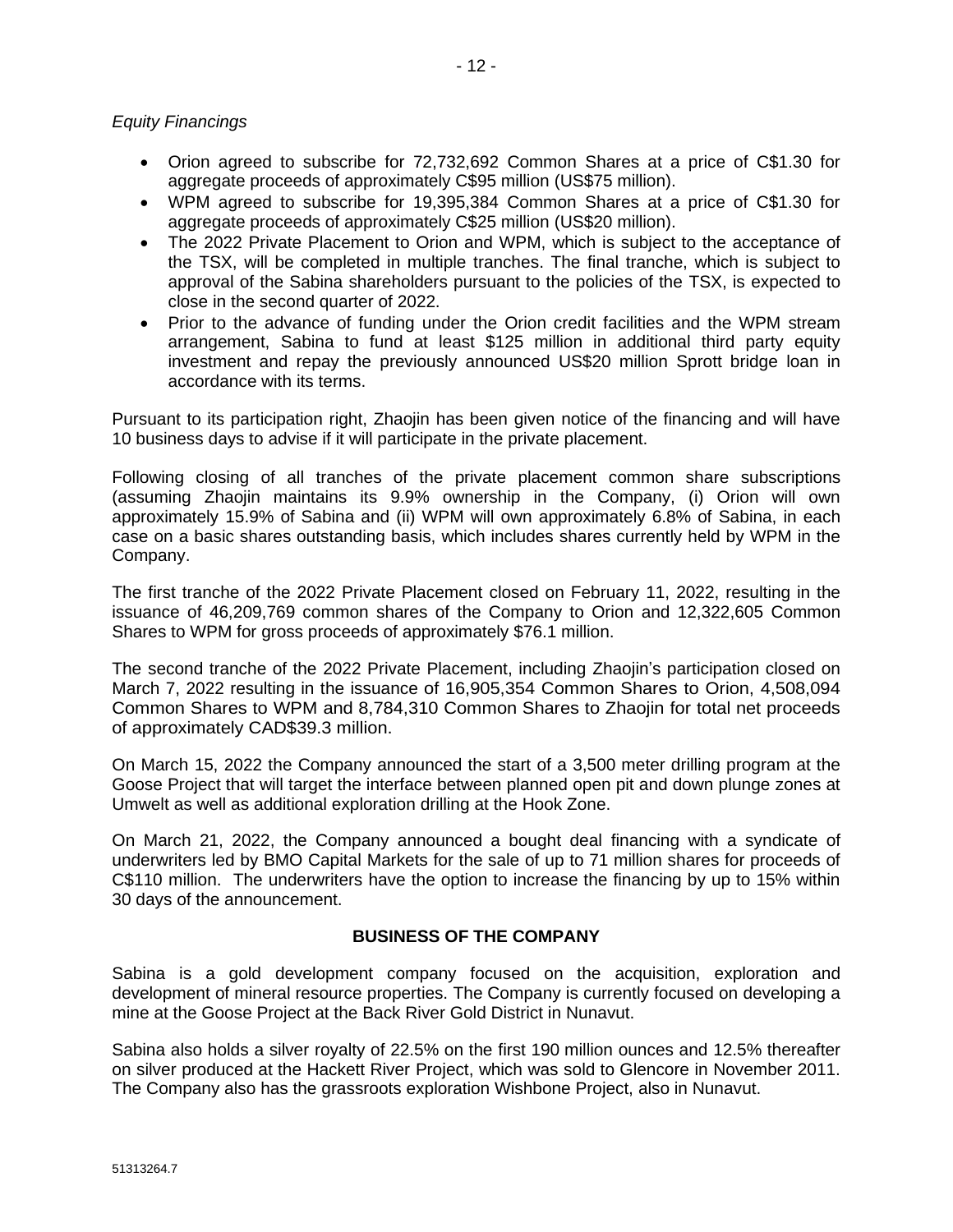The Company had approximately 36 full-time employees as at December 31, 2021.

The following sections entitled "Goose Project, Back River Gold District" and "Other Properties" describe the Company's mineral resource properties. The Company considers its Goose Project at the Back River Gold District to be its only material mineral property.

Sabina Gold & Silver Corp. is committed to carrying out its business according to three fundamental principles: working safely, environmental stewardship and respect in all its activities. Sabina believes that transparent and sustainable practices and being a good corporate citizen are central to the long-term success of its business.

The Company seeks to create enduring relationships with local communities and stakeholders and to address social challenges that are priorities both for communities and for the business through partnerships.

This past year, the Company's commitment to its fundamental principles was evident in a variety of ways.

Sabina continued to build on safety initiatives throughout a COVID19 environment resulting in no lost time incidents. The Company was the only significant northern mining project not to report any cases of COVID 19. Additionally, despite reduced camp personnel, all activities were completed successfully. To ensure a safe environment for all employees, contractors and visitors, in 2021, pre-deployment and on site COVID testing has been implemented.

Sabina follows leading environmental practices as defined by the national standards and IFC Performance Standards. Sabina continued to implement initiatives to further its commitment to environment protection.

Through the years, Sabina has prioritized engagement with local stakeholders. In order to minimize the spread of COVID on local communities, the Government of Nunavut ordered an off-limits policy to both Nunavut communities and employees. To support our long-term employees during this time, Sabina implemented a food program, providing money and access to food through local co-op stores to ensure employees could provide for their families.

During the year, Sabina also implemented and improved several policies reflecting the Company's philosophy regarding company wide diversity, compensation, ethical conduct and accountability.

### **GOOSE PROJECT, BACK RIVER GOLD DISTRICT**

### **Acquisition of the Back River Gold District Assets**

The Back River Gold District assets (the "**Back River Assets**") consist of two main components, the original Back River project hosting the George and Goose iron formation hosted gold deposits and a grassroots project area, the Wishbone Project. The combined properties total approximately 1,080 square km at the time of acquisition and cover a largely unexplored highly prospective greenstone belt.

Pursuant to an asset purchase agreement dated March 27, 2009 (as amended, the "**Back River Agreement**") between the Company and DPM, on June 9, 2009 the Company acquired the Back River Assets from DPM for the following consideration: (i) \$7 million in cash, (ii) 17 million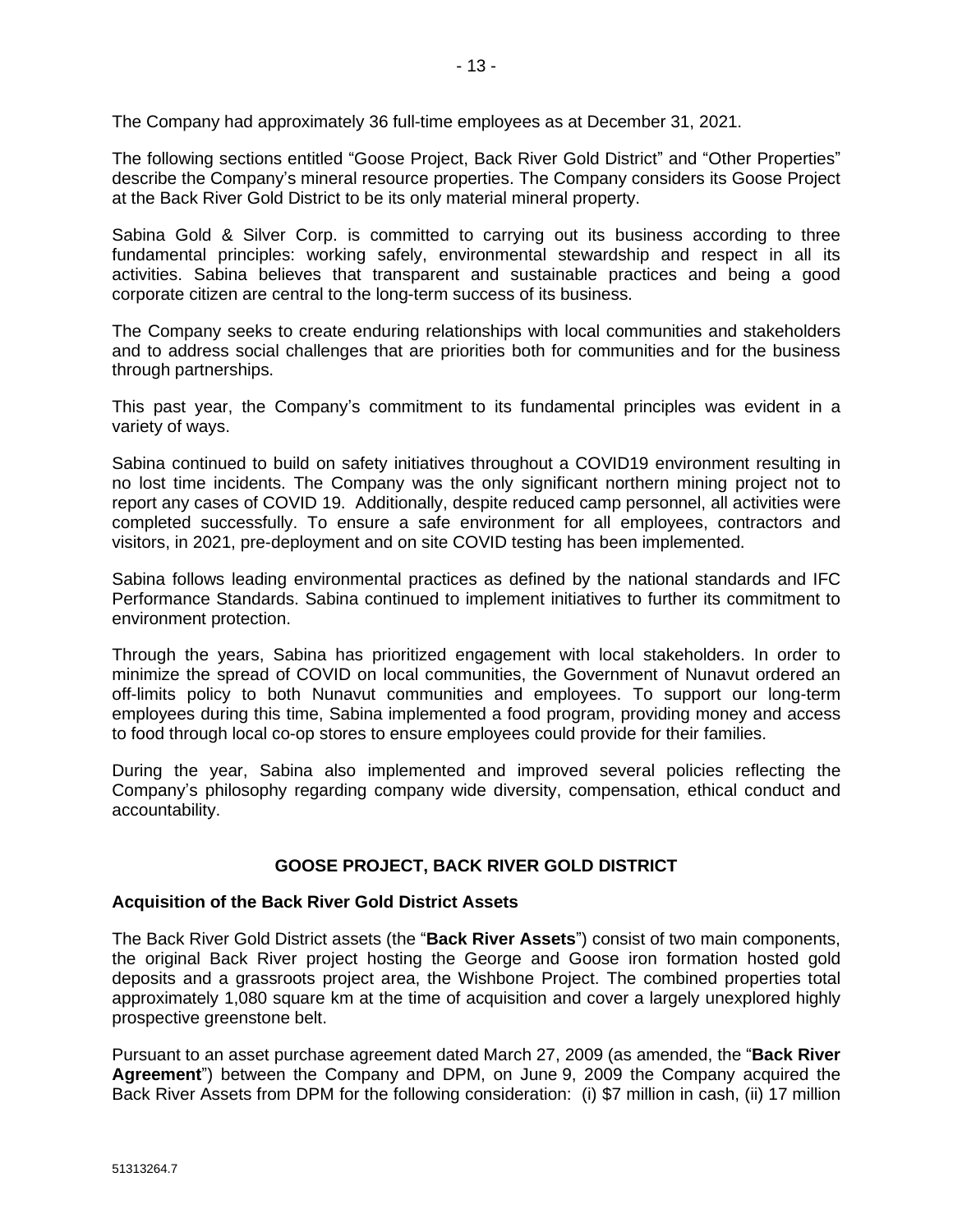Common Shares, (iii) Series A special warrants ("**Series A Special Warrants**") exercisable to acquire, for no additional consideration, 5,000,000 class A units ("**Class A Units**"), and (iv) Series B special warrants ("**Series B Special Warrants**") exercisable to acquire, for no additional consideration, 5,000,000 class B units ("**Class B Units**").

The Series A Special Warrants were for a term of 35 years and were exercised as a result of a positive decision being made by the board of directors of Sabina to proceed with the preparation of a feasibility study (as defined in National Instrument 43-101 *Standards of Disclosure for Mineral Projects* ("**NI 43-101**")) on all or part of the Back River Assets.

The Series B Special Warrants are exercisable for a term of 35 years for no additional consideration, at such time as any of the following events shall occur:

- (a) a positive decision being made by the board of directors of Sabina (or the operator or majority owner of the Back River Gold District if not the Company) to bring all or any part of the Back River Gold District into production;
- (b) a consolidation, amalgamation, merger or takeover of Sabina with, into or by another body corporate that results in the acquisition of at least 66-2/3 of the outstanding Common Shares for cash consideration or, if for non-cash consideration, as long as the acquisition price is at least a 25% premium to the volume weighted average trading price of the Common Shares on the TSX (as defined below), for the five consecutive trading days ending on the trading day prior to the first public announcement of such consolidation, amalgamation merger or takeover; or
- (c) the transfer of the undertaking or assets of Sabina as an entirety or substantially as an entirety to another corporation or entity that is subject to Shareholder approval of Sabina.

Each Class A Unit and Class B Unit consisted of one Common Share and one-half of one share purchase warrant. Each whole warrant was exercisable to purchase one Common Share at a price of \$1.07 each until June 9, 2014. All share purchase warrants expired unexercised.

# **Description of the Goose Project (the "Property" or the "Goose Site") at the Back River Gold District**

In March 2021, the Company filed its UFS on the Goose Project at its Back River Gold District titled "National Instrument (NI) 43-101 Technical Report 2021 Updated Feasibility Study for the Goose Project at the Back River Gold District, Nunavut, Canada" dated March 3, 2021 with an effective date of January 15, 2021 prepared by Denis Thibodeau, P.Eng., John Morton Shannon, P.Geo., Dinara Nussipakynova, P.Geo., Jacinta Klabenes, P.Eng., PE, Maurice Mostert, F.Aus.IMM, Neda Farmer, P.Eng., Stacy Freudigmann, P.Eng., F.Aus.IMM., Ben Peacock, P.Eng., Richard Cook, P.Geo., Amber Blackwell, P.Geo., Michael Dawson, P.Eng., Vincy Benjamin, P.Eng., PMP, John Kurylo, M.Sc, P.Eng. and Shervin Teymouri, P.Eng., BASc., M.Eng. For full technical details in respect of the UFS, reference should be made to the complete text of the UFS which is available on SEDAR under the Company's profile at [www.sedar.com.](http://www.sedar.com/) The following summary does not purport to be complete and is subject to all the assumptions, qualifications and procedures as set out in the UFS and is qualified in its entirety with reference to the full text of the UFS.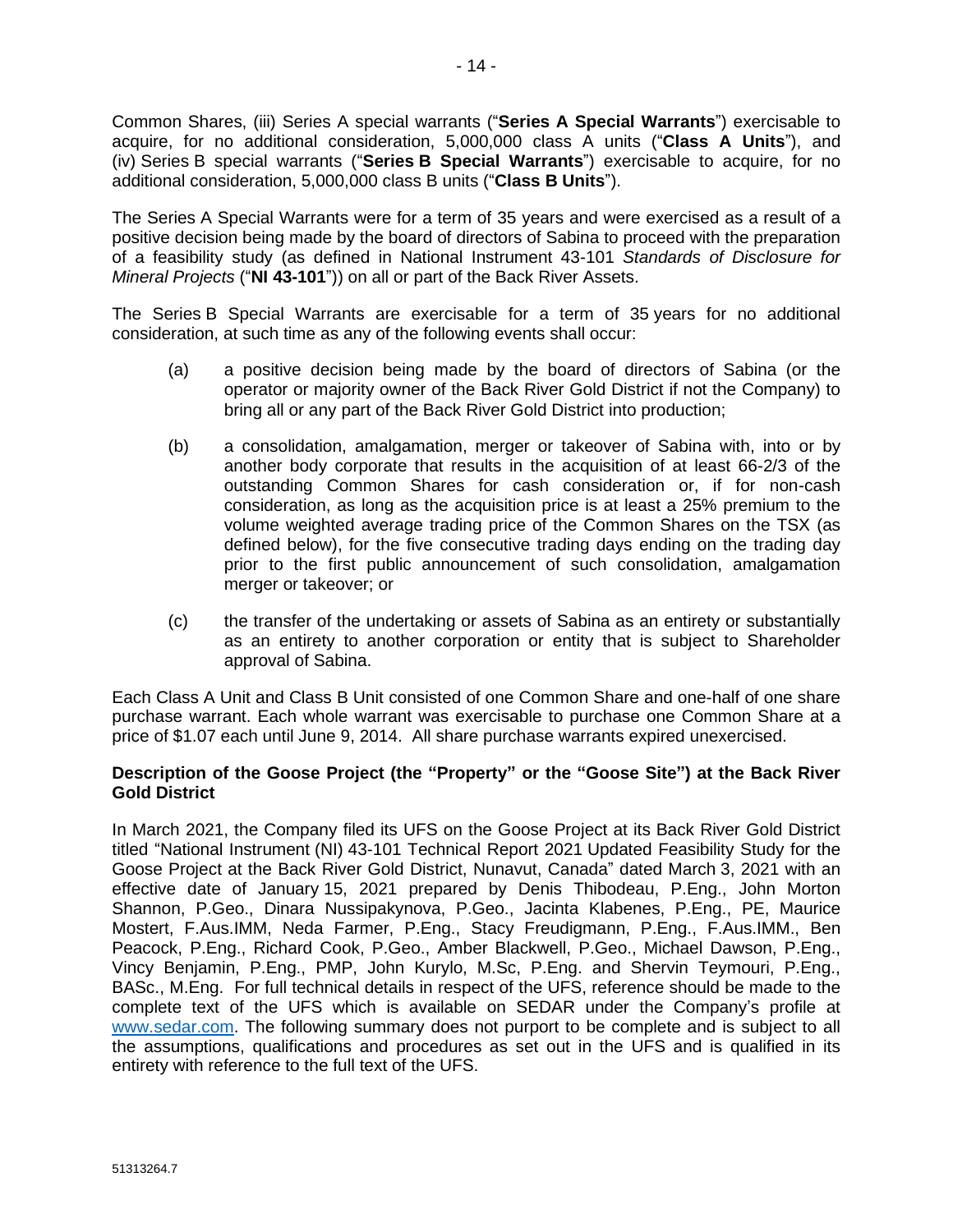The UFS presents the scope, design features, and economic viability of the Goose Project in southwestern Nunavut. In 2020, Sabina commissioned Sacré-Davey Engineering ("**SDE**") to lead the compilation of this report which supersedes the 2015 JDS Energy & Mining Inc. Technical Report for the Initial Project Feasibility Study on the Back River Gold Property, Nunavut, Canada.

All dollar figures quoted in the Technical Report refer to Canadian dollars (\$) unless otherwise noted.

The following companies contributed to the Technical Report:

- SDE on-site infrastructure, logistics, capital costs, operating costs, financial analysis, and report preparation;
- Mining Plus ("**MP**") Mineral Reserves estimate, mining, capital costs, and operating costs;
- DT Engineers Ltd. ("**DT**") off-site infrastructure, camp, and balance of plant;
- Canenco Consulting Corp. ("**Canenco**") processing and metallurgy;
- AMC Mining Consultants (Canada) Ltd. ("**AMC**") geology and Mineral Resources;
- SRK Consulting (Canada) Inc. ("**SRK**") water management infrastructure, tailings deposition approach, as well as surface geotechnical and permafrost considerations; and
- Knight Piésold Ltd. mine geomechanics, tailings disposal, water management planning, environment, geochemistry, and mine closure.

# *Project Description, Location and Access*

The UFS consists of open pit and underground mining at the Goose Site that will feed a 3,000 t/d whole-ore leach process plant increasing throughput to 4,000 t/d at the end of Year 2. Open pit mining will begin two years prior to mill commissioning to generate a stockpile of mill feed. The mill will then operate for 15 years of production. The plan is designed to produce doré bullion at an average of approximately 287,000 oz of gold per year in the first five years (with peak production of 312,000 oz of gold in year three) and approximately 223,000 oz of gold per year over the life of mine ("**LOM**"). A total of 18.7 Mt of ore is planned to be mined at a mill head grade of 6.0 g/t and a projected gold recovery of 93.4%. A total of 3.35 Moz of gold is projected to be recovered over the LOM.

The Goose Project will be constructed over a 36-month period at an initial capital cost of \$610 million. Thickened tailings will be stored in open pits as they become available, with the Echo pit to be completed before any ore processing (and associated tailings deposition) takes place.

Although Mineral Resources for both the Goose and George sites are reported here, only the Goose Site resources are considered for the feasibility level mining assessment, as documented in the Technical Report.

As part of the UFS, an initial 4,000 tpd mill was considered. However, at the time of the UFS work the settled tailings density was based on the previous pre-leach thickener test work. This work resulted in a lower Echo open pit tailings capacity and a decision to delay the mill expansion timeline.

Since the UFS, completion of detailed geotechnical test work on the tailings samples and the inclusion of a high-capacity tailings thickener, the tailings storage capacity of the Echo open pit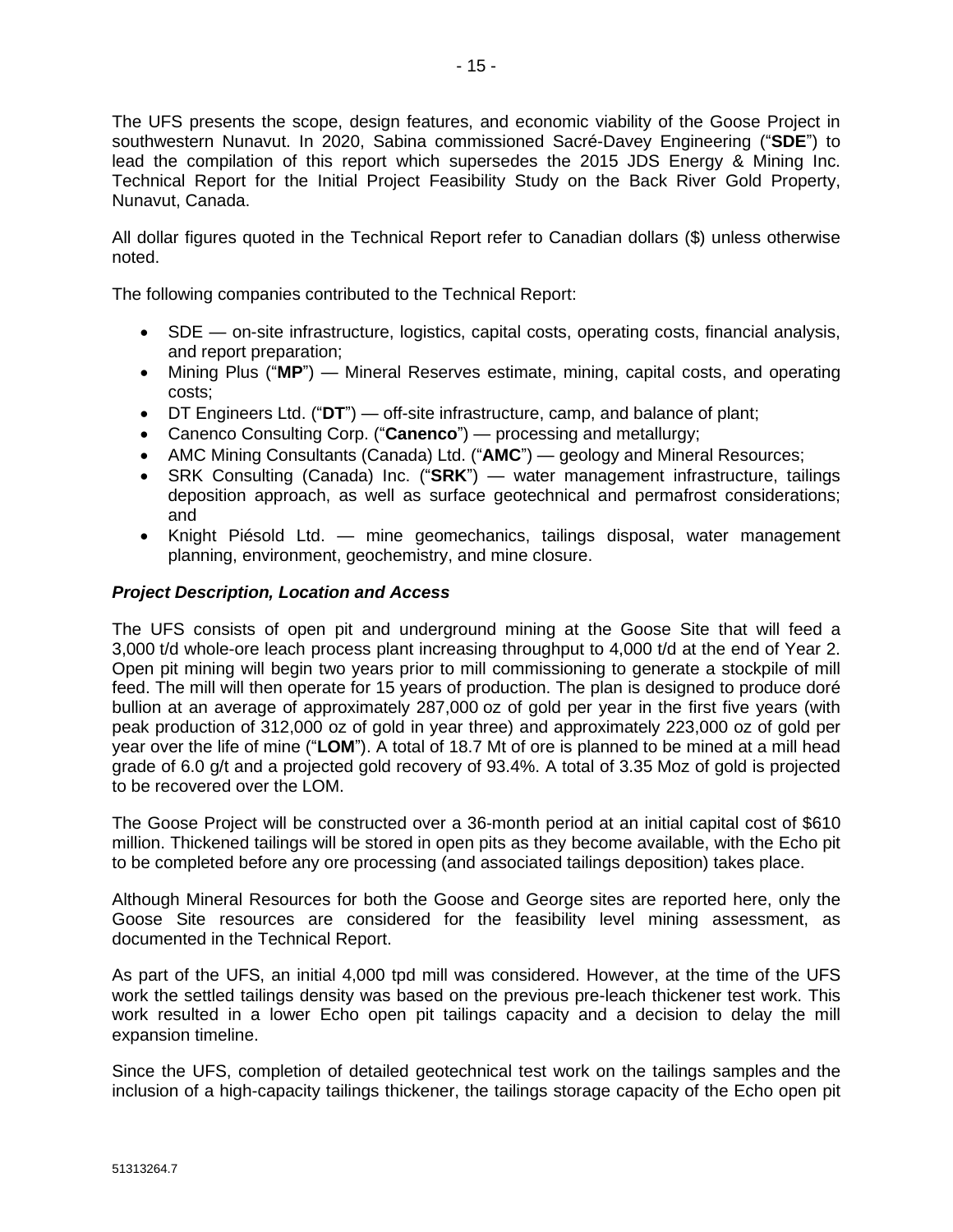has increased sufficiently to enable the decision to construct the mill at a 4,000 tpd capacity at the outset. This, in addition to optimized equipment selection and detailed engineering has reduced the cost of the expansion from C\$17m to C\$10m when compared to the UFS.

The Property lies approximately 520 km northeast of Yellowknife, Northwest Territories, 225 km east of the closed Lupin gold mine, 50 km southeast of Glencore Plc's Hackett River Project, 285 km south of Agnico Eagle's Hope Bay Project (Doris), and 95 km southeast of the southern end of Bathurst Inlet.

The Property is currently accessed and supplied by air, using a combination of both seasonal ice and all-weather airstrips at the Goose Site. During the construction phase and throughout the LOM, in the summer open-water season ocean-going vessels will transport most equipment, supplies, and fuel to Sabina's Port, on the southern portion of Bathurst Inlet. Materials will then be transported on the WIR to the Goose Site by tractor-trailers and road tankers. Employees will work on a fly-in/fly-out shift-rotation basis and be housed in fully catered camps. Doré produced at the mine will be flown out to refineries in the south.

# *Property Ownership and History*

The Property is 100% controlled by Sabina and is subject to Net Smelter Return ("**NSR**") royalties on the Goose and George sites, payable to various third parties. Additionally, an income-tax-deductible net profit royalty is payable to the Crown.

Since exploration began in 1982, the Property has had several owners under both joint venture and direct ownership, with various operators: Homestake Mineral Development Company Ltd. supported periods of intensive exploration from 1987 to 1996; Kit Resources Ltd. (Kit) from 1997 to 1998; Kinross Gold Corp.; and Miramar Mining Corporation from 1999 to 2005. Dundee Precious Metals Inc. operated from 2005 up to 2009, when Sabina purchased the Property. Since taking ownership, Sabina has explored the Property with several multi-faceted campaigns. To date there has been no recorded gold production from any of the Property's deposits.

# *Geology and Mineralization*

The Property displays structurally controlled gold mineralization, which is largely strata bound, within broad zones of sulphidized iron formation associated with quartz veins, silicification, and shearing. The gold mineralization occurs within silicified and variably sulphidized iron formation and, to a lesser extent, meta-sedimentary units that commonly have a spatial association with narrow porphyritic felsic dykes, wherever these units are present. Gold Mineral Resources are estimated within two principal areas of the Back River Property: the Goose and George sites. The UFS focuses on advancing the Goose Site only and does not incorporate the George Mineral Resources for economic analysis.

The Goose Site consists of six main deposits that contain predominantly structurally controlled gold mineralization: Goose Main, Echo, Umwelt, Llama, Llama Extension and Nuvuyak. Gold mineralization is predominantly hosted within the lower iron formation ("**LIF**") and, to a much lesser extent, the underlying sediments. The Goose Main, Umwelt, Llama, Llama Extension, and Nuvuyak deposits are associated with anticlinal structures that have been structurally thickened and disrupted, and cut by axial-plane parallel felsic dykes, which apparently trace in close proximity with fluid pathways that are related to mineralization.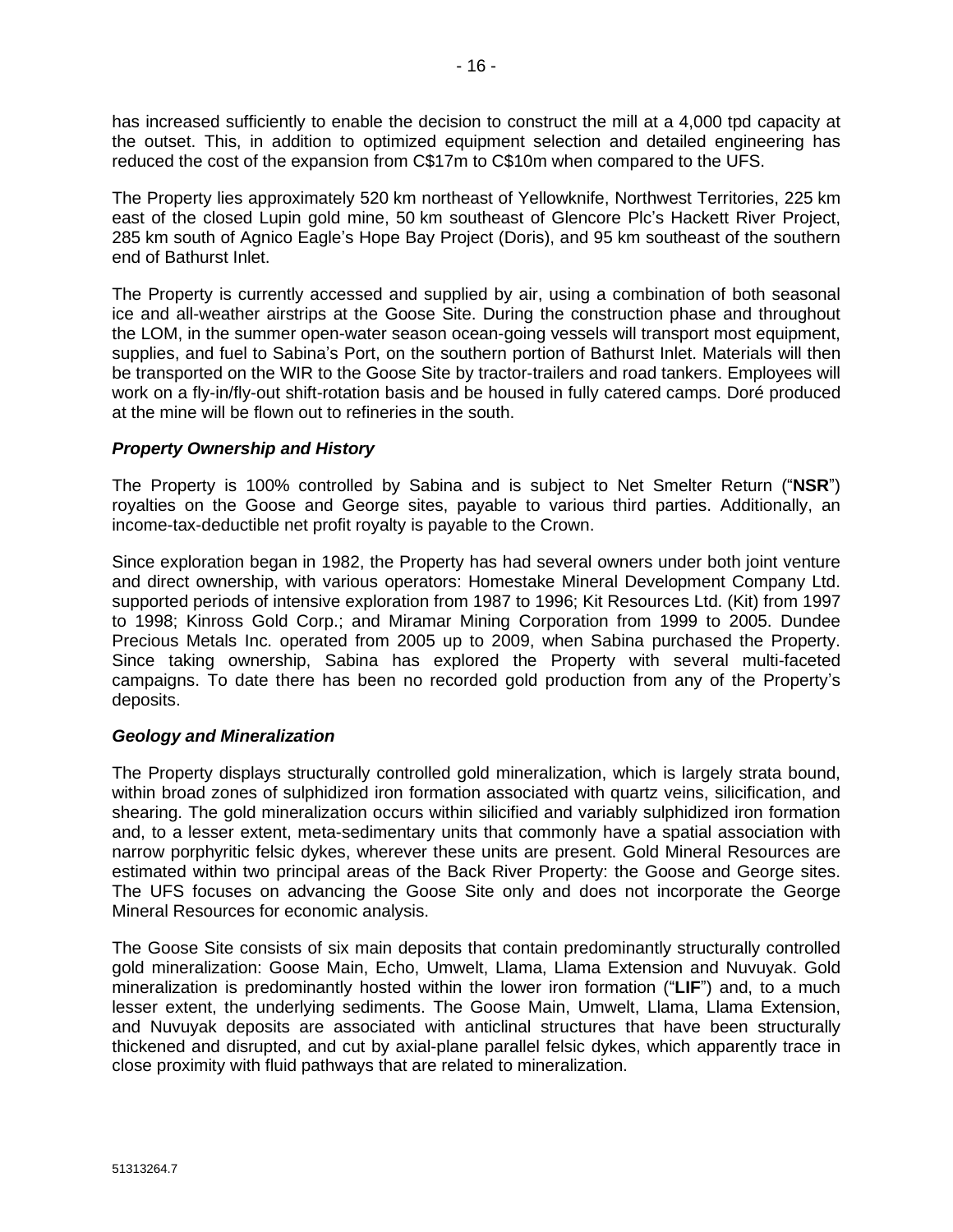The Echo deposit is associated with secondary open folding of iron formation and a crosscutting felsic dyke. Mineralization is spatially associated with the felsic dyke.

Nuvuyak, a 2018 discovery, is a continuation of the central antiform from the Goose Main deposit and continues through an area of secondary cross-folding down plunge. The gold mineralization is predominantly hosted in polyphase-folded LIF stratigraphy. The tight to isoclinal central antiform geometry is very similar to that of the Goose Main deposit.

The George Site consists of six main deposits: LCP North ("**LCPn**"), LCP South ("**LCPs**"). Locale 1 ("**Loc1**"), Locale 2 ("**Loc2**"), GH, and Slave ("**SL**"). Gold mineralization is located within oxide iron formations near the stratigraphic base of this unit. Less significant gold mineralization is also hosted within a silicate iron formation. Gold-bearing zones are associated with sulphide concentrations in the iron formation and are commonly accompanied by increased quartz veining and attendant alteration of the surrounding rocks.

In addition, the Boulder and Boot prospects similarly consist of folded Beechey Lake sedimentary rocks with intercalated iron formations. The Del prospect contains the same folded sedimentary rocks as the other areas but lacks any observed iron formation horizons.

#### *Exploration*

Since acquiring the Property in 2009, Sabina has completed many surface-exploration campaigns, primarily in support of extensive drill programs, and to further improve the regional geological model. The activities are summarized by year in Table 1. Exploration was initially focused on the Goose Site but was rapidly expanded to encompass other regional target areas. This resulted in additional discoveries across the Property.

| Year | <b>Explored Areas</b>              | <b>Exploration Activities</b>                                                                                                              |
|------|------------------------------------|--------------------------------------------------------------------------------------------------------------------------------------------|
| 2009 | Goose Site                         | Mapping, magnetics, IP, and horizontal-loop<br>electromagnetic (HLEM) surveys                                                              |
| 2010 | Goose Site                         | Geological mapping and sampling, magnetometer and<br>HLEM ground survey, mineralogical study                                               |
| 2011 | Goose Site                         | Geological mapping and sampling, time-domain<br>electromagnetic (TDEM) and IP ground survey,<br>mineralogical study, TDEM borehole surveys |
|      | George Site                        | Magnetometer and HLEM ground survey                                                                                                        |
| 2012 |                                    | Goose & George Sites Grab sample program, metamorphic gold genesis study                                                                   |
|      | Goose Site                         | Till orientation study, mafic intrusion geochemistry and<br>structural study, regional mapping                                             |
| 2013 | George Site                        | Geological mapping, metamorphic grade study,<br>geochemical sampling                                                                       |
|      | Boot & Boulder<br><b>Prospects</b> | Geological mapping (1:1000 and 1:5000), geochemical<br>sampling                                                                            |
|      | Regional                           | Regional-scale work off-Property to provide wider geological<br>context for the deposits                                                   |
| 2014 | Goose Site                         | IPower 3D® geophysical survey, felsic dyke geochemical<br>characterization study                                                           |
|      | George Site                        | Surface mapping, follow-up metamorphic study                                                                                               |
| 2015 | Goose Site                         | Ground magnetics survey, regional mapping, and sampling                                                                                    |
|      | <b>Boulder Prospect</b>            | Ground magnetics survey                                                                                                                    |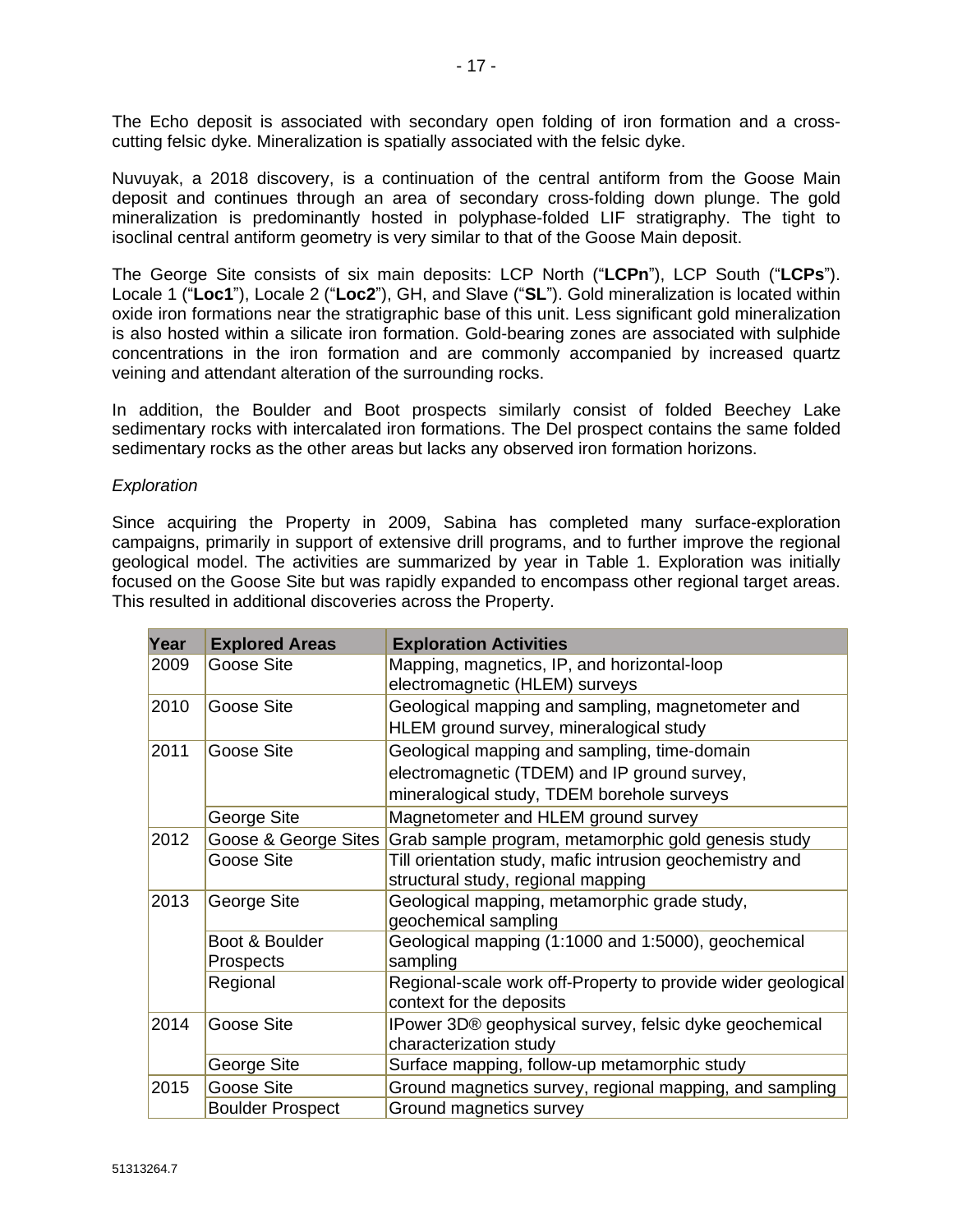| Year | <b>Explored Areas</b>                         | <b>Exploration Activities</b>                                                                                             |
|------|-----------------------------------------------|---------------------------------------------------------------------------------------------------------------------------|
|      | Goose & George<br>Sites & Boulder<br>Prospect | Pulp material selected for regional trace element study                                                                   |
| 2016 | Goose Site & Boulder<br>Prospect              | Regional mapping and sampling, till sampling, historical<br>core review, HLEM geophysical ground survey (Goose Site)      |
|      | George Site                                   | Geological mapping, historical core review                                                                                |
| 2017 | Goose Site & Boulder<br>Prospect              | Regional mapping and sampling, HLEM geophysical ground<br>survey                                                          |
| 2018 | <b>Boulder Prospect</b>                       | Geological mapping and sampling, till-sampling grid<br>extension, bulk till sampling, sampling for geochronology<br>study |
|      | Goose Site                                    | Geological mapping and sampling, bulk till sampling,<br>sampling for geochronology study                                  |
|      | George Site                                   | Geological mapping and sampling, bulk till sampling,<br>sampling for geochronology study                                  |
|      | <b>Boot Prospect</b>                          | Geological mapping and sampling, sampling for<br>geochronology study                                                      |
| 2019 | Goose Site                                    | Goose Main trench study                                                                                                   |
|      | Del Prospect                                  | Geological mapping and sampling                                                                                           |
| 2020 | Goose & George<br>Sites & Del<br>Prospect     | Regional versatile time-domain electromagnetic survey                                                                     |
|      | Goose Site & Del<br>Prospect                  | Geological mapping and sampling                                                                                           |
| 2021 | Goose, George & Del                           | Surface and Underground mapping, till sampling                                                                            |

# *Drilling*

#### *2018*

Sabina completed 36 exploration and three geochemical drill holes at the Goose Site, for a total of 22,456 m. Four holes, totalling 1,385 m, were drilled on the Boulder Prospect into the Vega and Rainbow targets. The holes were designed either to test structural geometries and geophysical anomalies, or to follow up on anomalous gold values in rock and till samples.

Ten holes, totalling 6,359 m, were drilled to extend and infill the Llama Extension deposit over 400 m of strike length. The Llama Extension drilling principally focused on expanding the upplunge extent of the mineral zone towards the known Llama underground resource.

One hole was drilled through each of the Llama and Umwelt deposits, 440 m and 347 m, respectively, to test the geometry and mineralization of the DIF below a known high-grade ore body.

Four holes were drilled into the Vault Zone within the Umwelt deposit, for a total of 2,801 m, to infill the high-grade mineralization trend. Three holes, totalling 207 m, were also drilled in the proposed Umwelt open pit, and sent for geochemical analysis to determine if the waste rock would be suitable for use as construction material during Goose Project development.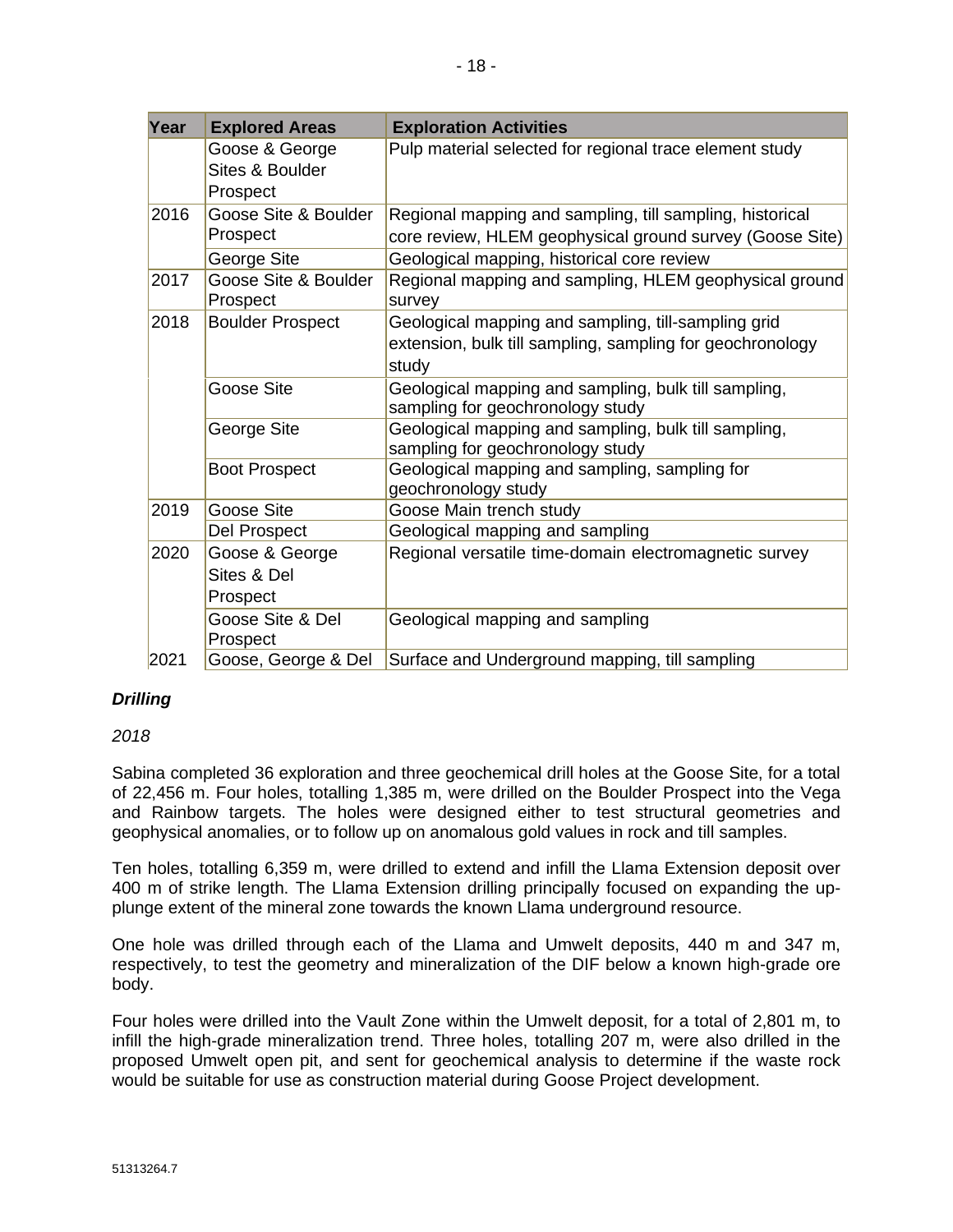Twelve holes were drilled into the Nuvuyak deposit, for a total of 8,737 m, including the discovery hole (18GSE545) that intersected 11.58 g/t over 39.50 m. Subsequent drilling extended the mineralized trend approximately 190m along strike and provided insights into the deposit geometry and mineralization controls.

Two holes, totalling 1,417 m, were drilled into the Hook target to test favourable mineralization trends. Six of the holes designed to test the Nuvuyak deposit also intersected the Hook stratigraphy and helped constrain the geometry of the LIF in the Hook target, as well as intersecting significant zones of gold mineralization.

Two holes were drilled in the upper sediments west of Nuvuyak, totalling 574 m, to determine the position of the axial planar QFP after it is folded by D2, and to test for a second anticline.

Two holes were drilled at Echo, totalling 1,183 m, to extend the mineralization down plunge of the known resource.

One 221 m-deep exploration hole was drilled in the limb of the synclinorium west of the Umwelt pit to target an HLEM and magnetic anomaly.

One hole was drilled to 170 m, at Goose Main, to test the mineralization at the outer margins of the planned open pit.

#### *2019*

Sabina drilled 10 exploration holes at the Goose Site, totalling 7,065m, including two wedges. Four holes and two wedges were drilled into the Nuvuyak deposit and the D2 fold hinge between the Nuvuyak and Hook target, for a total of 4,380 m. These holes extended high-grade mineralization both up and down plunge to give the Nuvuyak deposit a total tested strike length of approximately 370 m. Hole 19GSE564, also extended mineralization approximately 100 m down dip from the hinge of the Nuvuyak anticline into the western limb.

Two holes were drilled into the Llama Extension, for a total of 1,447 m, to test opportunities for expansion and continuity within areas of higher-grade mineralization within the trend. One hole was drilled up plunge of the Llama Extension in an untested 150 m gap, and the other was completed to test the continuity of higher-grade mineralization in several surrounding holes.

One hole (19GSE569) was drilled to 569 m, to test the continuity of the high-grade corridor up plunge of the Vault Zone within the Umwelt deposit.

One 669 m hole was drilled into the D2 fold hinge between the Hook target and the Goose Main deposit.

#### *2020*

Sabina drilled 21 diamond drill holes at the Goose Site, totalling approximately 8,095 m. The primary focus of the 2020 drilling program was to delineate and detail the nature of the highgrade structure at Umwelt, and to test its continuity between the bottom of the planned open pit and the Vault Zone. The high-grade structure is roughly coincident with the intersection of the easternmost Umwelt QFP, and the LIF in the eastern limb of the Umwelt anticline. Fourteen holes were drilled into this high-grade trend between the base of the planned open pit and the most up-plunge hole at the Vault Zone (19GSE569).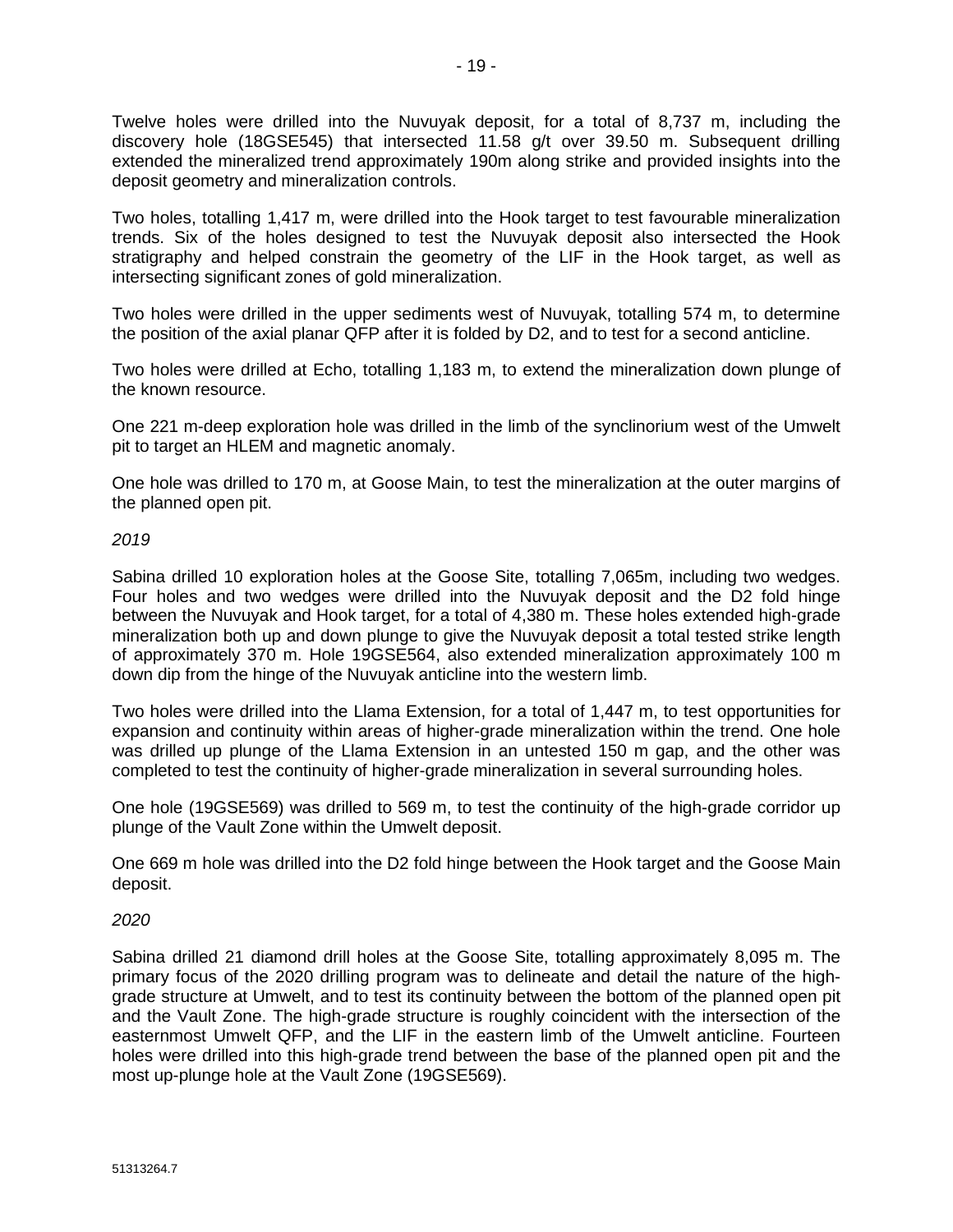One hole was drilled to follow up on high-grade assays (up to 18.00 g/t Au over 10.04 m) from the Hook-Nuvuyak D2 fold hinge. Hole 20GSE580 was drilled up dip and up plunge of 19GSE566 and 19GSE566W2, to intercept the intersection of the QFP and LIF, closer to the anticline hinge.

Two holes were drilled to test geophysical anomalies defined by the 2020 VTEM geophysical survey. The first hole was drilled in the Jackaroo target area, south of Umwelt, and intersected discrete zones of moderate pyrrhotite mineralization in clastic sediments. The second hole was drilled in the Hackles target to test both a geophysical anomaly and the location of the Hackles QFP. The hole intersected the QFP near the top of the hole, and up to 5% pyrrhotite in iron formation and clastic sediments throughout.

#### *2021*

The 2021 exploration program at the Back River Gold project of western Nunavut consisted of a spring exploration drilling program, a geotechnical drill program.The spring drill program focused on the Goose property where two diamond drill rigs completed a total of 4580 m between March and June for both exploration and geotechnical drilling.

During the spring drilling campaign, the primary target was the Hook zone, a SE plunging antiformal structure within a D2 fold limb that lies between the Goose Main and Nuvuyak deposits. The current hypothesis is that the mineralizing trend that follows the F1 fold architecture is continuous along the D2 fold and makes Hook an attractive exploration target. The goal of the four drill holes planned for Hook was to test the mineralization potential in several key zones with new drill hole orientations designed to optimize the intersection of mineralized quartz veins in addition to the LIF.

The secondary drill targets included earlier stage exploratory tests of the Goose Lake EM 1 and EM 2 targets and the Wing and Llama DIF targets. A total of six drill holes tested the 350 m by 50 m, northwest trending, northern Goose Lake EM anomaly (EM 1), three drill holes tested the southern Goose Lake EM anomaly (EM 2), with the remaining balance of holes three drilled the Wing and Llama DIF targets. The Geotechnical drilling program, led by SRK, consisted of seven holes focused on the water management infrastructure around the Umwelt Dam and the Primary Pond structures. Overall, of the 25 holes drilled four were abandoned due to unfavourable ground conditions.

Highlights of the 2016-2021 drilling include the following:

- Discovery of the Llama Extension deposit followed by infill drilling that resulted in an Inferred Mineral Resource.
- Infill and optimization drilling at the Umwelt deposit, which converted portions of Inferred and Indicated Mineral Resources to Indicated and Measured Mineral Resources.
- Discovery of the Nuvuyak deposit, followed by extension drilling that resulted in an Inferred Mineral Resource.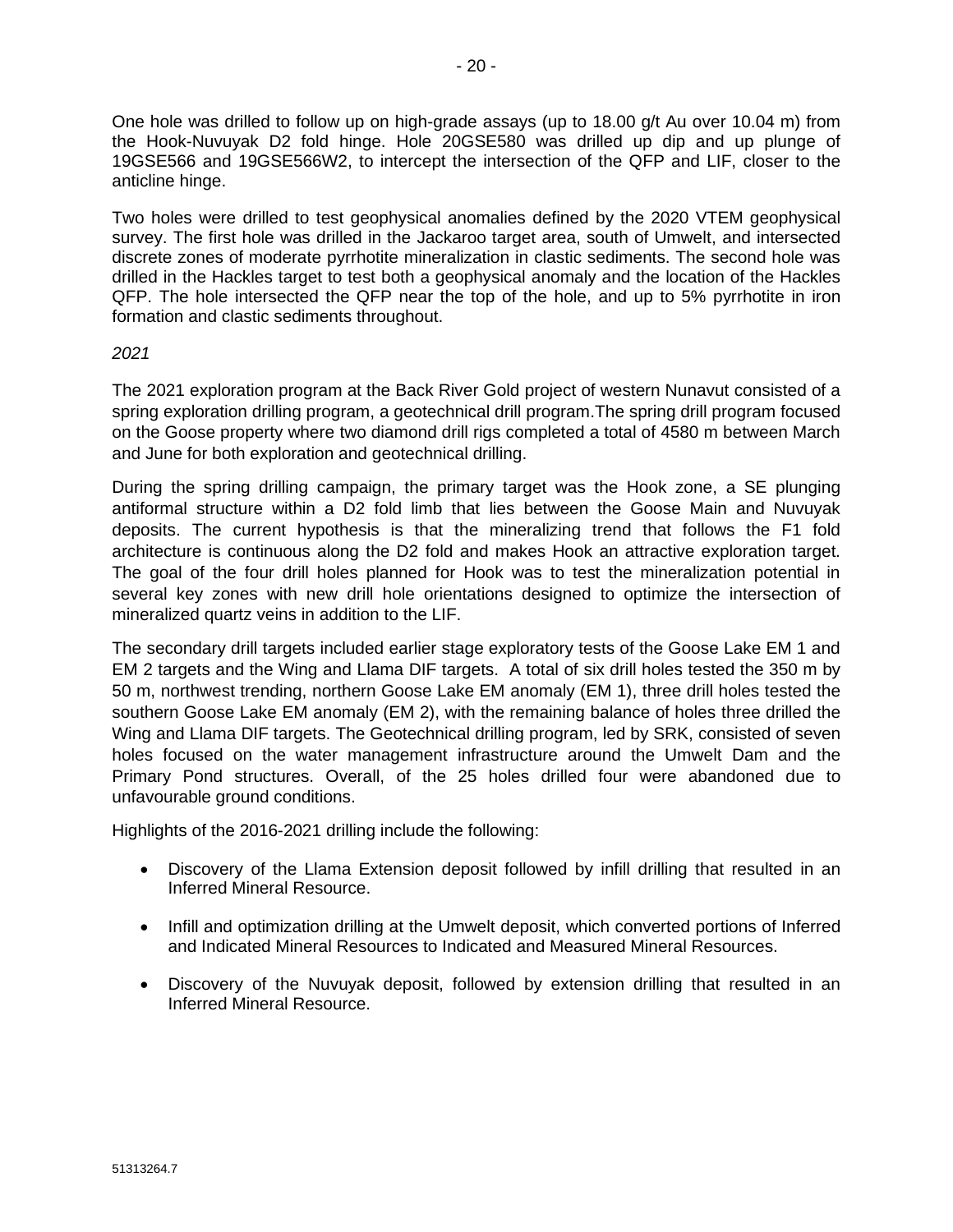*Sampling Analysis and Data Verification* 

Samples are received by the laboratory, then sorted and dried prior to preparation. In 2020, samples were crushed and pulverized in Yellowknife before shipping to the laboratory for analysis.

Rock samples and core samples are primarily crushed in a jaw crusher to a minimum of 95% passing (P95) 10mesh. Equipment is cleaned between each sample with compressed air and brushes, and, where necessary, with barren rock. To verify compliance with QC specifications, the laboratory performs a screen test at the start of each group; every  $50<sup>th</sup>$  sample; after a change of machine or environmental conditions; or when the nature of the sample appears different. All screen data are recorded in the laboratory database and are available at the client's request.

A representative split sample is obtained by passing the entire reject sample through a riffler, and by alternating catch pans before taking the final split. Rock and core pulp sizes are 1,000g. The remaining reject material is returned to a bag labelled "Reject," and stored. The subsample (referred to as the master pulp) is then pulverized to a minimum 95% passing 140 mesh in a pulverizing bowl of chrome-steel. Checks on screens are performed at the start of each group; every 50<sup>th</sup> sample; after a change of machine or environmental conditions; or when the nature of the sample appears different. All screen data are available for examination upon request. Pulverizers are cleaned with a sand wash at the start of each group, or whenever it is deemed necessary. A subsample of roughly 200 g (referred to as the coin pulp) is obtained by random sampling of the homogenized master pulp.

For each sample submitted, there is a:

- Reject sample.
- Master pulp of about 800 g.
- Coin pulp of about 200 g is split from the master pulp, then from the coin pulp, about 50 g is selected for FA; for select samples, 0.2 g is selected for ICP analysis.

For the 2017-2021 campaigns QA/QC sample insertion was carried out according to the following protocols:

- A gold certified reference material ("CRM") sample, every 20<sup>th</sup> sample, and at the beginning of every shipment.
- A multi-element CRM at the start of every shipment.
- A blank sample every  $20<sup>th</sup>$  sample.

Subsequently, on return of the results the process consisted of the following:

- Every  $4<sup>th</sup>$  sample with a value  $>0.2$  g/t Au has a repeat pulp and reject duplicate analysis with the initial laboratory.
- Every  $8<sup>th</sup>$  sample with a value >0.2 g/t Au has a pulp repeat analysis at a different laboratory carried out. Between 2017 and 2019, the pulp was submitted to ALS for analysis for a check assay, and to Actlabs in 2020 and 2021.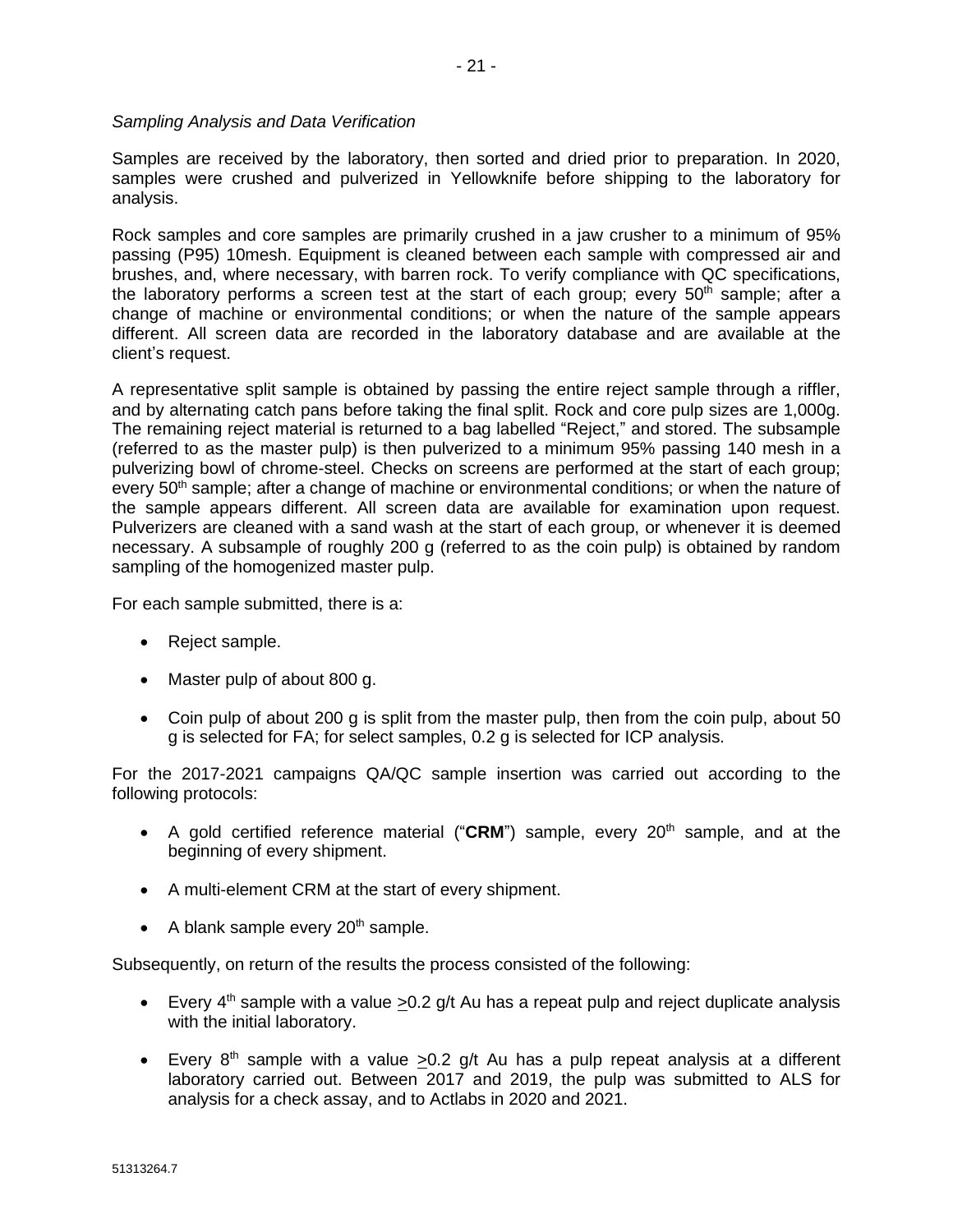• Where there was insufficient sample for a duplicate, another >0.2 g/t Au sample nearby was selected.

### *Metallurgy*

Multiple historical test work programs have been undertaken, including comminution, process mineralogy, mineral sorting, and gold recovery by gravity concentration, flotation, and cyanidation. Significant mineralogical characterization studies, focusing on gold occurrence in various mineral samples across the deposits, have also been undertaken.

The test work indicated that, similarly to the historical test work, the mineral samples collected responded well to gravity concentration and cyanidation and showed a high degree of consistency. The previously developed process flowsheet was used to test the mine plan composites and Umwelt mineralized zones. Other engineering data were also generated, including tailings settling and viscosity, oxygen uptake and detoxification data. The 2020 test results were comparable to the results produced from the historical test programs.

Based on the current and historical test results, a combination of gravity separation and cyanide leach processes is proposed for the Goose Project. The concentrate from the gravity separation circuit will be leached separately.

The 2020 key result parameters are summarized as follows:

- A primary grind 80% passing  $(P_{80})$  of approximately 50  $\mu$ m.
- Gravity recovery, followed by:
	- $\circ$  Pre-oxidation of the gravity tailings for 16 h at 50% solids; and
	- $\circ$  Leach of the pre-oxygenated gravity tailings for 48 h at 50% solids; pH 11; dissolved oxygen ("**DO**") above 20 ppm; 20 g/t PbNO3; a NaCN concentration of 500 ppm; the last NaCN addition at 24 h, and the level of CN allowed to drift down to the 48 h termination.
- The average overall gold recovery for the Umwelt variability composites tested with the current flowsheet is 93.4%. After solution losses, the process design criteria gold recovery for the Umwelt mineralization is estimated at 92.9%.

For the detoxification circuit the key process parameters are as follows:

- $SO<sub>2</sub>$  to weak acid dissoluble cyanide ratio at 5.0:1
- CuSO<sub>4</sub> addition at 20 mg/L
- Retention time at 90 min
- $\bullet$  pH at 9.0
- Pulp density at 45%
- Target DO of 8 ppm.

#### *Mineral Resource Estimate*

The Property contains an estimated Measured and Indicated Resource of 33.5 Mt at 5.88 g/t Au, containing 6.32 Moz Au, and an Inferred Resource of 13.8 Mt at 6.44 g/t Au containing 2.86 Moz (Table 1-2). Mineral Resources are reported for both the Goose and George sites. However, the UFS focuses on advancing the Goose deposits: Llama, Llama Extension, Umwelt, Echo, Nuvuyak, and Goose Main.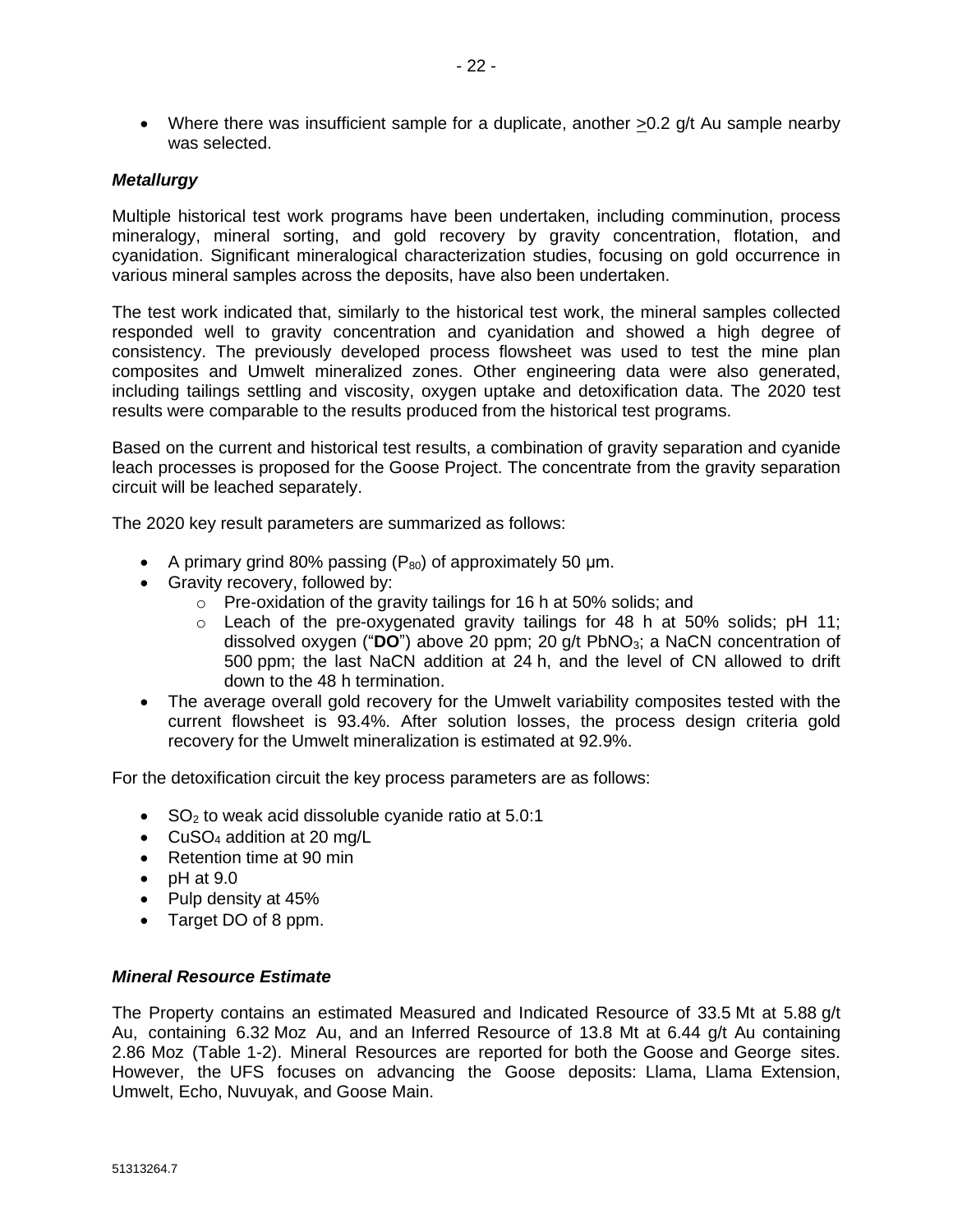| <b>Resource Classification</b> | <b>Tonnes</b><br>('000s) | Grade<br>$(g/t \text{ Au})$ | Au<br>(oz '000s) |
|--------------------------------|--------------------------|-----------------------------|------------------|
| Measured                       | 9.707                    | 5.75                        | 1,796            |
| Indicated                      | 23.745                   | 5.93                        | 4,525            |
| Measured and Indicated         | 33.452                   | 5.88                        | 6.321            |
| Inferred                       | 13.794                   | 6.44                        | 2,856            |

*Table 1-2: Summary of Mineral Resources as of 31 December 2020*

Source: AMC, 2020.

Notes: CIM Definition Standards for Mineral Resources & Mineral Reserves (CIM, 2014) was used for reporting the Mineral Resources.

The Qualified Person is Dinara Nussipakynova, P.Geo., of AMC.

Measured and Indicated Mineral Resources are inclusive of Mineral Reserves.

Metal price: US\$1,550/oz for gold.

Exchange rate: C\$1.31:US\$1.00 exchange rate.

Process Recovery: Goose deposits is 93% and for George deposits is 95%.

COG: for Goose and George deposits, open pit is 1.4 g/t Au; Goose deposits underground is 3.0 g/t Au; George deposits underground is 3.5 g/t Au.

Goose Mineral Resources deposits are Goose Main, Umwelt, Echo, Llama, Llama Extension, and Nuvuyak. George Mineral Resources deposits are LCPn, LCPs, Loc1, Loc2, GH, and SL.

Open pit Mineral Resources are constrained by an optimized pit shell using gold price and exchange rate stated above.

The George underground Mineral Resources were estimated within mineral domains expanded to a minimum horizontal width of 2 m.

Drilling results for Goose Main, Echo, Llama Extension and Nuvuyak are up to 15 November 2020.

Drilling results for Umwelt are up to 16 October 2020.

Drilling results for Llama and all George deposits are up to 31 December 2013.

The numbers may not add due to rounding.

The open pit Mineral Resources for the Goose deposits are reported within conceptual open pit designs at a 1.4 g/t Au cut-off. The underground Mineral Resources are reported at a 3.0 g/t Au cut-off.

The open pit Mineral Resources for the George deposits are reported within conceptual open pit designs at a 1.4 g/t Au cut-off. The underground Mineral Resources are reported at a 3.5 g/t Au cut-off, with the wireframes expanded to a minimum 2 m mining width.

In both cases a gold price of US\$1,550/oz and an exchange rate of C\$1.31:US\$1.00 were used.

The Mineral Resource estimate is based on geologic block models that incorporated the following data within the mineralization wireframes:

- 722 drill holes (for a total of 234,168 m and 126,341 assays) at the Goose Site on the Llama, Llama Extension, Umwelt, Echo, Nuvuyak, and Goose Main deposits
- 770 drill holes (for a total of 139,695 m and 54,273 assays) at the George Site on the LCPn, LCPs, Loc1, Loc2, GH, and SL deposits.

Mineralized domains were constructed to constrain the estimates using a gold threshold of 0.3 g/t for most deposits at the Goose Site and all deposits at the George Site. Capping was employed where required and varied by deposit. Data density allowed for Measured Mineral Resources to be classified at the Goose Main, Llama, and Umwelt deposits. Indicated Mineral Resources were reported at Goose Main, Echo, Llama, Umwelt, and the George deposits, with Inferred Mineral Resources reported for all deposits, including Llama Extension and Nuvuyak.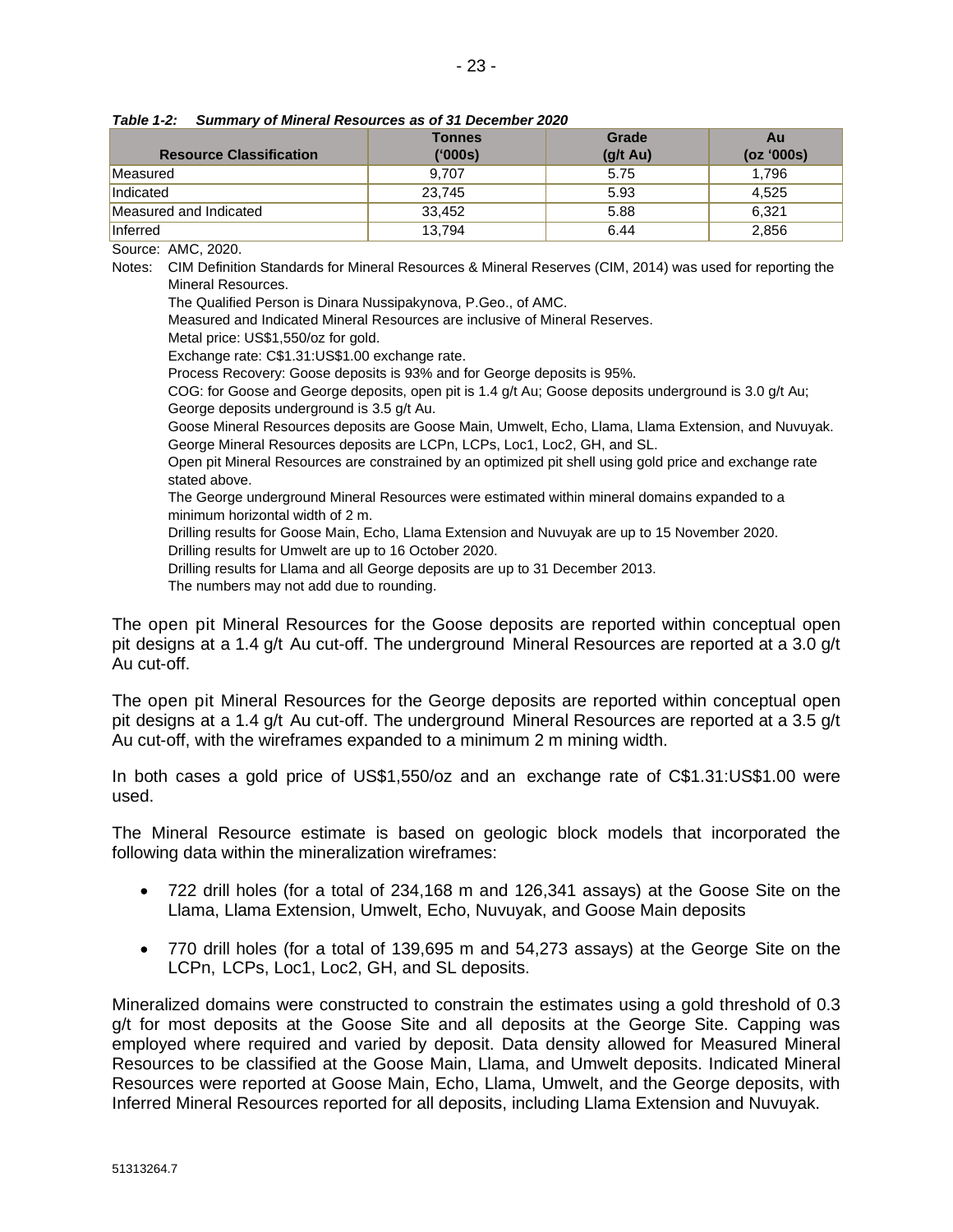### *Mineral Reserve Estimate*

The Mineral Reserve estimate for the Property is based on the Mineral Resource estimate that AMC completed for the Llama, Umwelt, Goose Main, and Echo deposits, with an effective date of 31 December 2020.

The Mineral Reserves were developed by examining each deposit to determine the practical mining method. Cut-off grades ("**COG**") were then estimated based on appropriate mine design criteria and the adopted mining method. Llama, Umwelt, Goose Main, and Echo will be mined via both open pit and underground methods. A truck-and-shovel method was chosen for open pit mining. The underground methods chosen were drift-and-fill ("**DF**") for Llama and Goose Main, cut-and-fill ("**CF**") for Umwelt, and longhole stoping for Echo. For the purposes of the UFS, no Mineral Reserves are reported from the George Site as the George deposits are not part of this study.

The estimated Proven and Probable Mineral Reserves total 18.7 Mt at 5.97 g/t Au, containing 3.6 Moz Au (Table 1-3).

| Area                             | <b>Classification</b>     | <b>Diluted Tonnes</b><br>(000s) | <b>Diluted Grade</b><br>(Au g/t) | <b>Contained Au</b><br>(oz '000s) |
|----------------------------------|---------------------------|---------------------------------|----------------------------------|-----------------------------------|
| <b>Total Open Pit</b>            | Proven                    | 7.471                           | 5.42                             | 1,302                             |
|                                  | Probable                  | 2.412                           | 4.80                             | 372                               |
| <b>Total Underground</b>         | Proven                    | 537                             | 7.21                             | 124                               |
|                                  | Probable                  | 8,272                           | 6.73                             | 1,790                             |
| <b>Total Back River Property</b> | Proven                    | 8,008                           | 5.54                             | 1.426                             |
|                                  | Probable                  | 10,684                          | 6.29                             | 2,162                             |
| <b>Total Proven and Probable</b> | Open Pit &<br>Underground | 18,692                          | 5.97                             | 3,588                             |

| <b>Table 1-3:</b> |  |  | Summary of Estimated Mineral Reserves (as of 15 January 2021) |
|-------------------|--|--|---------------------------------------------------------------|
|                   |  |  |                                                               |

Source: MP, 2021.

2. An exchange rate of CDN\$1.31 to US\$1.00 is assumed.

- 3. The numbers might not add due to rounding.
- 4. Diluted Au grades are shown/listed for both COG and Mineral Reserves.

5. Notes for open pit:

Dilution and recovery factors are applied as per open pit mining method.

A COG of 1.72 g/t was used on undiluted grade for the Umwelt Open Pit Mineral Reserve Estimate.

A COG of 1.74 g/t was used on undiluted grade for the Llama Open Pit Mineral Reserve Estimate.

A COG of 1.70 g/t was used on undiluted grade for the Goose Main Open Pit Mineral Reserve Estimate.

A COG of 1.60 g/t was used on undiluted grade for the Echo Open Pit Mineral Reserve Estimate 6. Notes for underground:

Dilution and recovery factors are applied as per underground mining method.

A COG of 3.9 g/t was used for the Umwelt underground Mineral Reserve Estimate.

A COG of 4.1 g/t was used for the Llama underground Mineral Reserve Estimate

A COG of 4.1 g/t was used for the Goose Main underground Mineral Reserve Estimate

A COG of 3.5 g/t was used for the Echo underground Mineral Reserve Estimate

The Mineral Reserve estimation takes into consideration on-site operating costs (e.g., mining, processing, site services, freight, and general and administrative ("**G&A**")), geotechnical analysis, metallurgical recoveries, and selling costs. In addition, the Mineral Reserves incorporate allowances for mining recovery and dilution, and overall economic viability.

<sup>1.</sup> A gold price of US\$1500/oz is assumed.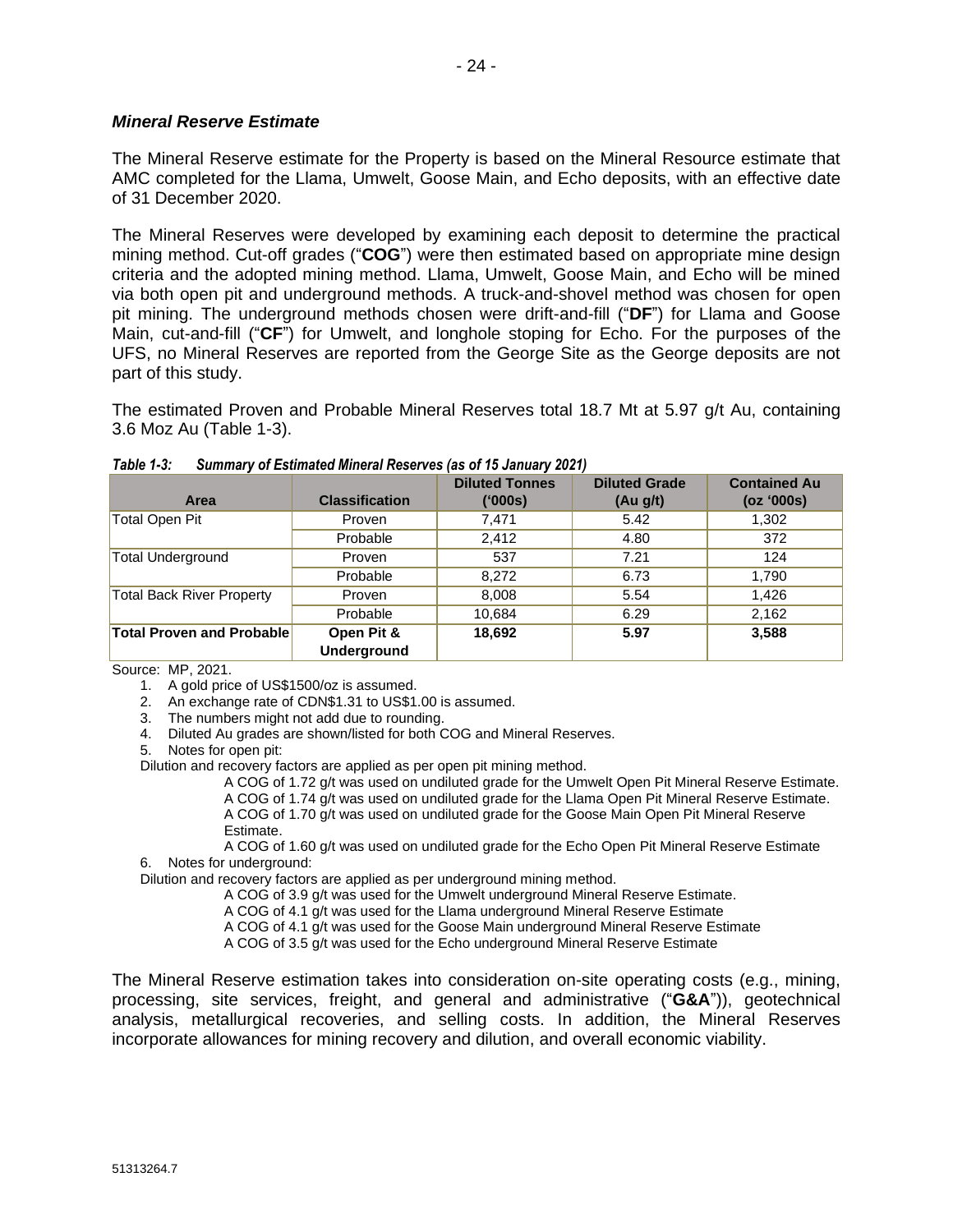The UFS contemplated a mill producing 3,000 tonnes per day ("**tpd**") for the first two years, increasing to 4,000 tpd in year two with a sustaining capital cost for the expansion of ~C\$17m.

As part of the UFS, an initial 4,000 tpd mill was considered. However, at the time of the UFS work the settled tailings density was based on the previous pre-leach thickener test work. This work resulted in a lower Echo open pit tailings capacity and a decision to delay the mill expansion timeline.

Since the UFS, completion of detailed geotechnical test work on the tailings samples and the inclusion of a high-capacity tailings thickener, the tailings storage capacity of the Echo open pit has increased sufficiently to enable the decision to construct the mill at a 4,000 tpd capacity at the outset. This, in addition to optimized equipment selection and detailed engineering has reduced the cost of the expansion from C\$17m to C\$10m when compared to the UFS.

The current mine plan includes the complete mining of the Echo open pit and seven quarters of mining from the Umwelt open pit during the construction phase of the project. As per the UFS, this provides 2.2 million tonnes ("**Mt**") of stockpiled ore containing 373,000 ounces of gold, including 936,000 high grade tonnes at 8.4 g/t gold prior to commissioning of the mill. In addition, the current mine plan includes an additional 3.5 Mt mined in the first 3 years of operations, enabling 4,000 tpd of mill capacity without the need to increase the mining rate or modify the existing mine plan.

Annual mine production of ore and waste is profiled to peak at 12.2 Mt/a from the open pits, with a LOM waste-to-ore stripping ratio of 10:1. Ore production from underground mining will peak at 0.8 Mt/a, and will supplement the feed from the open pits. To optimize Goose Project cash flow, the run-of-mine ("**ROM**") ore is planned to be segregated into high-, medium-, and low-grade stockpiles located adjacent to the processing plant. The high-grade stockpile contains material greater than 8 g/t Au. The medium-grade stockpile contains material between 5 and 8 g/t Au. The low-grade stockpile contains material below 5 g/t Au but above the respective COG. These stockpiles will also serve to buffer mill processing from mining production.

The underground mining areas are scheduled to target higher grade material to be delivered from the Umwelt and Llama deposits early in the mine life.

Mining will begin at the Goose Site in Year −2 at the Echo pit to provide waste rock for construction and enable the stockpiling of ore prior to the start of plant processing. Open pit mining will then transition sequentially to the Umwelt, Llama, and Goose Main pits. Open pit mining will be completed during Year 12. Underground mining will commence in Year −1 with the Umwelt decline. Underground ore production at Umwelt will begin in Year 1 and will continue into Year 15. The remaining underground deposits are mined in parallel with the Umwelt underground, but in the following sequence: Llama, Goose, and finally Echo.

Open pit mining operations will use a fleet comprising 7  $m^3$  shovels, a 10  $m^3$  front-end loader, 4  $m<sup>3</sup>$  excavators, and 64-tonne haul trucks. This fleet will be supplemented by drills, graders, and track and rubber-tire dozers. A 5 m bench height was selected for mining in ore and waste, with overall 20 m effective bench heights based on a quadruple-bench configuration.

Underground mining operations will be carried out using DF, CF, and longhole stoping mining methods and will use a combination of two-boom jumbos, longhole production drills, 14-tonne LHD vehicles, and 45-tonne haul trucks.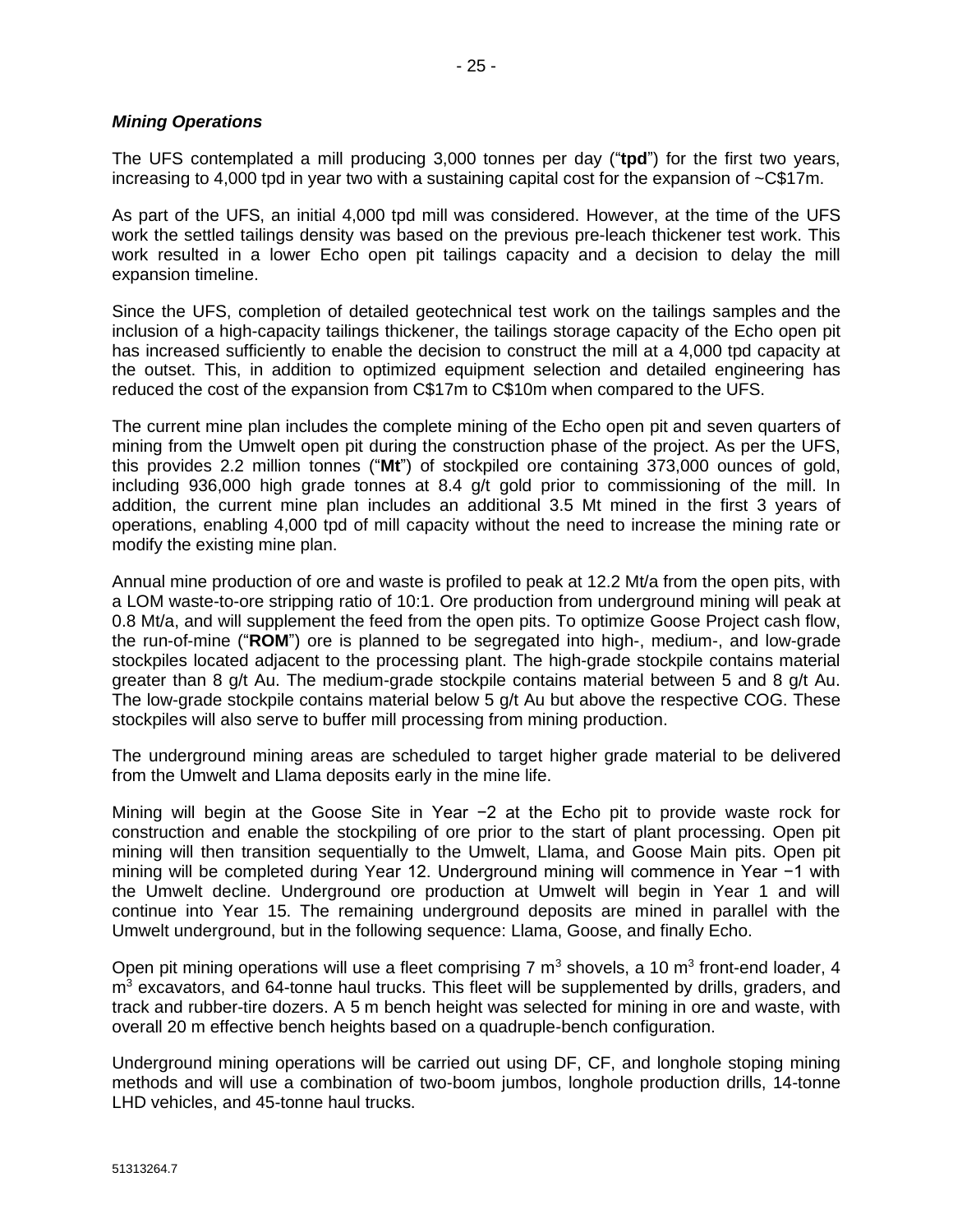# *Recovery Methods*

The process plant was designed to produce gold doré using conventional crushing, grinding, gravity concentration, pre-oxidation, gold leaching by cyanidation, gold adsorption by CIP, and gold recovery from loaded carbon and gravity concentrate. Cyanide destruction of the tailings will be by sodium metabisulphite ("**SMBS**"). The overall design philosophy uses proven equipment with a simple and conventional single-line process flow that can be operated and maintained effectively in an Arctic environment.

The process plant includes the following:

- Three-stage crushing circuit reducing ROM mineralized material to  $P_{80}$  approximately 9.5 mm
- Fine ore stockpile (feeding the mill) with a live capacity of 2,000 tonnes
- Grinding and gravity circuit comprising a ball mill ( $P_{80}$  approximately 106  $\mu$ m), a fine grind mill ( $P_{80}$  approximately 50  $\mu$ m), and three centrifugal gravity concentrators
- Cyanide leaching and carbon adsorption circuit
- Carbon stripping and reactivation circuit
- Gold electrowinning and refining circuit producing bullion
- Tailings handling circuit, including cyanide destruction with sodium metabisulphite SMBS and thickening.

#### **Project Infrastructure**

#### *Existing Infrastructure*

#### *Goose Site*

In past years, Sabina's team has prepared a 20 km network of roads around the Goose plant site, with access roads that tie the exploration camp site to the quarry sources, Echo pit, the plant site, and the Umwelt decline location. In past years, over 1 ML of fuel were stored. Sabina has a fully functional airstrip that is 4,500 by 100 ft that can cater to a loaded (~22,000 kg) C-130 Hercules. There are two seasonally operational ice airstrips that will carry larger loads if needed. These ice strips have been used in previous years. Sabina has been operating from a 150-person exploration camp with kitchen, dining, and recreational facilities. The camp has all the necessary potable water and incinerator ancillary systems to support its operations. The Goose site is also equipped with two fully functional 12 x 18 m workshops, and work can be performed year-round. Adequate quarry sources have been identified, and sufficient laboratory testing was completed to check the potentially acid generating ("**PAG**") and non-potentially acid generating ("**NPAG**") characteristics. Sabina has invested in a fleet of equipment to assist in earthwork, pre-production mining, and process plant construction.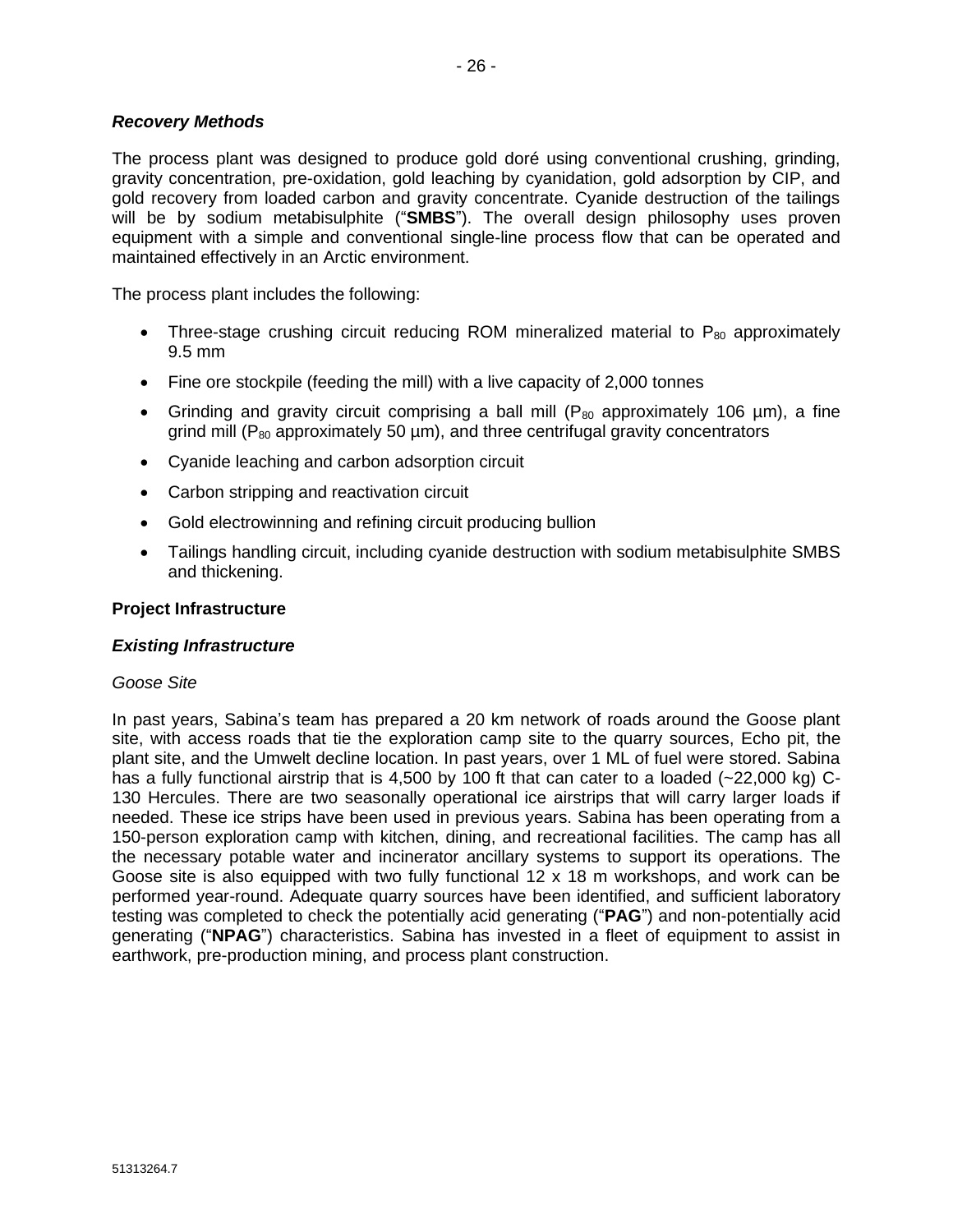The Port has a fully functional and efficient 40-person camp with kitchen and dining facilities. There is a 3,000 ft gravel airstrip that is completely operational. For receiving sea freight there is a fully functional unloading pad with roll-on roll-off equipment to support the undertakings, and a laydown area that can accommodate approximately 800 containers. Additionally, the camp facility is supported by a 12 x 18 m workshop to support logistics and a similar workshop for the WIR program. Sabina has successfully operated three sealift programs and one WIR program. In 2019, Sabina successfully constructed and operated a 172 km WIR and has the necessary equipment and support infrastructure to run future programs. During the 2019 campaign, Sabina also built a 10 ML fuel tank farm with containment at the Port. The UFS includes additional storage capacity for 30 ML prior to commissioning with a further 15 ML to be installed during mine operations, for a total of 55 ML of capacity at the Port. Sabina has invested in an equipment fleet to assist in logistics support and WIR requirements.

#### *Planned Infrastructure*

Due to the Property's remoteness, significant infrastructure is required for freight, power generation, and worker accommodation. Both the Port and Goose sites have bulk 10 million litre fuel storage tanks; laydown yards; diesel power plants; maintenance shops; accommodation camps; water and domestic waste management facilities; and satellite communications. Existing all-weather airstrips will be used at the Goose and Port sites. In winter these sites will be connected by a WIR. All-weather roads allow for year-round access within each site.

The major infrastructure related to the mining and processing operations at the Goose Site includes the process plant; tailings storage ("**TS**"); waste rock storage area ("**WRSA**"); watermanagement drainage and storage ponds; and haul roads and equipment to service the open pit and underground mines. The central administration block will be at the Goose Site.

The Port will support the seasonal trans-shipment and staging of construction and operational freight. Because access to the Property is seasonal, the types and capacities of the Goose Project infrastructure need to be able to store and transport the required quantities of equipment, materials, and supplies. Diesel will be received and stored in tanks at the Port, providing sufficient capacity for peak operating needs of power generation and mobile equipment for one year. Similarly, subsequent annual requirements for consumables, such as processing reagents, maintenance materials, and bulk supplies, will be stored in heated or cold storage warehouses, laydown yards, and sea containers.

The installed power-generating capacity will be 18 MW at the Goose Site and 0.675 MW at the Port. Buildings and facilities at the Goose Site will be heated by heat recovered from the power plant, as well as electric and oil-fired heating systems. The underground mine air will, where required, be heated by a dedicated diesel-fired furnace.

The accommodation complexes will be modular units constructed off-site. The construction phase at the Goose Site will accommodate approximately 500 workers. For operation of the Port accommodations for up to approximately 40 workers are available.

The Property is located within the permafrost region; therefore, infrastructure that is particularly sensitive to differential settlement, such as the process plant and fuel storage tanks, will be built on competent bedrock. Less-sensitive structures and linear surface elements, such as roads, pipelines, and airstrips, will be built on overburden soils and include an appropriate thermal protection layer.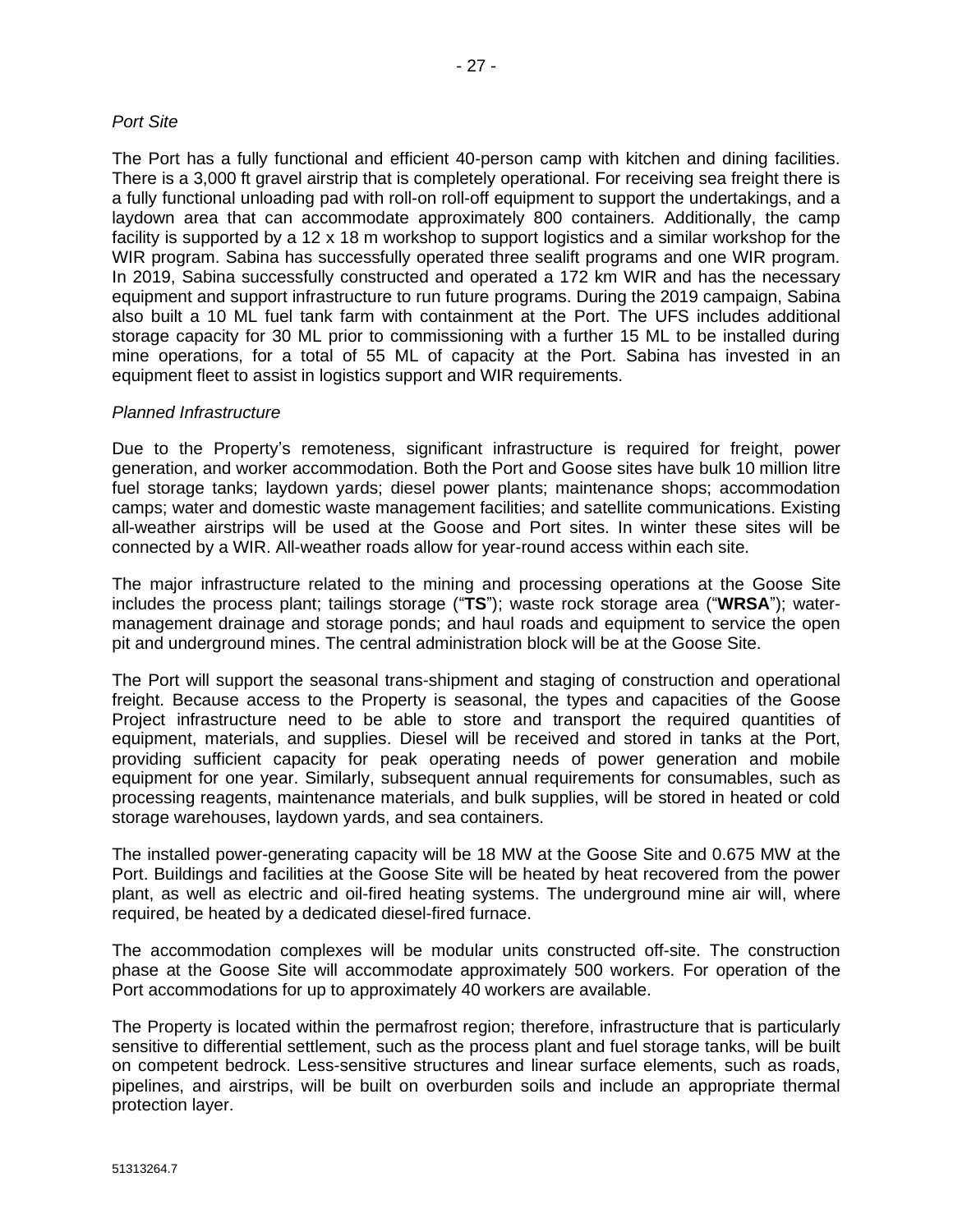The Goose Project will produce a total of 18.7 Mt (15 Mm<sup>3</sup>) of tailings over the LOM. As part of the UFS all the Goose Site tailings will be deposited into the Echo, Umwelt, and Llama pits. Therefore, no large tailings dams are planned for the Goose Project. The move from employing a purpose-built TSF to tailings deposition in pits is a change from the 2015 Feasibility Study. Tailings will be thickened in the process plant and placed sub-aqueously within the pit TS to minimize ice entrainment. The tailings in the Echo Pit will eventually be covered with waste rock, while the tailings in the Umwelt and Llama Pits will have water covers. The Goose Main pit will not be required for tailings disposal, and instead will be the final repository for saline water generated on the Property.

#### *Waste Rock Management*

*Tailings Management*

Over the LOM, approximately 100 Mt of waste rock will be produced from underground and open pit mining, including unconsolidated overburden. Waste rock is categorized as being either PAG or NPAG.

Waste rock will be identified, segregated, and deposited as appropriate during the mining operation. Rock required for constructing pads, roads, and other infrastructure will be sourced from the available NPAG waste rock. The execution plan for Goose is based on sourcing this construction material from the pre-production phase of mining.

Generally, waste rock will be placed in its final location, and configuration within WRSA constructed near the source pits. As per the approved current permit, the closure strategy is for the waste rock to freeze; PAG material will be capped with a 5 m thick NPAG cover.

#### *Water Management*

Water management planning covers all phases of the Goose Project from construction through operations to final closure and considered variations in possible climatic and operational conditions. The Port does not require water management infrastructure beyond best management practices.

Three types of water will be managed at the Goose Site as follows:

- Contact water—surface water runoff that contacts disturbed areas. This includes runoff from WRSAs, ore stockpiles, open pits, and infrastructure rockfill pads.
- Saline water—groundwater inflows from underground developments that extend below the basement permafrost and open pit mining where a talik zone is present.
- Non-contact water—all other surface runoff that does not contact disturbed areas.

Contact water will be used to meet process water requirements to the extent possible, so that make-up water withdrawals from Goose Lake are minimized. The handling of contact water is also influenced by tailings disposal plans and the suitability of the water for discharge to the environment.

Non-contact water diversions will be constructed to minimize the volume of contact water on site.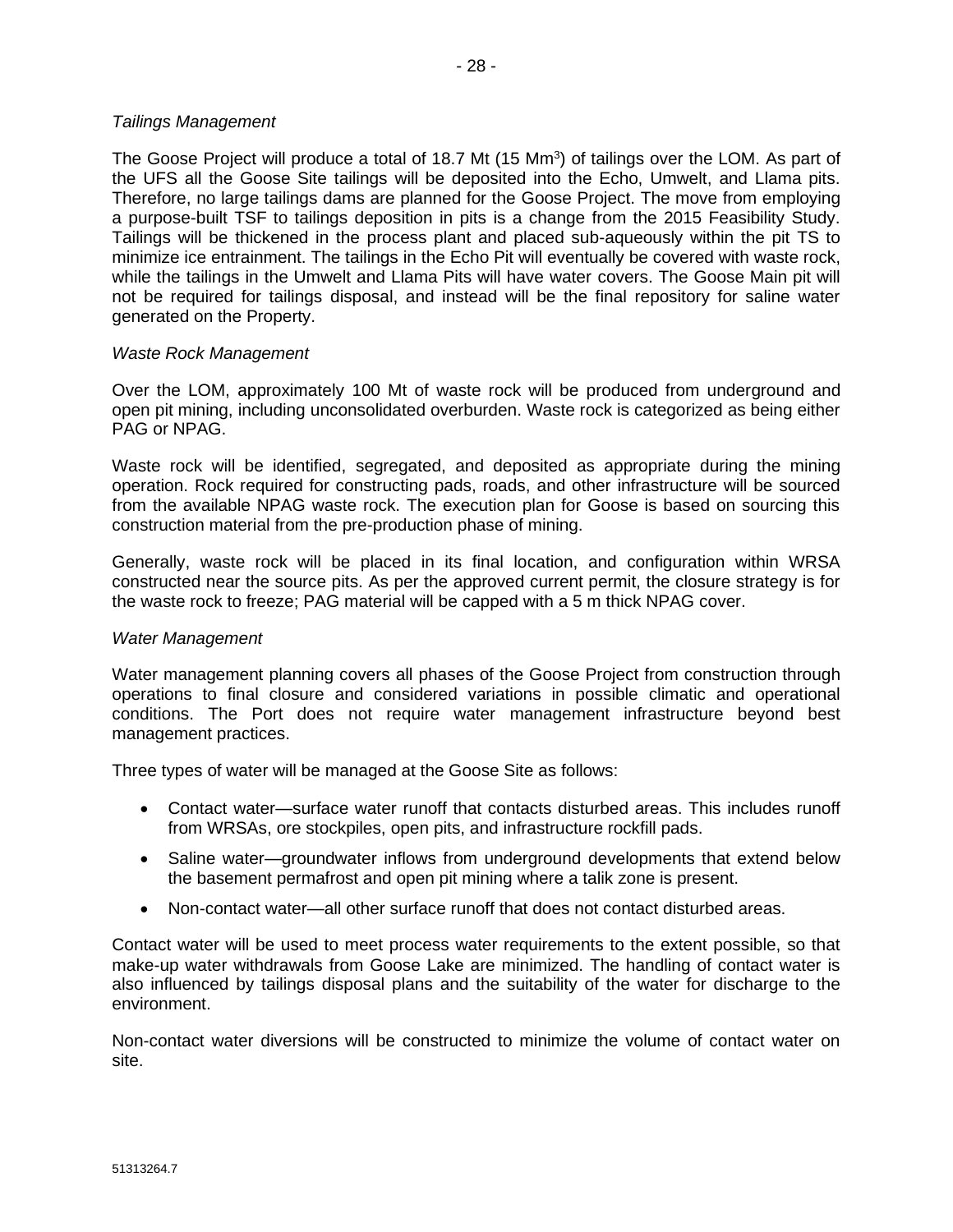The volume of saline water requiring temporary storage on surface will be reduced using reverse osmosis ("**RO**") so that it is less than the available storage, until the final repository (Goose Main pit) becomes available.

Previous mine plans and corresponding water and load balances completed for the Goose Project (JDS, 2015; SRK, 2015a, 2020) did not require discharge of contact water during the construction or operation phases. Under the current mine plan, water is required to be discharged during operations. This is due to the mining of two open pits during the construction phase without concurrent processing (which consumes reclaim water) or the construction of a surface purpose built impoundment TSF (that can provide temporary storage, required) that excess contact water from the open pits and WRSAs will require discharge to the environment. During operations, RO treatment of the saline water will now generate a significant surplus of freshwater. Hence, the discharge of contact water will be required in most years during the operation phase.

An Excel-based annual water balance was developed for the Goose Site to establish watermanagement plans for construction, operation, and closure phases of the mine.

Water-management facilities associated with the Goose Site will include the following:

- A freshwater intake in Goose Lake, related pipelines, and the water treatment plant.
- A primary pond for storing process water and collecting Umwelt WRSA runoff.
- A saline water pond ("**SWP**") for the temporary storage of saline water and brine from the RO plant.
- An ultra-high recovery RO plant including pre-treatment and subsequent polishing to reduce the volume of saline water to be managed temporarily at surface.
- Event ponds at the Echo and Llama WRSAs and plant site.
- Freshwater diversions intended to minimize the volume of contact water requiring management.
- Surface diversions to temporarily redirect flows around mining areas.
- Barges, temporary intakes, and pipelines associated with lake dewatering (Llama and Umwelt Lakes) and reclaiming water from the primary pond and tailings facilities ("**TF**").
- A water-treatment system in the process plant to treat elevated concentrations of ammonia, arsenic, and copper in reclaim water may be required in Years 6 through 15 of operation.
- Local management of site runoff from development areas during active construction.

Key aspects of water management (lake dewatering, contact water management, and saline water management) are described below.

#### *Lake Dewatering During Construction*

Both Llama Lake (natural capacity 0.96 Mm<sup>3</sup>) and Umwelt Lake (natural capacity 0.24 Mm<sup>3</sup>) will be dewatered to Goose Lake in the open-water season of Year −1 in advance of open pit mining. It is assumed that 50% of the lake water volume will be suitable for direct discharge to Goose Lake via Umwelt Lake. The remaining 50% is assumed to have total suspended solids concentrations above the discharge limit and will be treated in a modular water treatment plant. Effluent will be discharged to Umwelt Lake and ultimately flow into Goose Lake.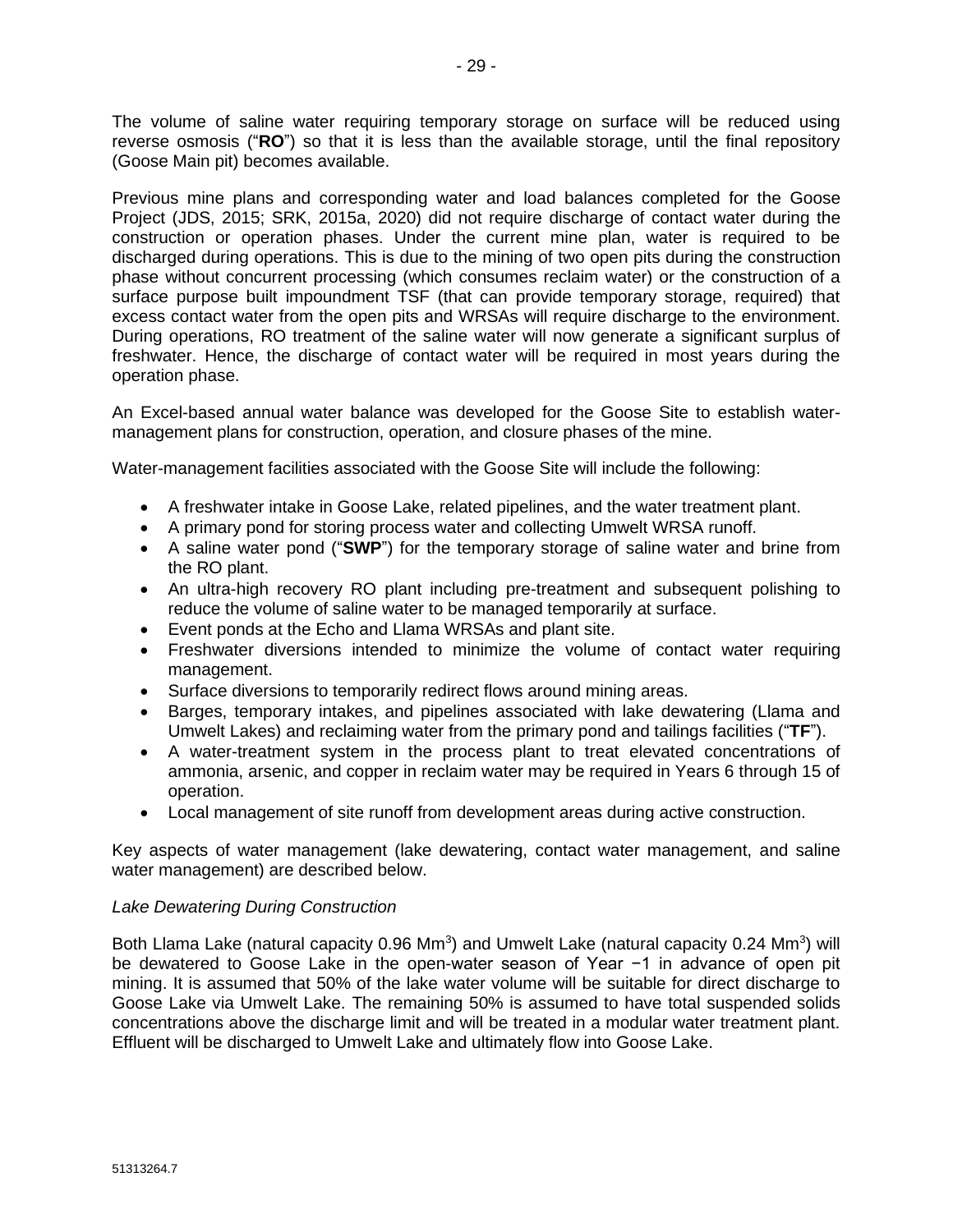### *Contact Water Management*

Based on geochemical evaluations of previous mine plans, SRK (2015a) predicted the water quality for runoff from the ore stockpile, tailings beach, WRSAs, pit walls, and pit high walls (applicable to post-closure). Only the tailings beach was found to exceed the discharge limits in Schedule 4 of the Metal and Diamond Mining Effluent Regulations (MDMER) for arsenic. This was a factor in deciding to permanently submerge the tailings at all locations with a 5 m deep water cover.

The annual water balance shows that during each year in construction, there will be a surplus of contact water requiring discharge to the environment. During this period, discharges will occur from the plant site pond and Echo pit and Echo WRSA pond. Water reporting to the Umwelt pit during this period will be pumped to the primary pond for storage, with no discharge required. During operations, contact water from event ponds will be managed in the Echo TF (Years 1 to 3 only), the Umwelt TF or the primary pond. No discharges of contact water will be required in Years 1 and 2. Between Years 3 and 13, an average of 300,000  $m<sup>3</sup>$  of contact water will be discharged to the environment following water treatment for ammonia, arsenic, and copper. In Year 14 and 15, surplus contact water contained in the Umwelt TF and/or primary pond will be pumped to the Llama TF to assist in flooding.

# *Saline Water Management*

Groundwater inflows to the Llama, Umwelt, and Goose Main underground mines are expected to occur where underground workings extend below the permafrost. Groundwater will also flow into the Llama pit due to the presence of an open talik in the dewatered Llama Lake. The groundwater is estimated to be hyper-saline (salinity of  $51\%$  to  $73\%$ ) with CaCl<sub>2</sub> and NaCl as the dominant salts, and with salinity increasing with depth (Rescan ERM, 2015). Estimated concentrations of arsenic (0.008 to 0.047 mg/L), boron (2.5 to 5.3 mg/L), iron (0.9 to 8 mg/L), and zinc (0.18 to 1.0 mg/L) are noted due to their naturally enriched concentration relative to the Canadian Council of Ministers for the Environment (2015) guidelines for the protection of freshwater aquatic life. This chemistry and elevated salinity increase with depth, which is commonly observed in permafrost environments.

Knight Piésold extrapolated groundwater inflows from SRK's (2015b) previous work to develop saline groundwater estimates for the current mine plan. The geometry of the Llama underground, Llama pit, and Goose Main underground have not changed materially since the previous feasibility study, but the length of time over which each of these have been mined has increased. The higher year-inflow values applied to the additional years of mining.

The Umwelt underground is the main source of groundwater inflows at the Goose Project, previously representing more than 50% of the saline water produced over the LOM. The Umwelt underground has increased in size and depth in the UFS, and thus groundwater inflows can be expected to increase accordingly. Knight Piésold reviewed the mine development plan for the Umwelt underground and assigned groundwater inflow estimates to each year based on the previous groundwater inflows.

Considering freshwater inputs into the temporary storage locations, without treatment approximately  $7.1 \text{ Mm}^3$  of saline water will require management. This exceeds the available temporary storage in the SWP (1.79 Mm<sup>3</sup>) and the Llama TF (4 Mm<sup>3</sup> excluding tailings and freshwater inputs), and hence ultra-high recovery RO water treatment will reduce the volume of saline water (brine, following treatment) requiring temporary storage up to 4.4 Mm<sup>3</sup>. As early as Q3 Year 12 through Year 13, the brine and supernatant water mixture in the Llama TF will be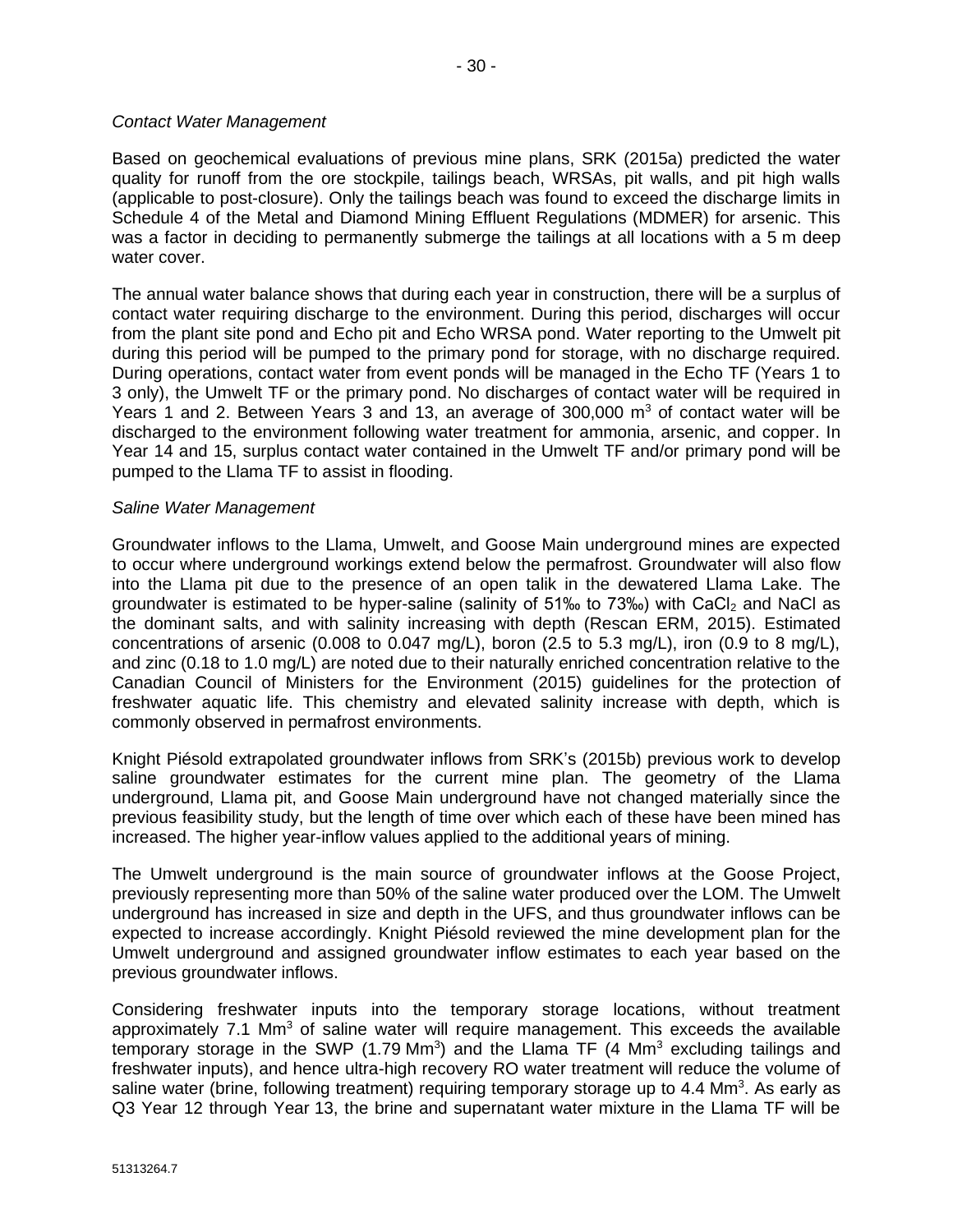transferred to the Goose Main pit. The contents of the SWP will be transferred to the Goose Main pit in Year 14, allowing for the pond to be decommissioned in Year 15. The Goose Main pit will have received approximately 5.9 Mm<sup>3</sup> of brine, saline water, and tailings supernatant by the end of Year 14, compared to its capacity of 17.3 Mm<sup>3</sup>. Hence additional storage will be available for saline water and brine, if needed.

# *Environmental Studies, Permitting, and Social or Community Impact*

Sabina has an established sustainable development policy, and has staff dedicated to the environmental and social performance of the Goose Project, including at the executive level. The environmental team conducts environmental monitoring at the Goose Project sites, and actively maintains permits and approvals covering the existing and proposed facilities required for mine development.

Extensive baseline studies were carried out between 2010 and 2014, leading to the submission of a Final Environmental Impact Statement to the Nunavut Impact Review Board (the "**NIRB**") in 2015 (Sabina, 2015). Additional baseline and monitoring programs have been underway since that time to establish a robust pre-development data set to which future environmental monitoring during mine development can be compared.

Sabina has obtained all necessary approvals and permits required for constructing and operating the Goose Project. The major approvals and permits include:

- Project Certificate No. 007 (NIRB, 2017)
- Type A Water Licence 2AM-BRP1831 (NWB, 2018) and other Type B water licences covering exploration activities
- *Fisheries Act* Authorization for serious harm to fish and fish habitat (Fisheries and Oceans Canada, 2018) and other Letters of Authorization for minor in-water works
- Completion of the Schedule 2 process under the Metal and Diamond Mining Effluent Regulations (Minister of Justice, 2020)
- Commercial leases KTCL-18D001, KTCL-18D002, and KTCL-18D003 covering the mine, Port, and winter road (KIA, 2018)
- Land use permits from CIRNAC
- Various approvals under the Canadian *Navigation Protection Act* from Transport Canada.

Sabina and the Kitikmeot Inuit Association ("**KIA**") finalized an IIBA in April 2018. The parties entered a renewable 20-year benefit and land tenure agreement under a framework agreement setting out rights and obligations with respect to surface land access on Inuit-owned land on the Goose Project. Additionally, these agreements provide Inuit of the Kitikmeot Region with financial and socioeconomic benefits, including training, jobs, initiatives to create additional opportunities outside of the mining industry, shared ownership in Sabina, and a 1% NSR royalty on future production from the proposed mine on the Goose Site.

These are comprehensive milestone agreements that provide the long-term certainty of tenure required to de-risk, finance, develop, and ultimately mine at Back River. The IIBA also commits Sabina to providing various socioeconomic opportunities throughout the Kitikmeot Region, including preferential employment; contracting; the formation and terms of an Inuit Environmental Advisory Committee; training for local Inuit people; continued implementation of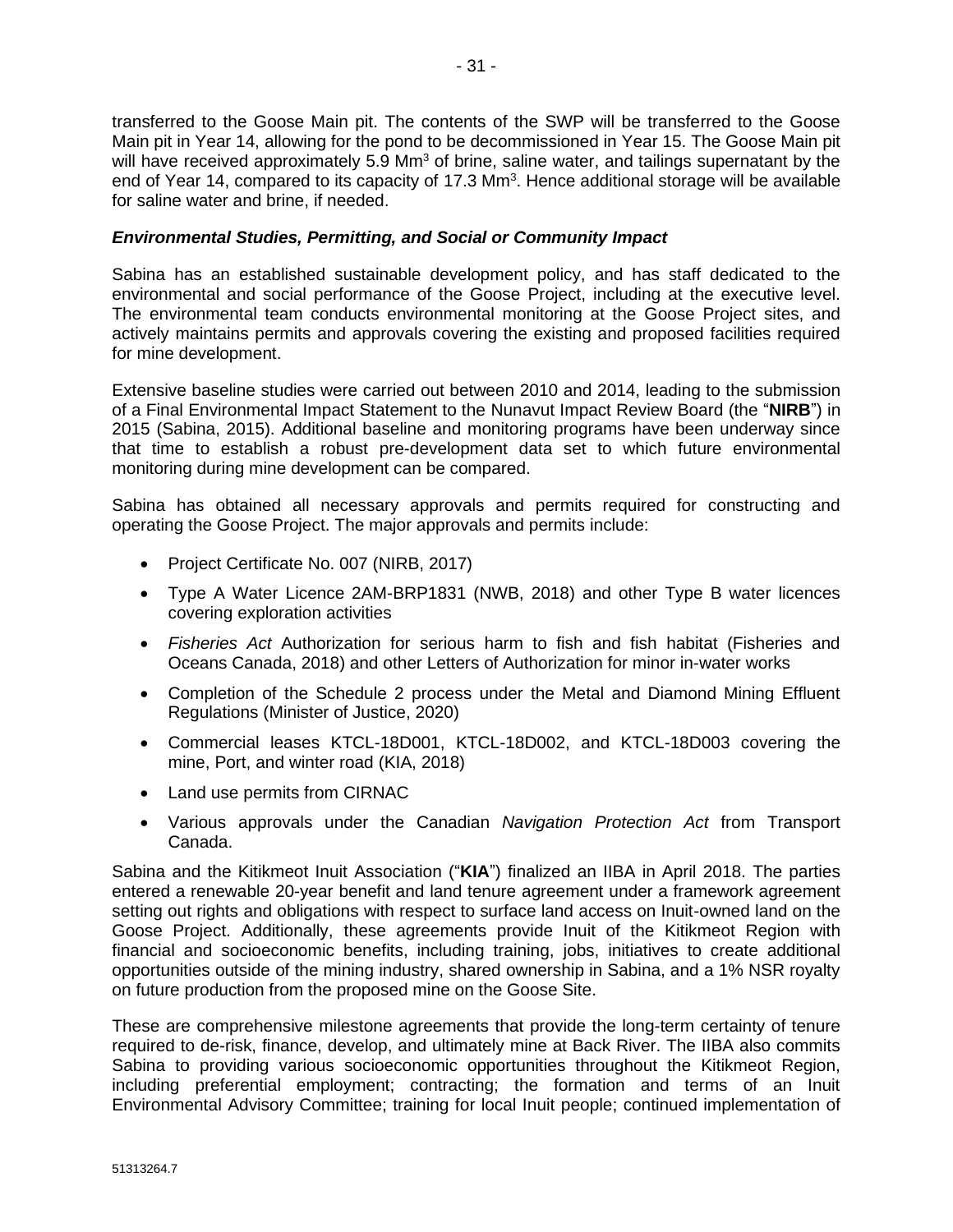a Kitikmeot-focused donation policy; and the payment of all applicable taxes and royalties to governing bodies. The IIBA is managed by a joint committee of appointed members from both Sabina and the Kitikmeot Inuit Association, dedicated to ensuring implementation of the terms contained within.

Sabina has continued to maintain long-standing relationships in Nunavut, and within the Kitikmeot Region in which the Goose Project is situated, with the communities potentially affected by the Goose Project: the KIA, Nunavut's Institutes of Public Government, the Government of Nunavut, and federal regulatory agencies. Consultation records are maintained in a database.

An Interim Closure and Reclamation Plan was approved by the NWB under the Type A Water Licence, and the financial security is posted to CIRNAC for water-related closure costs and the KIA for land-based reclamation activities associated with the Goose Project. The amount of security required was agreed upon during the regulatory phase in 2018. The Preliminary Closure and Reclamation Plan has been updated as part of the Technical Report to reflect changes to the mine plan, and closure costs have similarly been reviewed and indexed for inflation (Knight Piésold, 2021).

# *Capital and Operating Costs*

#### *Capital Cost Estimation*

The initial capital cost estimate is \$610 million, as summarized in Table 1-5. Costs are expressed in Q4 2020 Canadian dollars, with no escalation.

| <b>CAPEX</b>                   | <b>Initial</b><br>(\$ million) | <b>Sustaining</b><br>(\$ million) | <b>LOM</b><br>(\$ million) |
|--------------------------------|--------------------------------|-----------------------------------|----------------------------|
| Mining <sup>1</sup>            | 56                             | 348                               | 404                        |
| On-Site Development            | 6                              | 3                                 | 9                          |
| Ore Crushing and Handling      | 28                             | $\mathbf 0$                       | 28                         |
| <b>Process Plant</b>           | 91                             | 13                                | 104                        |
| On-Site Infrastructure (Goose) | 97                             | 5                                 | 102                        |
| <b>Off-Site Infrastructure</b> | 2                              | $\overline{\phantom{a}}$          | 2                          |
| <b>MLA</b>                     | 19                             | 4                                 | 23                         |
| Tailings                       | 5                              | $\overline{\phantom{a}}$          | 5                          |
| Indirect Costs <sup>2</sup>    | 177                            | 4                                 | 181                        |
| <b>EPCM</b>                    | 6                              | ٠                                 | 6                          |
| Owner's Costs                  | 68                             |                                   | 68                         |
| Reclamation                    |                                | 42                                | 42                         |
| Subtotal                       | 554                            | 419                               | 973                        |
| Contingency                    | 56                             | ٠                                 | 56                         |
| <b>Total CAPEX</b>             | 610                            | 419                               | 1,029                      |

*Table 1-5: Summary of CAPEX by WBS Level 1 Category*

Source: SDE, 2021.

Notes: <sup>1</sup> Includes labour and equipment.

<sup>2</sup>Explosives, fuel, maintenance spares, and consumables. Numbers may not add due to rounding.

Capital cost estimates were developed using engineering calculations and measurements based on three-dimensional (3-D) models or engineering drawings as applicable, applying directly related project experience, and the use of general industry factors. Wherever possible, the estimates used for the Goose Project were obtained from engineers, contractors, and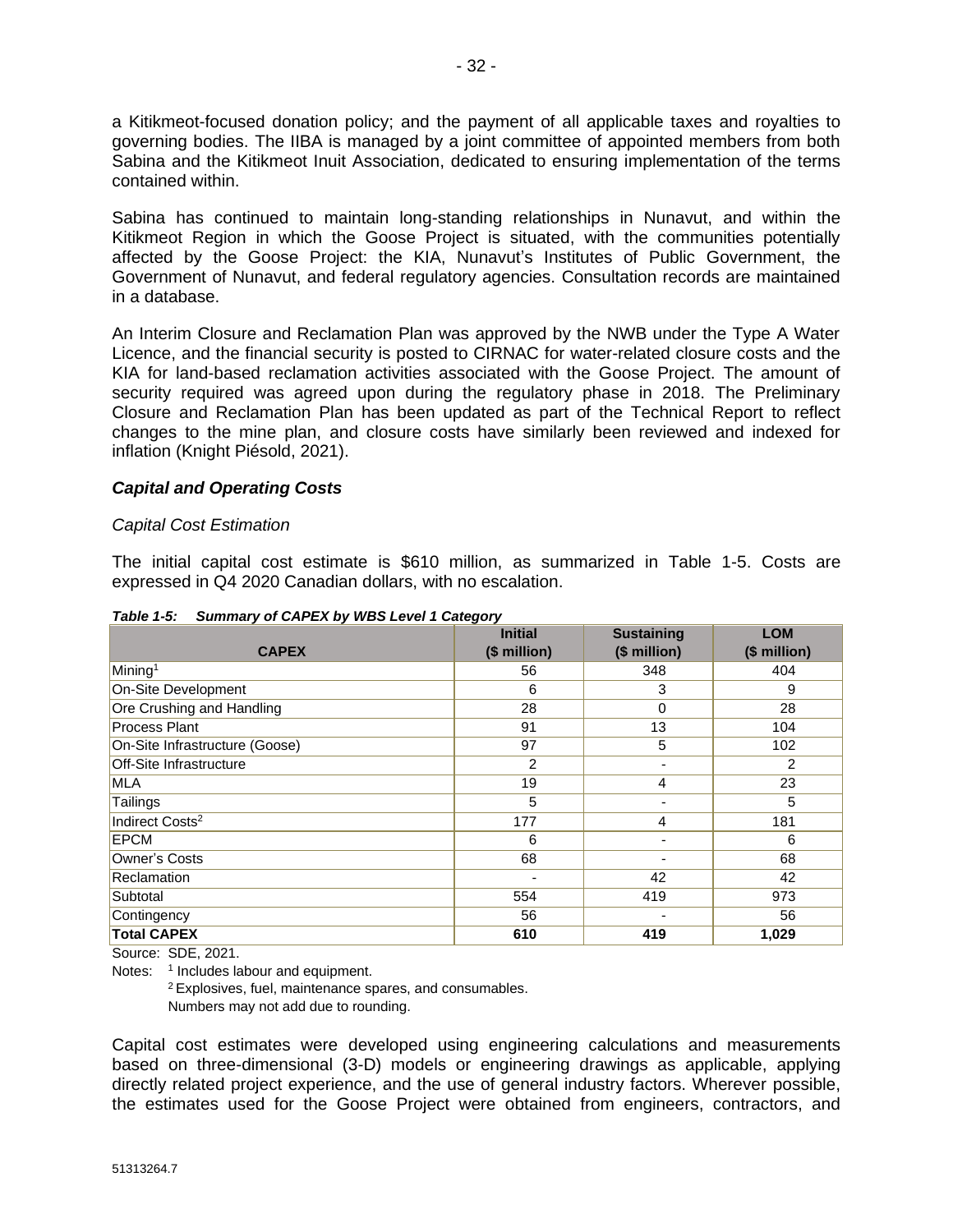suppliers who have provided similar services to existing operations and demonstrated success in executing the plans set forth in the study.

The capital estimates include all pre-production mining activities in Years −3, −2 and −1, and are based on Owner-performed construction and mining. All equipment on site is owned by Sabina. The capital estimate is based on the execution plans described in the Technical Report. Sunk costs and Owner's reserve were not considered in the capital estimate. The sustaining capital estimate is based on required underground development; mining equipment acquisition and rebuilds; and mining infrastructure installations as per the mine plan. The sustaining capital also includes a nameplate capacity expansion of the process plant to 4,000 t/d in Year 2 of operation.

#### *Operating Cost Estimation*

The average LOM unit operating cost is estimated at \$141/t processed, summarized in Table 1-6.

| Table 1-6: |  | <b>OPEX Summary</b> |
|------------|--|---------------------|
|            |  |                     |

|                                             | <b>LOM</b>   | Tonnes Processed <sup>2</sup> |
|---------------------------------------------|--------------|-------------------------------|
| <b>OPEX</b>                                 | $$$ million) | (\$/t)                        |
| Open Pit Mining <sup>1</sup>                | 355          | 18.97                         |
| Underground Mining <sup>1</sup>             | 715          | 38.22                         |
| Processing                                  | 693          | 37.06                         |
| Site and Offsite Services Including Freight | 450          | 24.04                         |
| G&A, Camp, and Owner's Costs                | 415          | 22.21                         |
| <b>Total OPEX</b>                           | 2,627        | 140.50                        |

Source: SDE, 2021.

Notes: <sup>1</sup> Average LOM open pit mining cost amounts to \$4.16/t mined at a 10:1 strip ratio; average LOM underground mining cost amounts to \$81/t mined.

<sup>2</sup> Mining costs are averaged over total mine production.

The following list summarizes the key Goose Project assumptions used to develop the operating cost estimate:

- Mining operations will be performed by the Owner using Owner-purchased equipment.
- Electrical power will be generated at site using fuel delivered to MLA at the price of \$0.91/L for power generation and \$0.95/L for mobile equipment, yielding an estimated LOM power cost of \$0.26/kWh.
- The process plant will process 3,000 t/d expanding to 4,000 t/d in Year 2 ( $\sim$ 1.1 Mt/a) of ore.
- The mine will use a peak total workforce of approximately 580 people, including all contract labour.

#### *Economic Analysis*

All currencies are in Canadian dollars unless otherwise specified. Base case economics are based on a gold price of US\$1,600/oz Au and an exchange rate of 1.31:1 (C\$:US\$)

• The Project generates a post-tax IRR of 27.7% and NPV (at 5% discount rate) of \$1.1 B;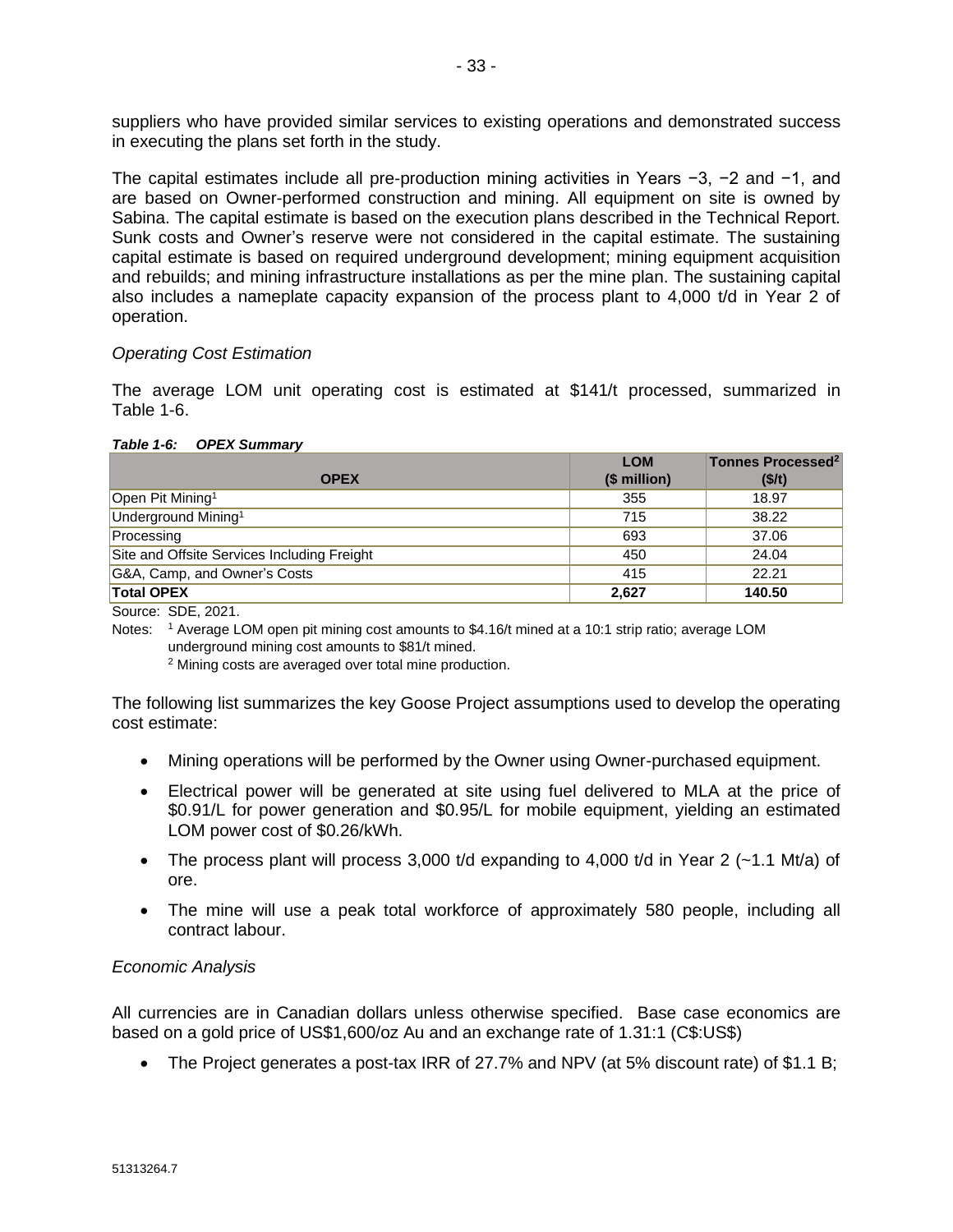- The Project generates Life Of Mine ("LOM") post-tax net cash flow of ~\$2.0 B on gross revenues of \$7.0 B with a payback period of 2.3 years (from start of operations);
- Initial capital estimate of \$610 million and LOM sustaining capital and closure costs of \$419 million;
- Total LOM cash cost estimate of US\$679/oz Au (including third party royalties, refining and transport);
- LOM all-in sustaining cost estimate of US\$775/oz Au LOM (including sustaining capital & closure costs);

# *Project Execution and Development*

The Goose Project execution plan and general Goose Project development schedule consider the seasonality of transporting freight. Procurement and staging of equipment, materials, and fuel at the respective east- and west-coast ports needs to take place at least 8 to 12 months before anticipated arrival at the Goose Site. The Port will receive sealift materials in the summer open-water period of August and September. Materials will then be stored until the WIR is operational between January and April. Fixed-wing aircraft landing at the Goose Site will support construction and operations activities by delivering passengers and select bulk materials.

# *Exploration, Development and Production*

#### *Engineering*

CGT Industrial has provided Sabina with a fixed priced proposal of CAD \$130 Million, with an agreed rise and fall mechanism, for materials and consumables for the process plant (crushing circuit, grinding circuit, CIL circuit, pre-leach and tails thickener with tails pumping, gold room, Ehouses, control room, O2 plant, fresh water, Truck shop and fire water systems). These components make up approximately 85% of the direct works on site. The proposal is comparable to within 5% of the feasibility study estimate.

Sabina has completed the detailed engineering activities for the plant process and power plant components with engineering drawings and has also finalized vendor drawings from the Original Equipment Manufacturers (FLS/Toromont). Sabina also focused on completing the engineering for the fuel farms for both the Goose and Port sites as well as initiated detailed designs for the water and sewer treatment plants.

The design for the underground exploration ramp workshop and utilities warehouse was also completed and the team is preparing to move on to the design concept for the Echo open pit, which is intended to be pre-mined to enable initial tailings storage. The advanced mining of the Echo and Umwelt pits will also result in approximately two years of stock-piled feed for the mill prior to commencement of operations.

The last geotechnical hole required to assess water management structures has been completed and the final report is being prepared. Associated construction design for culvert crossing and stream diversions has been completed and received approval for construction.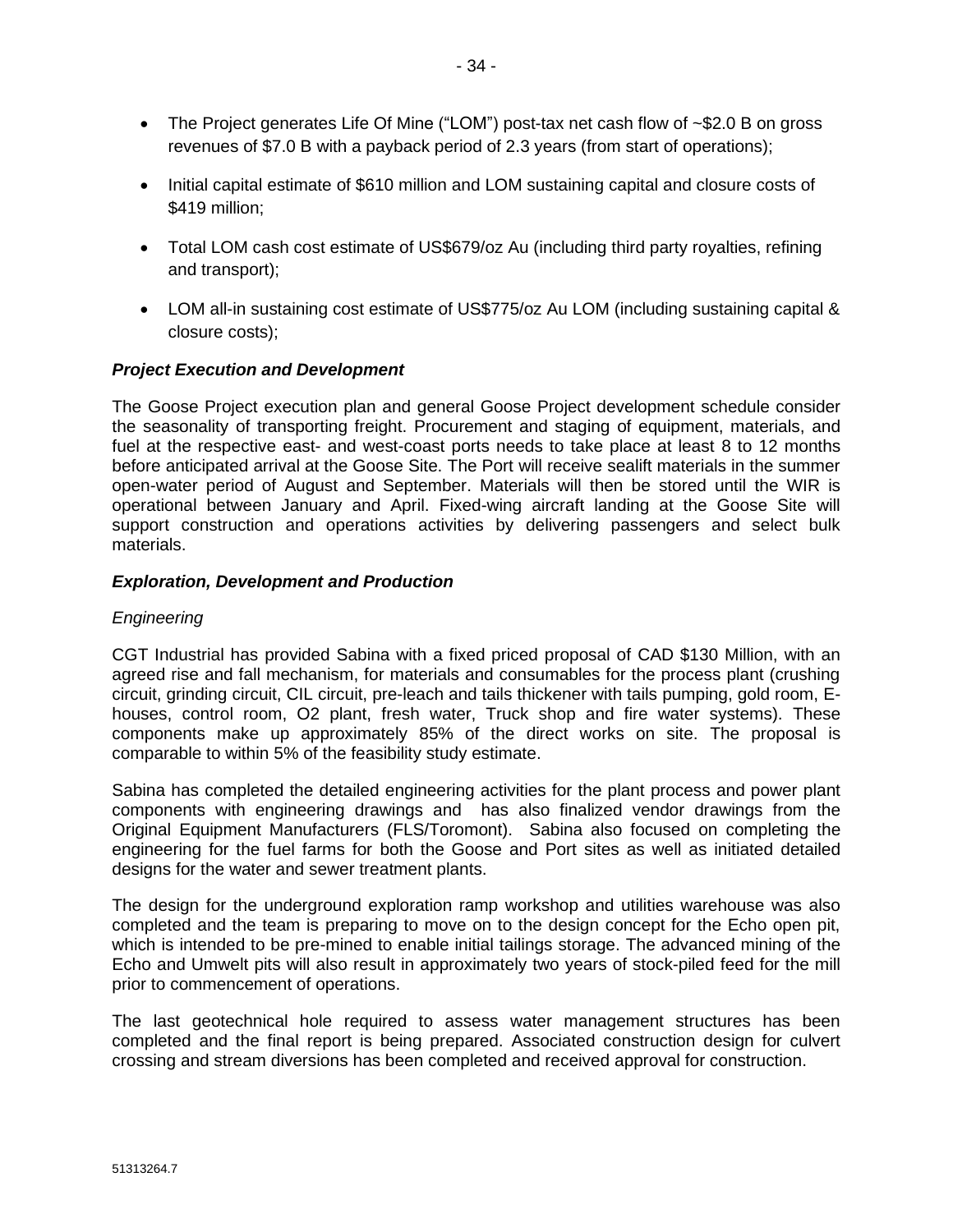- 35 -

With finalized design completed and vendor quotes in hand, the team is advancing to perform a higher confidence control cost estimate conforming to an AACE class 2 level.

#### *Procurement*

As a part of de-risking the project, Sabina focused on and was successful in achieving its three purchasing goals which included:

- Ensuring equipment is available to complete sufficient civil works to enable the poring of concrete foundations for the process plant and truck shop and erection of the buildings, and that the permanent camp laydown area is of sufficient size to install the permanent camp complex;
- Having all equipment in place by YE 2021, in preparation to commence construction of a WIR, working from both the Goose and Port sites; and
- Ensuring the open pit mining fleet is available to begin work in Q2, 2022.

All construction equipment purchased for 2022 is currently at the Port and ready for transport to Goose over the WIR. Sabina has also purchased an additional two million liters of fuel for 2022 site construction activities.

#### *Testing Work*

Geotechnical work done in 2021

- Visual identification
- Sieve Analysis and Hydrometer (Particle Size Distribution)
- Atterberg Limits
- Specific Gravity
- Settling Test (drained and undrained)
- 1D Consolidation with incremental loading
- Rowe Cell (with hydraulic conductivity)

#### **Umwelt Exploration Ramp**

Over 700m of development has been completed at the Umwelt exploration ramp. Underground heat and a portal canopy to protect against snow build in the box cut has been installed along with a fully operational underground workshop.

#### **Pre-development Construction Readiness Activities**

#### *Goose Site*

2021 was a successful earthworks season. Work completed includes:

- Truck shop area cleared to rough grade and ready for concrete foundation placement;
- Process Plant area cleared to rough grade and ready for concrete foundation placement;
- Road network expanded to include a pioneer road to the Echo pit complete and to the Llama pit scheduled to be completed by the end of November;
- 10M liter fuel tank erected at Goose;
- Permanent laydown pad completed near the process plant;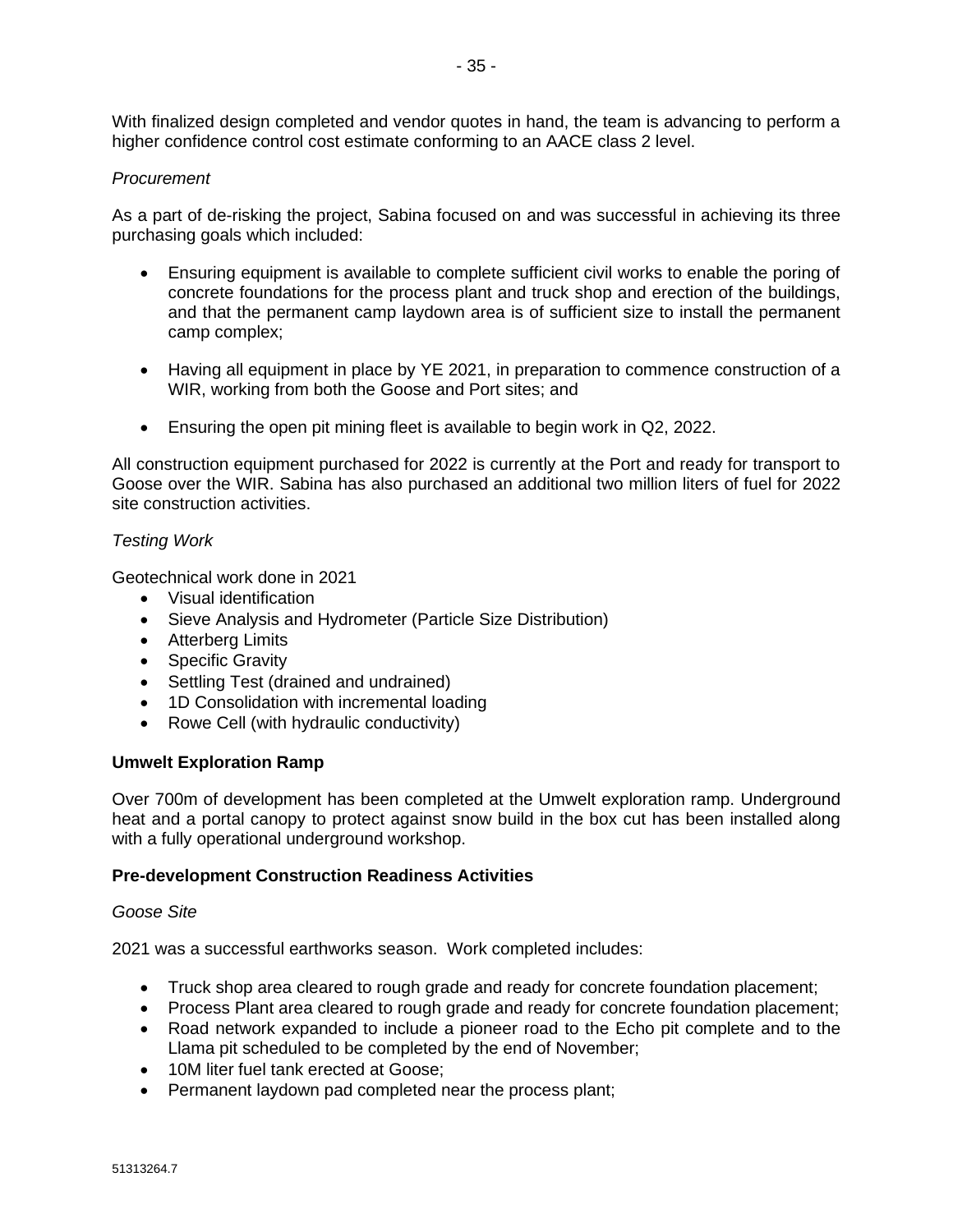- First phase of the Accommodation complex pad is completed ready for complex assembly in the new year. The pad is 75% complete overall;
- Under-ground storage pond 60% complete;
- Material management systems implemented for ordering, receiving and invoice reconciliation;
- Warehousing efficiency improved to reduce potential equipment downtime;
- More heavy-duty technicians employed to ensure equipment availability;
- Goose Project administrators added to ensure full time coverage of key roles; and
- Full time safety personnel at site.

#### *Port Facility*

Significant work has been completed at the Port site, including:

- Approx. 25,000m<sup>2</sup> of additional laydown created;
- Changes to existing road alignments completed to improve overall site traffic pattern;
- 10M liter fuel containment completed;
- Successful unloading of fuel from the barge to tank validating the efficiency of bulk unloading program;
- New maintenance shop erected;
- New hard-wall camp assembly has begun and is scheduled to be completed by end of November;
- Pipe bench for future fuel transfer pipeline is approximately 60% complete; and
- Equipment ready program for the WIR and new WIR forward camp construction in progress.

#### **Sealift**

During the 2021 summer shipping season, the Port facility received three sailings from the west and two from the East. All construction/mining equipment required for 2022 was received and offloads were executed successfully, without incident and quicker than scheduled.

Planning for the 2022 sealift is now underway.

#### *Exploration*

The 2021 drilling campaign tested the Hook zone which is thought to be the link between the Goose Main and Nuvuyak deposits, as well as drilled four early-stage targets, progressing the target pipeline on the Goose Property.

At Hook, the successful four-hole program was highlighted by hole 21GSE600 which returned 5.42 g/t Au over 28.05 m, including 12.68 g/t Au over 5.30 m (see press release August 10, 2021) supporting Hook as a key mineralizing trend linking the Goose Main and Nuvuyak deposits. All Hook drilling results are being integrated into the geological and mineralization modelling in support of future follow up drilling in 2022.

Additionally, four early-stage targets were tested, including the Wing zone, two targets associated with strong electromagnetic (EM) anomalies and a secondary iron formation target, the Llama Deep Iron Formation ("DIF") (Figure 1). Highlights include a strong intersection of 8.37 g/t over 6.55 m from drillhole 21GSE601 in the Wing zone; the successful discovery of a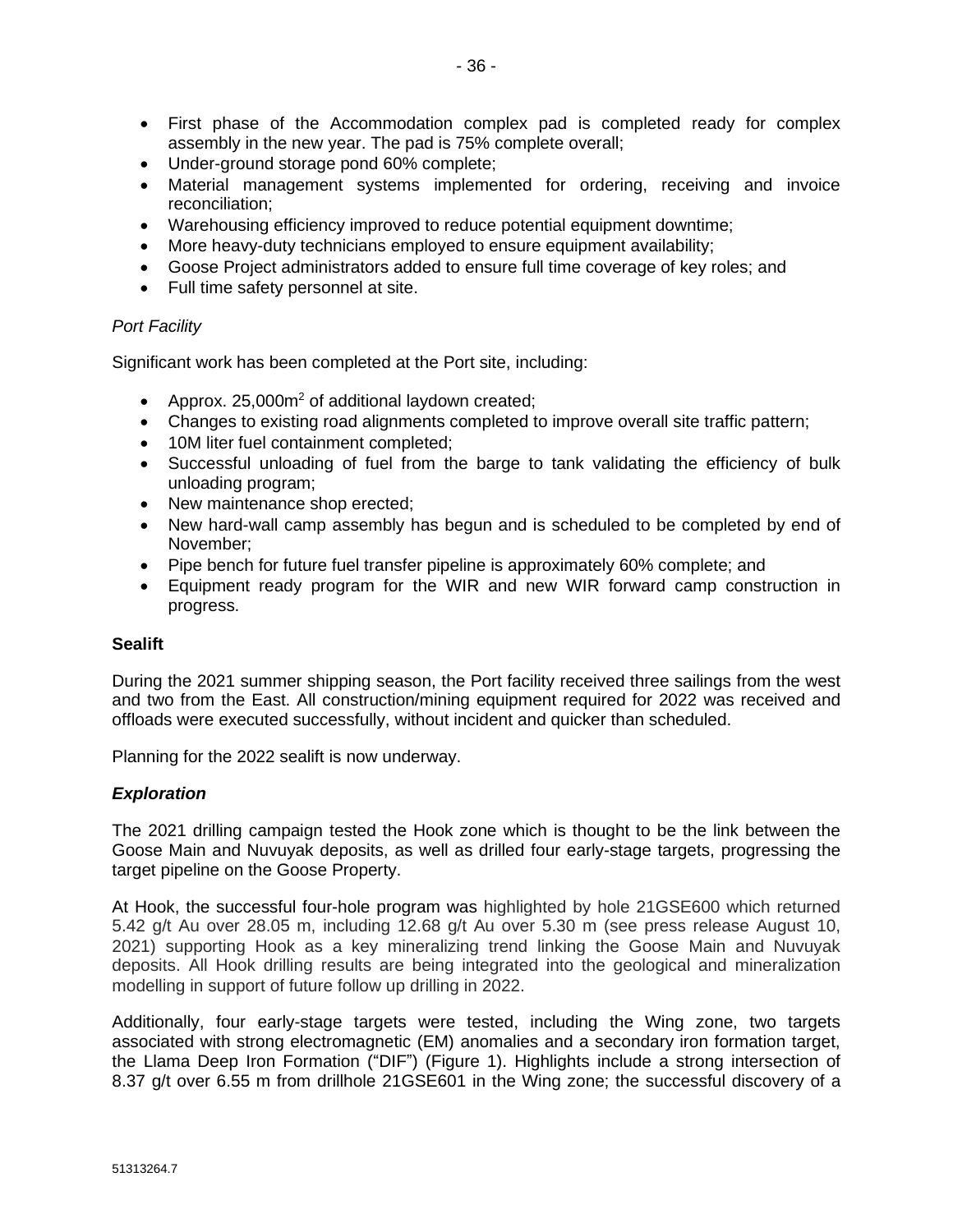new mineralizing structure associated with a previously un-drilled EM anomaly; and the identification of a new iron formation horizon located outside the main LIF horizon.

#### *2022 Exploration Plans*

A planned 3,500-meter spring surface exploration drill program has started, with a focus on targeting the interface between the planned open pit and the down plunge zone at Umwelt. This drilling will allow for further characterization of the geology and mineralization of higher-grade gold zones in those areas which will inform optimization of the open pit and underground mine designs.

Once complete, drilling will move to the Hook zone which is believed to be part of the gold structure linking the Goose Main and Nuvuyak gold deposits. Drilling is planned to be completed by mid April.

#### *Qualified Persons*

Ms. Nicole Lasanen, P.Geo. and Technical Services Manager for Sabina Gold & Silver Corp. and Vincy Benjamin, P.Eng, PMP and Director of Engineering for the Company are Qualified Persons under the terms of NI 43-101 and have reviewed the technical content of this AIF and have approved its dissemination.

#### **OTHER PROPERTIES**

# **HACKETT RIVER SILVER ROYALTY**

#### *Sale of the Hackett River Project*

Recognizing that it had two potentially world class projects and given the size and complexity of the Hackett River Project, in the fall of 2010 Sabina engaged BMO Capital Markets to look for a strategic partner on the project. The objective of this strategy was to allow Sabina to focus on developing its gold assets, potentially enabling production sooner at the smaller scale Back River Property, while at the same time continuing to push the Hackett River Project forward. Glencore (then Xstrata Zinc) expressed interest in the Hackett River Project early in the process and was aggressive in completing due diligence and making a bona-fide offer in the spring of 2011.

On June 1, 2011, the Company entered into a definitive agreement (the "**Hackett Agreement**") to sell the Hackett River Project and certain claims included in the Wishbone Project (the "**Sold Properties**") to Glencore for cash consideration of \$50 million. As well, Sabina reserved a silver production royalty (the "**Hackett Royalty**") equal to 22.5% of the first 190 million ounces of payable silver from the current resource at the Sold Properties and 12.5% of all payable silver from the Sold Properties thereafter.

Following formal closing, which occurred on November 14, 2011, Glencore was required to spend not less than \$50 million on the Sold Properties ("**FS Expenditures**") with a view to completing a National Instrument 43-101 compliant feasibility study by the fourth anniversary of the completion date of the transaction. If the feasibility study had not been completed by this date, Glencore could elect to incur additional FS Expenditures of not less than \$10 million by each of the next three anniversaries. As of November 2015, Glencore had met the required spending on the project.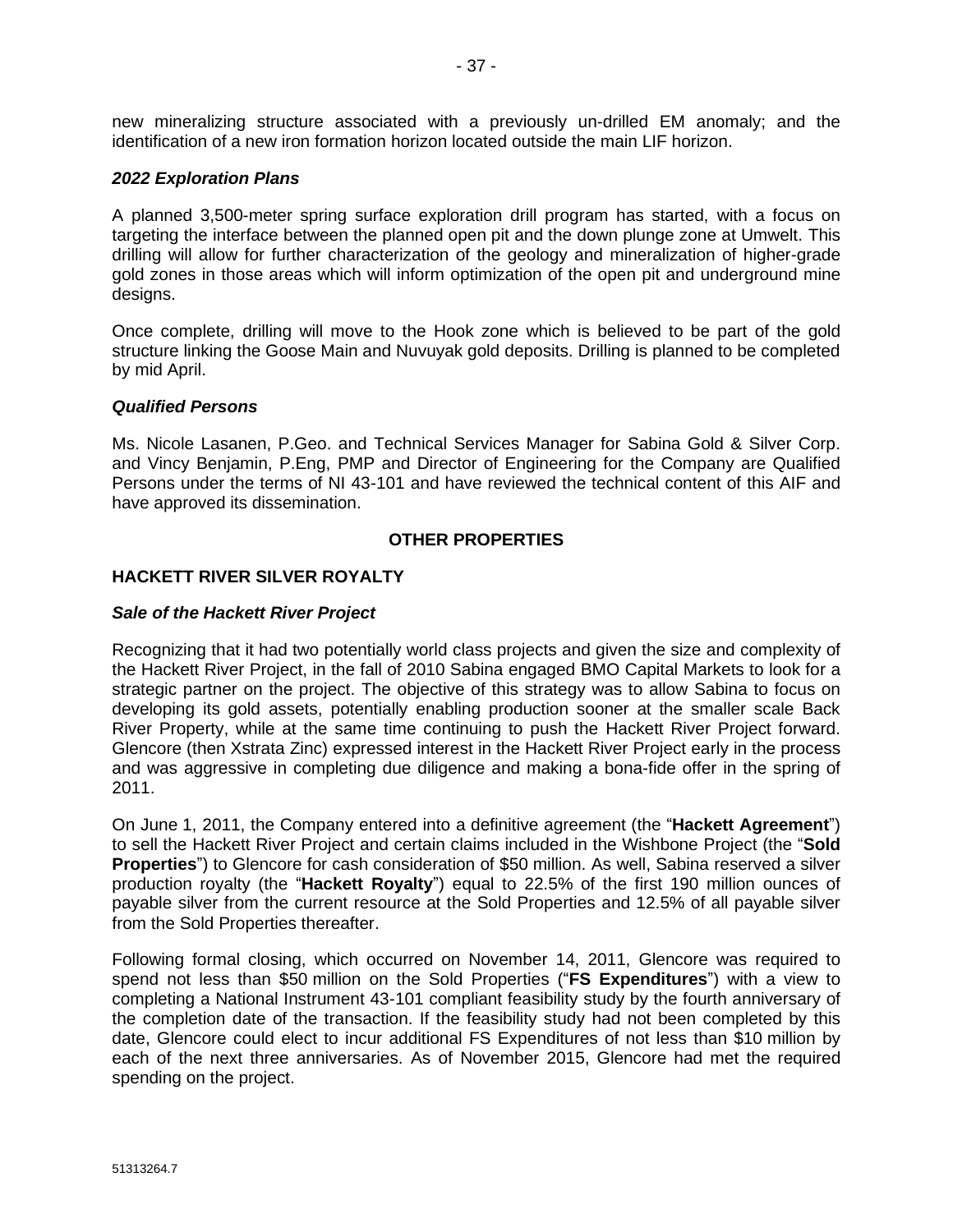Sabina could have exercised a right to buy back ("**Buy Back Right**") the Sold Properties for a cash purchase price equal to 100% of the FS Expenditures incurred by Glencore if Glencore had not by the seventh anniversary of the completion date publicly announced a definitive decision to begin construction of a mine within 12 months following such seventh anniversary. Given that Glencore did not make such announcement by the required date (November 14, 2018), Sabina had until May 14, 2019 to exercise its Buy Back Right. Sabina estimates the buy back purchase price would have been approximately C\$102 million.

Sabina elected not to exercise its Buy Back Right.

The Hackett Royalty is defined in a silver royalty agreement (the "**Royalty Agreement**") made as of October 3, 2011 which sets out the terms for the calculation and payment of the Hackett Royalty and other rights relating thereto. Under the Royalty Agreement, the obligation to pay the Hackett Royalty arises from the date on which Glencore is entitled to receive payment for the sale of silver from the Sold Properties under sales contracts entered into by Glencore from time to time. The Hackett Royalty payable is equal to 22.5% of the gross value (being, generally speaking, the ounces of silver sold multiplied by the silver market price less deductions for actual charges incurred by Glencore specifically with respect to such silver) on the first 190 million ounces of silver produced in the aggregate from what is defined in the Royalty Agreement as the "Known Resource" or otherwise from the Sold Properties (subject to set off against, and potential repayment of, any Excess Royalty (as defined below)), and 12.5% of the gross value of any additional silver mined from the "Known Resource" or elsewhere on the Sold Properties.

The "Known Resource" is a 3-D block model completed for the purposes of the Hackett Agreement consisting of the existing Hackett River mineral resources, derived from the PEG Study (see "Description of the Hackett River Project"), and additional tonnage of approximately 10% as assessed by Glencore based on its review of the 2010 drilling on the Hackett River Project.

A reconciliation of the silver produced and Hackett Royalty paid as it relates to the Known Resource will be completed once the Known Resource has been completely mined out. Once reconciled, if it is determined that less than 190 million ounces was mined and milled from the Known Resource and consequently the Hackett Royalty was paid at 22.5% on ounces of silver that were not produced from the Known Resource ("**Excess Ounces**"), Sabina must repay to Glencore an amount equal to, generally speaking, 10% of the gross value of such Excess Ounces (the "**Excess Royalty**"). Any Excess Royalty will be repaid by Sabina to Glencore by way of a set off against future 12.5% royalty payments payable to Sabina. The right to set off against future royalty payments is Glencore's sole means to recover any Excess Royalty made until such time as Glencore has permanently ceased mining operations on the Sold Properties whereupon Glencore may notify Sabina to repay any unrecovered Excess Royalty in cash within 180 days of such notice.

Under the Royalty Agreement, Glencore will have a right of first refusal (the "**Glencore ROFR**") if Sabina receives an offer to purchase the Hackett Royalty from an arm's length third party that Sabina wishes to accept. The Glencore ROFR, however, does not apply to a sale of the Hackett Royalty to (i) certain purchasers named in the Royalty Agreement, or (ii) subject to the prior approval of Glencore, not to be unreasonably withheld, to a purchaser with a market capitalization greater than \$500 million. In addition, the Glencore ROFR does not apply to the acquisition of Sabina, unless at the relevant time the Hackett Royalty represents all or substantially all of Sabina's assets.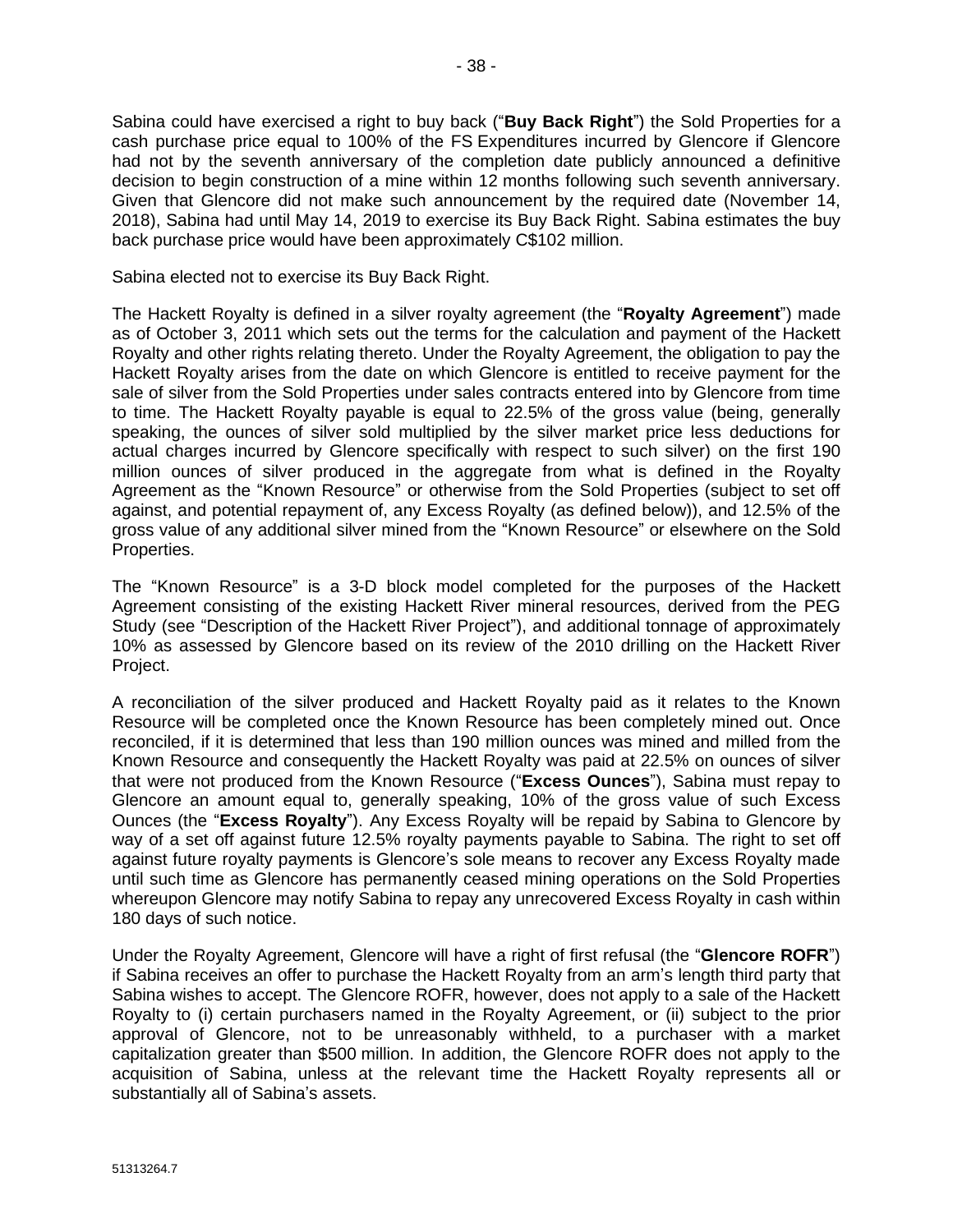Silver Wheaton (now Wheaton Precious Metals Corp.) and the Company are a party to a Right of First Refusal Agreement dated December 21, 2006 agreement between Silver Wheaton and the Company pursuant to which Silver Wheaton was granted a right of first refusal over any silver sale (other than trade sales in the ordinary course of business) by Sabina from the Hackett River Project. As Silver Wheaton waived its right of first refusal in respect of the Hackett Agreement; in consideration for this waiver, Sabina agreed that, among other things, Silver Wheaton's right of first refusal will apply to the sale or assignment by Sabina of the Royalty Agreement.

# **RISK FACTORS**

Investors should carefully consider all of the information disclosed in this Annual Information Form prior to investing in the securities of the Company. In addition to the other information presented in this Annual Information Form, the following risk factors should be considered when evaluating an investment in such securities.

# **Risks Related to the Business of the Company**

# *Failure to Comply with Restrictive Covenants or Maintain Financial Covenants under the Facility*

On February 7, 2022, the Company entered into the Facility. The Facility contains a number of restrictive covenants which, amongst other things, may limit the Company's ability to carry out certain activities. As a result of these restrictions, the Company may be limited in how it conducts its business. The Facility will also require the Company to maintain specified financial ratios and meet certain financial covenants. Events beyond the Company's control, including changes in general economic and business conditions, geopolitical conflict, and global health crisis or pandemics (including with respect to COVID-19), may affect the Company's ability to satisfy these covenants, which could result in a default under the Facility. If a default under the Facility occurs, the Company would be unable to draw down further on the Facility and the lenders could elect to declare all principal amounts outstanding thereunder at such time, together with accrued interest, to be immediately due and payable.

#### *Uncertainty of Funding*

The Company has limited financial resources, and the exploration and development of the mineral properties in which the Company has an interest require substantial financial expenditures to be made by the Company. In addition, the Company is required to raise additional equity in connection with the Facility.

There can be no assurance that adequate funding will be available to the Company to comply with its obligations under the Facility, to complete the construction of a mine at the Goose Project, or to conduct ongoing exploration activities. Further exploration work and development of the properties in which the Company has an interest depend upon the Company's ability to maintain the Facility, obtain financing through joint venturing of projects, debt financing, equity financing or other means. Failure to obtain financing on a timely basis could cause the Company to forfeit all or parts of its interests in mineral properties or reduce or terminate its operations.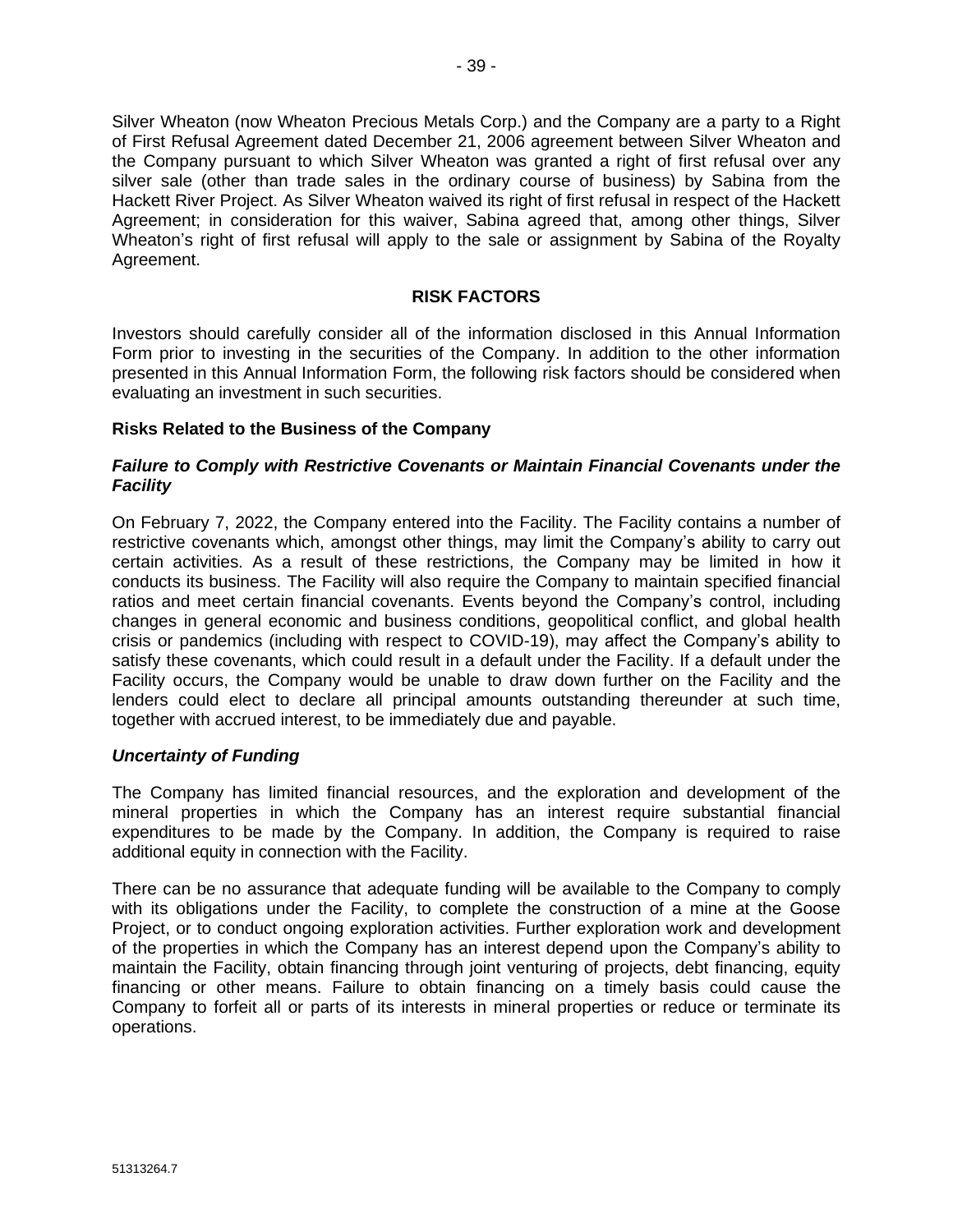### *Uncertainty Relating to Production Estimates*

The Company has prepared estimates of future production and future production costs for the Goose Project. No assurance can be given that production estimates will be achieved. These production estimates are based on, among other things: the accuracy of Mineral Reserve estimates; the accuracy of assumptions; metallurgical characteristics; and the accuracy of estimated rates and costs of mining and processing. Actual production may vary from estimates for a variety of reasons, including, among other things: actual ore mined varying from estimates of grade, tonnage, dilution, metallurgical and other characteristics; short term operating factors relating to the ore reserves, such as the need for sequential development of ore bodies and the processing of new or different ore grades; risk and hazards associated with mining; natural phenomena, such as inclement weather conditions, underground floods, earthquakes, pit wall failures and cave-ins; and unexpected labour shortages or strikes. Failure to achieve production estimates could have an adverse impact on the future cash flows, earnings, results of operations and financial condition of the Company.

# *Exploration and Development of Natural Resource Properties*

There is no assurance that the exploration programs on the Company's current or future natural resource properties will result in the discovery of new resources or lead to the development of a commercially viable orebody.

The business of exploration for minerals involves a high degree of risk. Few properties that are explored are ultimately developed into producing mines.

The economics of developing gold, silver and base metal properties are affected by many factors including capital and operating costs, variations of the tonnage and grade of ore mined, and fluctuating mineral markets. Development projects are uncertain and it is possible that actual capital and operating costs and economic returns will differ significantly from those estimated for a project prior to production. The economic feasibility of development projects is based on many factors such as; estimation of mineral reserves, anticipated metallurgical recoveries, environmental considerations and permitting, future gold prices and anticipated capital and operating costs of these projects. The Goose Project has no operating history upon which to base estimates of future projection and cash operating costs. Particularly for development projects, estimates of Proven and Probable Mineral Reserves and cash operating costs are, to a large extent, based upon the interpretation of geologic data obtained from drill holes and other sampling techniques, and feasibility studies that derive estimates of cash operating costs based upon anticipated tonnage and grades of ore to be mined and processed, the configuration of the ore body, expected recovery rates of metals from the ore, estimated operating costs, anticipated climactic conditions and other factors. As a result, it is possible that actual capital and operating costs and economic returns will differ significantly from those currently estimated for a project prior to production.

Depending on the prices of gold, silver or base metals, the Company may determine that it is impractical to continue exploration or to commence development of a mineral property. Substantial expenditures are required to discover an orebody, to establish Mineral Resources and Mineral Reserves, to identify the appropriate metallurgical processes to extract metal from ore, and to develop the mining and processing facilities and infrastructure. The marketability of any minerals acquired or discovered may be affected by numerous factors which are beyond the Company's control and which cannot be accurately foreseen or predicted, such as market fluctuations and conditions for precious and base metals, the proximity and capacity of milling and smelting facilities, and such other factors as government regulations, including regulations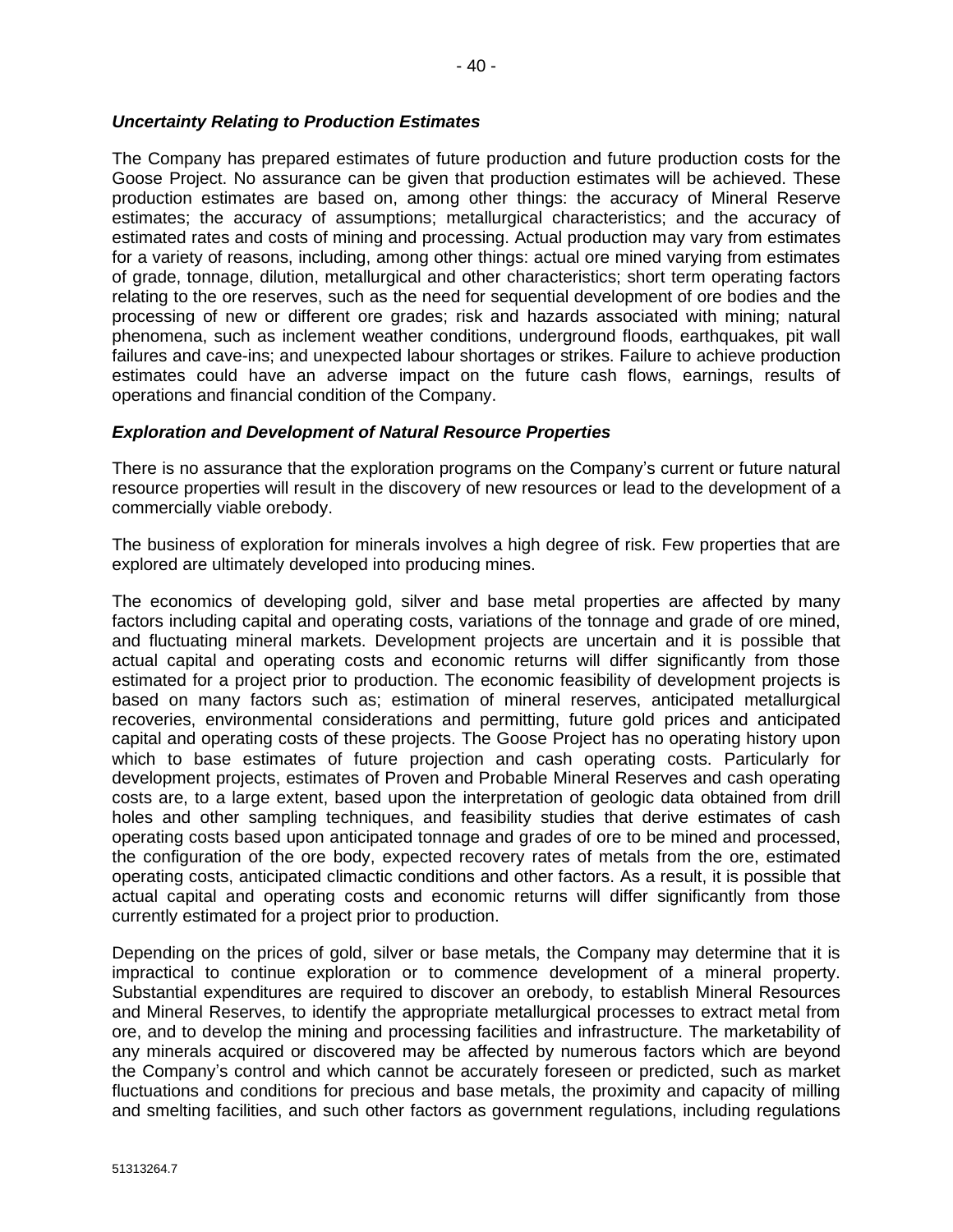relating to royalties, allowable production, importing and exporting minerals and environmental protection. In order to commence exploitation of certain properties presently held under exploration concessions, it is necessary for the Company to apply for an exploitation concession. There can be no guarantee that such a concession will be granted. Unsuccessful exploration or development programs could have a material adverse impact on the Company's operations and financial condition.

### *No History of Commercial Production and no Revenue from Operations*

The Company has not commenced commercial production on any of its mineral resource properties. As such, the Company is subject to many risks common to such enterprises, including under-capitalization, cash shortages, limitations with respect to personnel, financial and other resources and lack of revenues. There can be no assurance that significant losses will not occur in the near future or that the company will be profitable in the future. The company's operating expenses and capital expenditures may increase in the future as consultants, personnel and equipment costs associated with advancing exploration, development and commercial production of its properties increase. The company expects to continue to incur losses unless and until such time, if ever, it enters into commercial production and generates sufficient revenues to fund its continuing operations. The development of the Goose Project will require the commitment of substantial resources. There can be no assurance that the Company will generate any revenues. If the Company is unable to generate significant revenues at the Goose Project, it will not be able to earn profits or continue operations. The Company cannot provide investors with any assurance that it will ever develop a mine at the Goose Project.

### *Development of the Goose Project will be Subject to all the Risks Associated with Establishing New Mining Operations*

Development of the Goose Project will require the construction and operation of mines, processing plants and related infrastructure. As a result, the Company is and will continue to be subject to all the risks associated with establishing new mining operations, including:

- the timing and cost, which can be considerable, of the construction of mining and processing facilities;
- the availability and cost of skilled labour, mining equipment and principal supplies needed for operations;
- the availability and cost of appropriate smelting and refining arrangements;
- the need to obtain and maintain necessary environmental and other governmental approvals and permits and the timing of the receipt of those approvals and permits;
- the availability of funds to finance construction and development activities;
- potential opposition from non-governmental organizations, First Nations, environmental groups, local groups or other stakeholders which may delay or prevent development activities; and
- potential increases in construction and operating costs due to changes in the cost of labour, fuel, power, materials and supplies.

The costs, timing and complexities of developing the Goose Project may be greater than anticipated because the majority of such property interests are not located in developed areas, and as a result, its property interests may not be served by appropriate road access, water and power supply and other support infrastructure. It is common in new mining operations to experience unexpected costs, problems and delays during construction, development and mine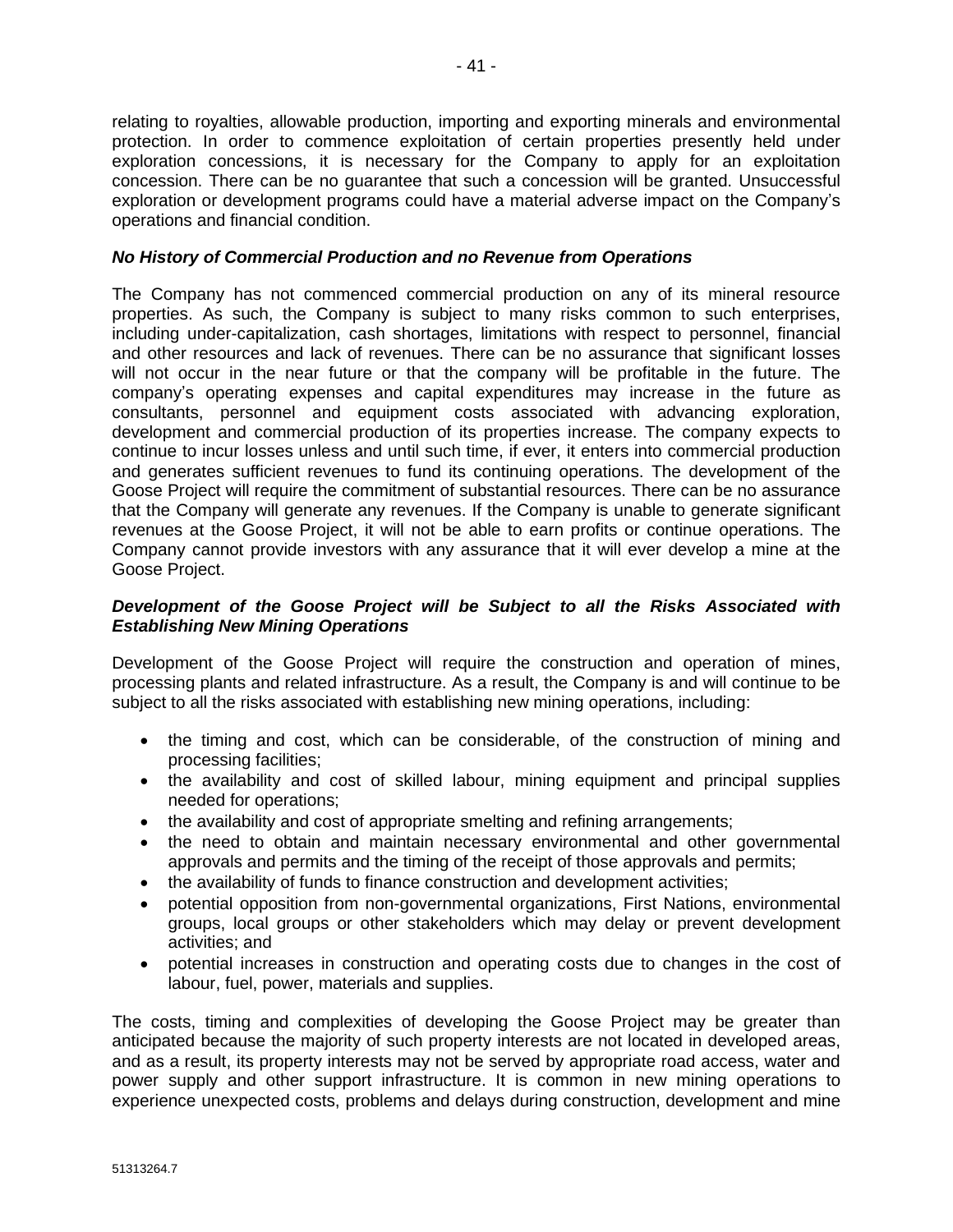start-up. Accordingly, the Company cannot provide assurance that its activities will result in profitable mining operations at its mineral properties.

#### *Employee Recruitment and Retention*

Recruiting and retaining qualified personnel is critical to the Company's success. The Company is dependent on the services of key executives including the Company's President and Chief Executive Officer and other experienced executives and personnel focused on managing the Company's interests. The number of persons skilled in acquisition, exploration and development of mining properties is limited and competition for such persons is intense. As the Company's business activity grows, the Company will require additional key financial, administrative and mining personnel as well as additional operations staff. If the Company is not able to attract, hire and retain qualified personnel, its operations could be impaired.

#### *Potential Conflicts of Interest*

Reference is made to "Directors and Executive Officers – Conflicts of Interest" for information concerning potential conflicts of interest of the Company's directors and officers.

There is no assurance that the needs of the Company will receive priority in all cases. From time to time, several companies may participate together in the acquisition and exploration of natural resource properties, thereby allowing these companies to (i) participate in larger properties and programs, (ii) acquire an interest in a greater number of properties and programs, and (iii) reduce their financial exposure to any one property or program. In determining whether or not the Company will participate in a particular program and the interest therein to be acquired, it is expected that the directors and officers of the Company will primarily consider the degree of risk to which the Company may be exposed and its financial position at that time.

#### *Exploration Hazards and Risks*

Natural resource exploration generally involves a high degree of risk, which even a combination of experience, knowledge and careful evaluation may not be able to overcome. These risks include, but are not limited to, the following; environmental hazards, industrial accidents, third party accidents, unusual or unexpected geological structures or formations, fires, power outages, labour disruptions, floods, explosions, cave ins, landslides, acts of God, periodic interruptions due to inclement or hazardous weather conditions, earthquakes, delays in transportation, inaccessibility to property, restrictions of courts and/or government authorities, other restrictive matters beyond the reasonable control of the Company, and the inability to obtain suitable or adequate machinery, equipment or labour. Operations in which the Company has a direct or indirect interest will be subject to all the hazards and risks normally incidental to exploration of precious and base metals, any of which could result in work stoppages, asset write downs, damage to or destruction of equipment and other facilities, damage to life and property, environmental damage and possible legal liability for any or all damages. The Company may become subject to liability for pollution, or hazards against which it cannot insure or against which it may elect not to insure. Any compensation for such liabilities may have a material, adverse effect on the Company's financial position.

The Company's property, business interruption and liability insurance may not provide sufficient coverage for losses related to these or other hazards. Insurance against certain risks, including certain liabilities for environmental pollution, may not be available to the Company or to other companies within the industry at reasonable terms or at all. In addition, the Company's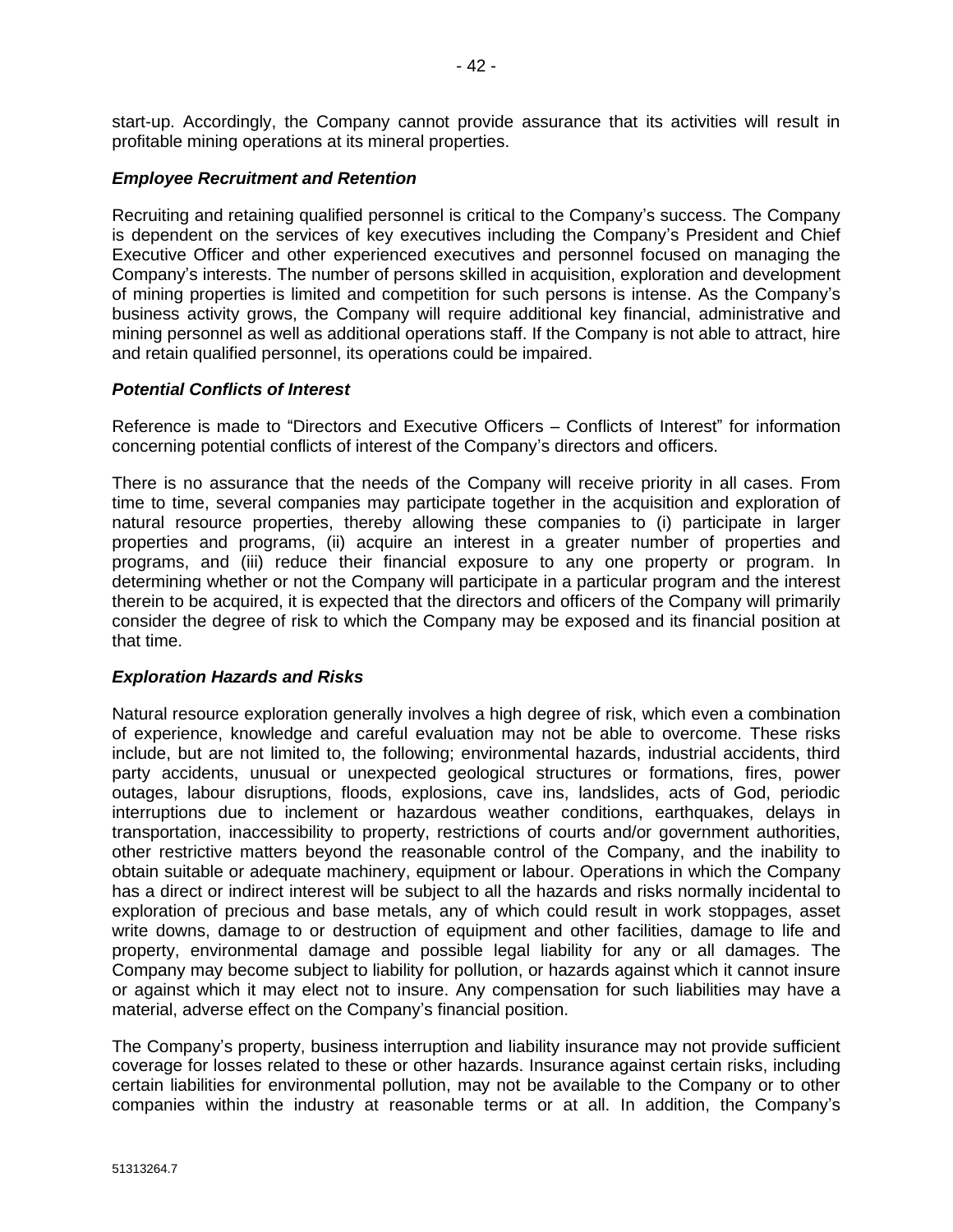insurance coverage may not continue to be available at commercially acceptable premiums, or at all. Any such event could have a material adverse effect on the Company's business.

# *Title to Assets*

Although the Company has received title opinions for its material properties there is no guarantee that title to such properties will not be challenged or impugned. The Company's claims may be subject to prior unregistered agreements or transfers and title may be affected by unidentified or unknown defects. The Company has conducted an investigation on the title of properties that it has acquired to confirm that there are no other claims or agreements that could affect its title to the concessions or claims. If title to the Company's properties is disputed, it may result in the Company paying substantial costs to settle the dispute or clear title and could result in the loss of the property, which events may affect the economic viability of the Company.

# *Government Regulation*

The Company's exploration operations are, and any development activities which it conducts in the future will be, subject to extensive federal, provincial, territorial and local laws and regulations governing such matters as environmental protection, management and use of toxic substances and explosives, management of natural resources, health, exploration and development of mines, production and post-closure reclamation, safety and labour, mining law reform, price controls, import and export laws, taxation, maintenance of claims, tenure, government royalties and expropriation of property. There is no assurance that future changes in such laws and regulations, if any, will not adversely affect the Company's operations. The activities of the Company require licenses and permits from various governmental authorities. The costs associated with compliance with these laws and regulations are substantial and possible future laws and regulations, changes to existing laws and regulations and more stringent enforcement of current laws and regulations by governmental authorities, could cause additional expenses, capital expenditures, restrictions on or suspensions of the Company's operations and delays in the development of its properties. Moreover, these laws and regulations may allow governmental authorities and private parties to bring lawsuits based upon damages to property and injury to persons resulting from the environmental, health and safety practices of the Company's past and current operations, or possibly even the actions of former property owners, and could lead to the imposition of substantial fines, penalties or other civil or criminal sanctions. The Company retains competent and well trained individuals and consultants in jurisdictions in which it does business. However, even with the application of considerable skill the Company may fail to comply with certain laws. Such events can lead to financial restatements, fines, penalties, and other material negative impacts on the Company.

#### *Economic and Political Instability may affect the Company's Business*

The global economic environment has created market uncertainty and volatility in recent years. From mid-calendar 2008 until early 2009 there was a negative trend with regard to the market for metal commodities and related products as a result of global economic uncertainty, reduced confidence in financial markets, bank failures and credit availability concerns. Similar periods of instability in the market for metal commodities have been experienced since April 2013 and through to present day. These macro-economic events negatively affected the mining and minerals sectors in general, and the Company's market capitalization has been significantly reduced in periods of market instabilities. Many industries, including the mining industry, are impacted by these market conditions. Global financial conditions remain subject to sudden and rapid destabilizations in response to economic shocks. A slowdown in the financial markets or other economic conditions, including but not limited to consumer spending, employment rates,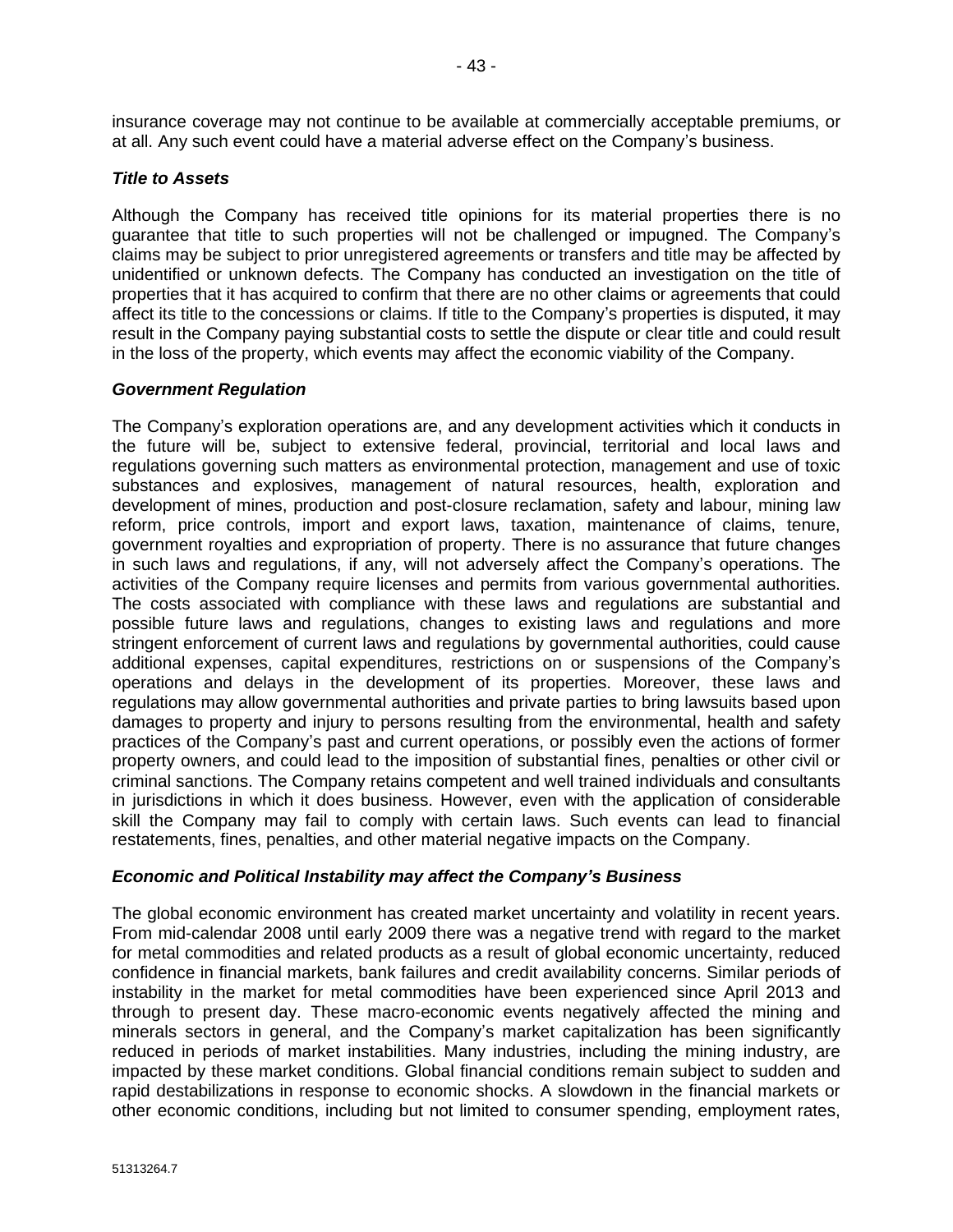business conditions, inflation, fuel and energy costs, consumer debt levels, lack of available credit, the state of the financial markets, interest rates and tax rates, may adversely affect the Company's growth and profitability. Future economic shocks may be precipitated by a number of causes, including the ongoing European debt situation, a continued rise in the price of oil and other commodities, the volatility of metal prices, geopolitical instability, terrorism, the devaluation and volatility of global stock markets and natural disasters. Any sudden or rapid destabilization of global economic conditions could impact the Company's ability to obtain equity or debt financing in the future on terms favorable to the Company or at all. In such an event, the Company's operations and financial condition could be adversely impacted.

There are no assurances with respect to the relative strength and stability of future metal markets. Although the Company remains financially strong, its liquidity and long term ability to raise the capital required to execute its business plans may be affected by market volatilities.

The Company's future profitability and the viability of development depends in part upon the world market price of gold, silver, and other metals such as lead, zinc and copper. Prices fluctuate widely and are affected by numerous factors beyond the Company's control. The price of gold and silver is influenced by factors including industrial and retail supply and demand, exchange rates, inflation rates, changes in global economies, confidence in the global monetary system, forward sales of gold, silver and other metals by producers and speculators as well as other global or regional political, social or economic events. The supply of gold, silver and other metals consists of a combination of new mine production and existing stocks held by governments, producers, speculators and consumers, which could increase due to improved mining and production methods. Prices and availability of commodities consumed or used in connection with exploration and development and mining, such as natural gas, diesel, oil and electricity, also fluctuate, and these fluctuations affect the costs of production at various operations. These fluctuations can be unpredictable, can occur over short periods of time and may have a material adverse impact on the Company's operating costs or the timing and costs of various projects.

The Company assesses on a quarterly basis the carrying values of its mineral properties. Should market conditions and commodity prices worsen and persist in a worsened state for a prolonged period of time, an impairment of the Company's mineral properties may be required.

#### *Health Epidemics*

The Company faces risks related to health epidemics, such as COVID-19, and other outbreaks of communicable diseases, which could significantly disrupt its operations and may materially and adversely affect its business and financial condition. The Company's business could be adversely impacted by the effects of a global outbreak of a communicable disease, and the related measures being taken in the jurisdictions in which the Company operates including travel bans and "stay at home orders". The extent to which a global outbreak of a communicable disease and any related restrictions impacts the Company's business, including its operations and the market for its securities, will depend on future developments, which are highly uncertain and cannot be predicted at this time, and include the duration, severity and scope of the outbreak and the actions taken to contain or treat the outbreak. A global outbreak of a communicable disease could materially and adversely impact the Company's business including without limitation, employee health, workforce productivity, increased insurance premiums, increased expenses, limitations on travel, the availability of industry experts and personnel, restrictions to its drill program and/or the timing to process drill and other metallurgical testing, and other factors that will depend on future developments beyond the Company's control, which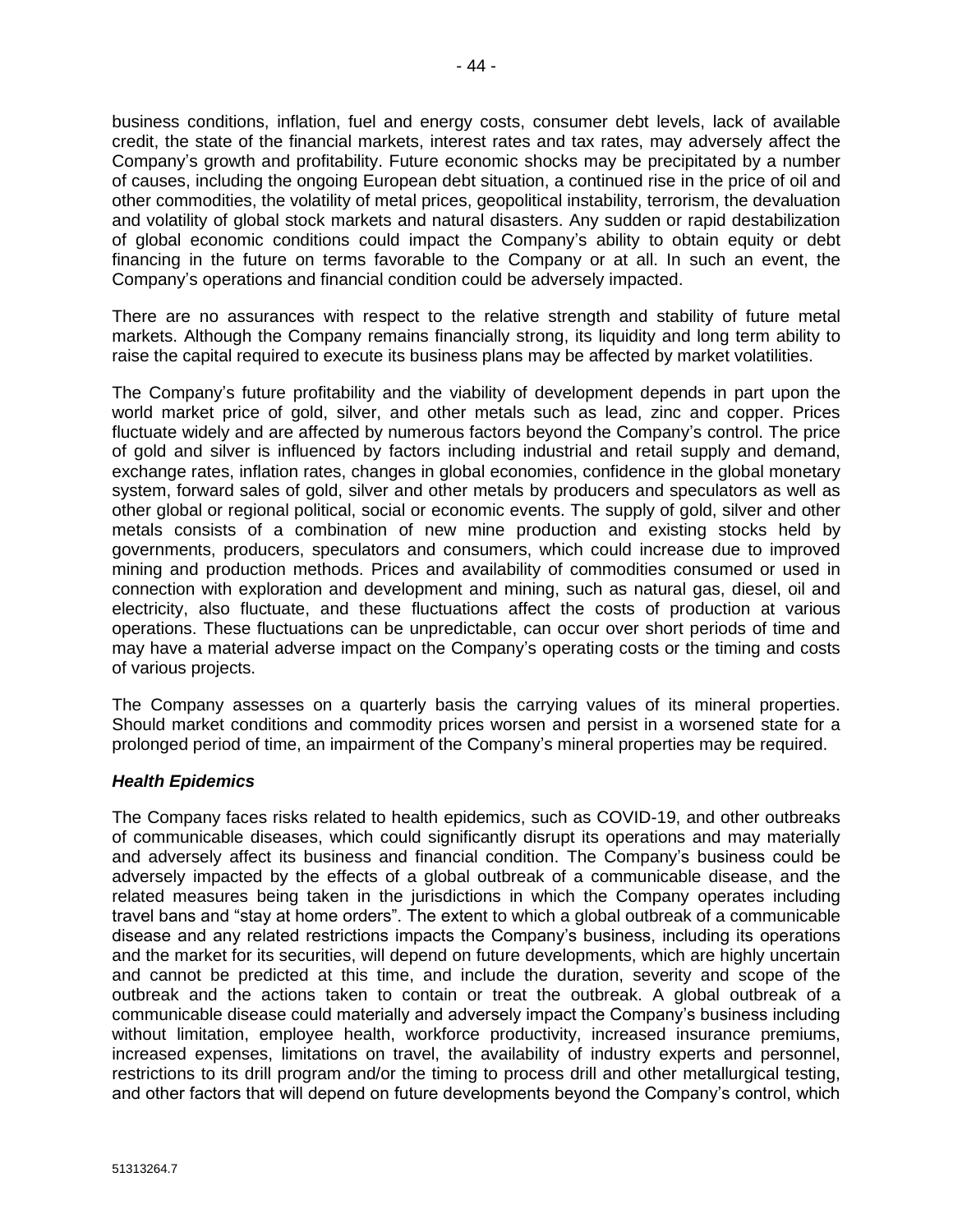may have a material and adverse effect on its business, financial condition and results of operations. There can be no assurance that the Company's personnel will not be impacted by these pandemic diseases and ultimately see its workforce productivity reduced or incur increased medical costs / insurance premiums as a result of these health risks. In addition, a significant outbreak of a communicable disease could result in a widespread global health crisis that could adversely affect global economies and financial markets resulting in an economic downturn that could have an adverse effect on the demand for precious metals and our future prospects. Such public health crises can result in volatility and disruptions in the supply and demand for gold and other metals and minerals, global supply chains and financial markets, as well as declining trade and market sentiment and reduced mobility of people, all of which could affect commodity prices, interest rates, credit ratings, credit risk, share prices and inflation.

Out of concern for the well being of the Company's employees, contractors, their families, and their communities, the Company has elected to implement a work from home option for its corporate office employees in Vancouver (for which the Company has the appropriate IT support). The Company has implemented measures for activities at the Goose Site to mitigate risks associated with COVID-19. These measures include pre-deployment monitoring and testing, and procedures and protocols to safeguard employees while on site.

The Company may experience continuing and additional business interruptions, expenses and delays relating to COVID-19, which could have a material adverse impact on the Company's business, operating results, financial condition and the market for its securities. As at the date of this AIF, the duration of the business disruptions and related financial impact of COVID-19 cannot be reasonably estimated.

# *The Company is subject to the risk of fluctuations in the relative values of the U.S. dollar and the Canadian dollar.*

The Company may be adversely affected by foreign currency fluctuations. The Company is primarily funded through equity investments into the Company denominated in Canadian Dollars. In the normal course of business the Company may enter into transactions for the purchase of equipment, supplies and services denominated in Canadian or U.S. Dollars. The Company also has cash and certain liabilities denominated in U.S. Dollars. Certain exploration, development and administrative costs of the Company may be denominated in U.S. Dollars. Revenues from gold sales from future mine operations may be denominated in U.S. Dollars. Fluctuations in the exchange rates between the Canadian Dollar and the U.S. Dollar may have an adverse effect on the Company.

#### *Competitive Conditions*

Significant competition exists for natural resource acquisition opportunities. As a result of this competition, some of which is with large, well established mining companies with substantial capabilities and significant financial and technical resources, the Company may be unable to either compete for or acquire rights to exploit additional attractive mining properties on terms it considers acceptable. There can be no assurance that the Company will be able to acquire any interest in additional projects that would yield Mineral Resources or Mineral Reserves or result in commercial mining operations.

# *Obtaining and Renewing of Government Permits*

New mining projects in Nunavut are subject to environmental assessment and review prior to certification and issuance of permits to authorize construction and operations. The primary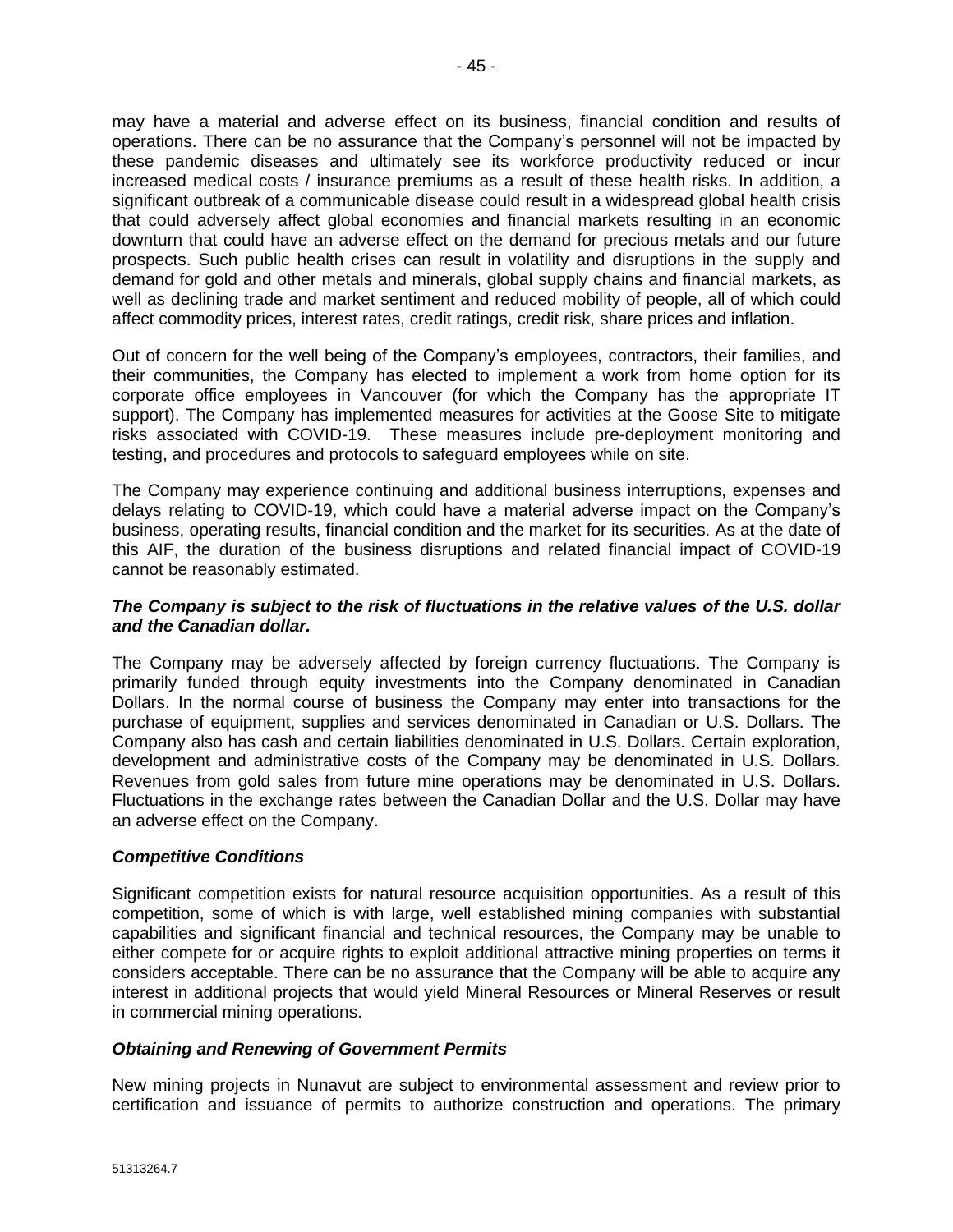environmental review and approval process applicable to the Back River Gold District is the environmental assessment administered by the NIRB. The Company has received approval from NIRB and has obtained a project certificate needed to construct and operate the Goose Project at the Back River Gold District. KIA administers the surface title to Inuit owned lands in the Kitikmeot region of Nunavut including surface rights over certain portions of the Back River Gold District. Sabina has secured the surface rights authorizing mine development and operations at the Goose Project by way of the commercial leases in the framework agreement dated April 23, 2018 between KIA and the Company.

The Company may be required to obtain and renew government licenses and permits from the KIA for activities beyond the term or outside the scope of existing authorizations. The Company will require additional permits for the development, construction and commencement of any mining operations. Obtaining or renewing the necessary governmental permits is a timeconsuming process involving numerous regulatory agencies and involving public hearings and costly undertakings on the Company's part. The duration and success of the Company's efforts to obtain and renew permits are contingent upon many variables not within its control including the interpretation of applicable requirements implemented by the permitting authority. The Company may not be able to obtain or renew permits that are necessary to its operations, or the cost to obtain or renew permits may exceed what the Company believes it can ultimately recover from a given property once in production. Any unexpected delays or costs associated with the permitting process could delay the development or impede the operation of a mine.

#### *Transportation to the Goose Project is Limited and Risky*

Due to the location of the Goose Project, there is presently limited infrastructure, other than infrastructure developed by the Company, available to explore or, if a production decision is ultimately made, develop or engage in production from the Goose Project. As a result of the lack of infrastructure, access to the Goose Project is limited. The access to the Goose Project is also subject to seasonality constraints related to ocean access and winter road construction. Delays in procurement and delivery could result in critical items missing the necessary timeframes to meet the seasonal sea lift. Delays in construction and operations could result in missing particular site access timeframes.

The inability of the Company to secure the transportation necessary to support its current and proposed operations, including in respect of development at the Goose Project may have a material adverse effect on the Company's business, financial condition, results of operations, cash flows or prospects.

#### *Inadequate Infrastructure May Constrain Development and Mining Operations*

Commercial production at the Goose Project depends on adequate infrastructure. In particular, reliable power sources, water supply, transportation and surface facilities are all necessary to develop and operate a mine. Failure to adequately meet these infrastructure requirements in a timely and cost effective manner could affect the Company's ability to commence or continue production at the Goose Project and could have a material adverse effect on the Company's business, financial condition, results of operations, cash flows or prospects.

#### *Precious and Base Metal Price Fluctuations*

The ability of the Company to raise funds to continue exploration of the mineral properties in which it has an interest will be significantly affected by changes in the market prices of precious metals. In addition, although the Company no longer has direct exposure to base metal prices,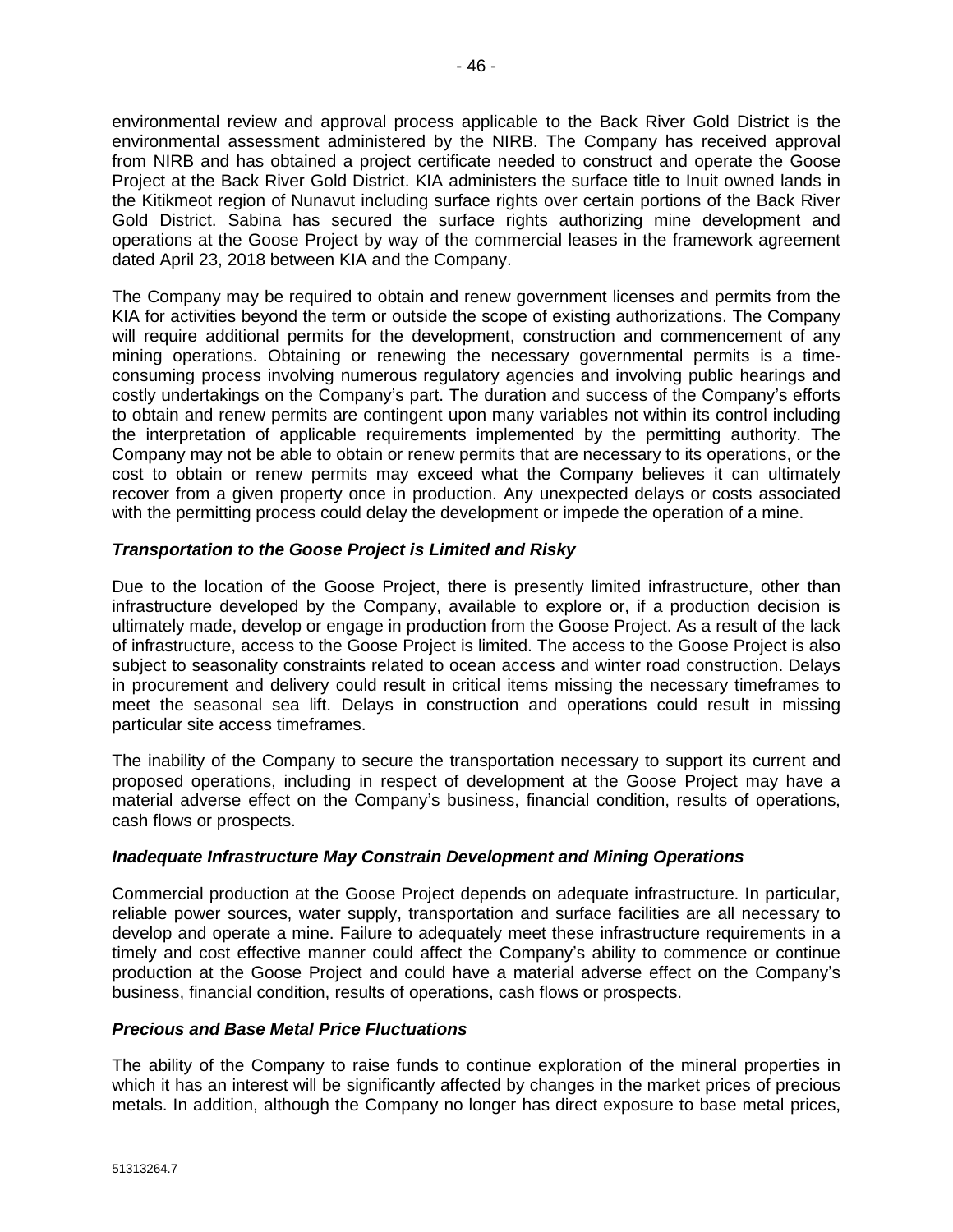such prices will significantly affect the manner in which Glencore carries on exploration and, if warranted, development of the Hackett River Project. Prices for precious and base metals fluctuate on a daily basis, have historically been subject to wide fluctuations and are affected by numerous factors beyond the control of the Company such as the level of interest rates, the rate of inflation, central bank transactions, world supply of precious and base metals, foreign currency exchange rates, international investments, regulation of monetary systems, speculative activities, international economic conditions and political developments. The effect of these factors cannot be accurately predicted, but the combination of these factors may result in the Company not being able to continue its planned exploration and development programs. Declining market prices for these metals could materially adversely affect the Company's operations and financial condition.

#### *Failure to continue to source suppliers on reasonable commercial terms could have a material adverse effect on our business, results of operations and financial condition.*

Certain raw materials and supplies used in connection with our operations are obtained from a sole or limited group of suppliers. An increase in global demand for such resources and a corresponding decrease in the supplier's inventory would likely cause unanticipated cost increases, an inability to obtain adequate supplies and delays in delivery times, thereby adversely impacting operating costs, capital expenditures and production schedules. If a supplier is unable to adequately meet its requirements over a significant period of time and we are unable to source an alternate third-party supplier on reasonable commercial terms, this could have a material adverse effect on our business, results of operations and financial condition.

# *Calculation of Mineral Reserves, Mineral Resources and Precious Metal Recoveries*

There is a degree of uncertainty attributable to the calculation and estimates of Mineral Reserves and Mineral Resources and the corresponding metal grades to be mined and recovered. Until Mineral Reserves or Mineral Resources are actually mined and processed, the quantities of mineralization and metal grades must be considered as estimates only. Any material change in the quantity of mineral reserves, mineral resources, grades and recoveries may affect the economic viability of the Company's properties.

#### *Environmental Factors*

All phases of the Company's operations are subject to environmental regulation in the various jurisdictions in which it operates. Environmental legislation is evolving in a manner which will require stricter standards and enforcement, increased fines and penalties for non-compliance, more stringent environmental assessments of proposed projects and a heightened degree of responsibility for companies and their officers, directors and employees. There is no assurance that any future changes in environmental regulation, will not adversely affect the Company's operations. The costs of compliance with changes in government regulations have the potential to reduce the profitability of future operations. Environmental hazards that may have been caused by previous or existing owners or operators may exist on the Company's mineral properties but are unknown to the Company.

#### *Climate Change*

Governments are moving to introduce climate change legislation and treaties at the international, national, provincial/territorial and local levels. Regulation relating to emission levels (such as carbon taxes) and energy efficiency is becoming more stringent. The Paris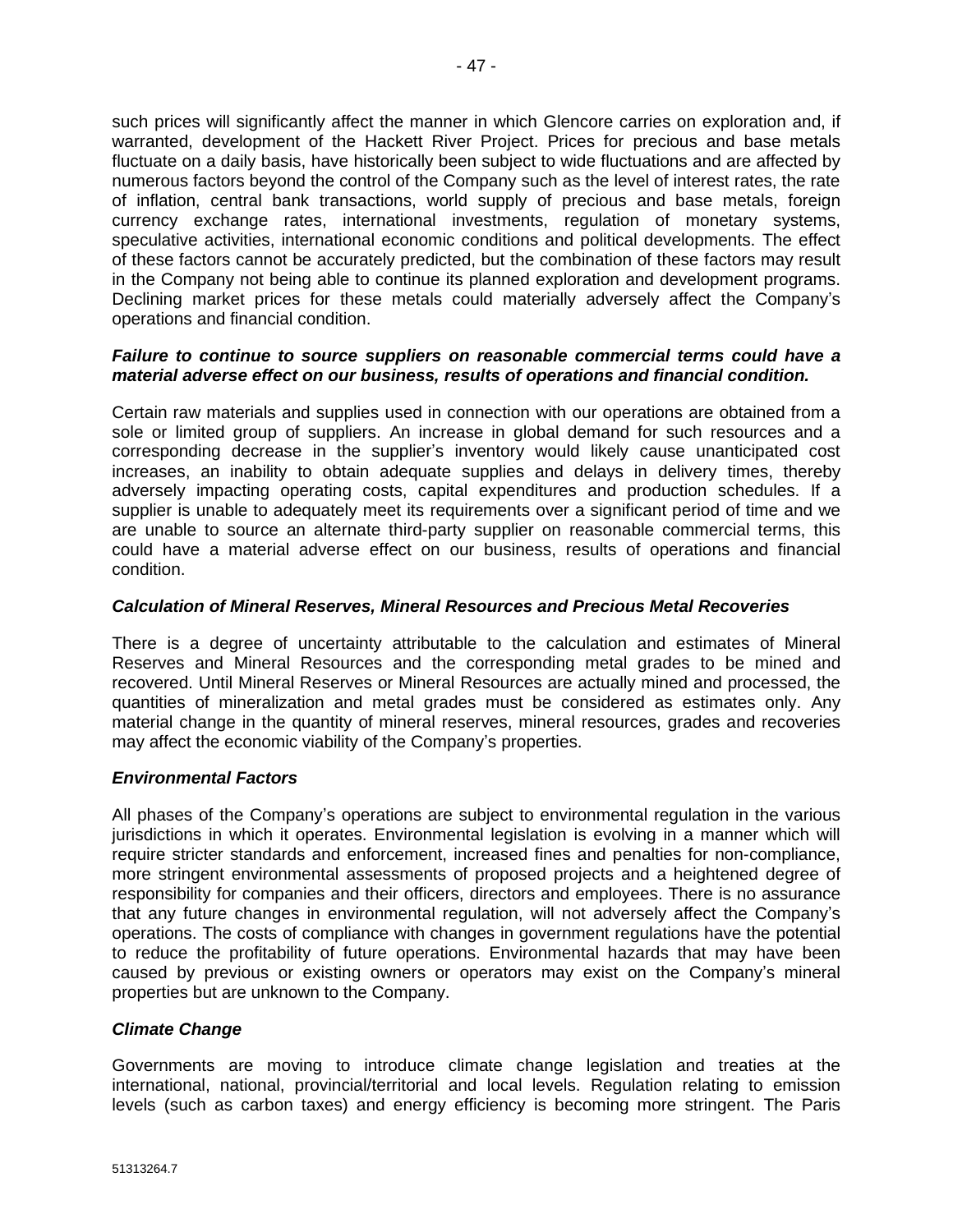climate accord was signed by 195 countries in December 2015 and marked a global shift toward a low-carbon economy. If the current regulatory trend continues, the Company expects that this will result in increased costs of operations. In addition, the physical risks of climate change may also have an adverse effect on some operations.

These risks include the following:

- sea level rise: changes in sea level could affect ocean transportation and shipping facilities which are used to transport supplies, equipment and workforce to the Goose Project;
- extreme weather events: extreme weather events have the potential to disrupt the Goose Project. Extended disruptions to supply lines could result in interruption to production; and
- resource shortages: the Goose Project depends on regular supplies of consumables (diesel, tires, sodium cyanide, et cetera) and reagents to operate efficiently.

In the event that the effects of climate change or extreme weather events cause prolonged disruption to the delivery of essential commodities, production efficiency at the Goose Project is likely to be reduced. There is no assurance that efforts to mitigate the risks of climate changes will be effective and that the physical risk of climate change will not have an adverse effect on operations and their profitability.

# *Information Systems Security Threats*

The Company has entered into agreements with third parties for hardware, software, telecommunications and other IT services in connection with its operations. The Company's operations depend in part on how well the Company and its suppliers protect networks, equipment, IT systems and software against damage from a number of threats, including, but not limited to, cable cuts, damage to physical plants, natural disasters, terrorism, fire, power loss, hacking, computer viruses, vandalism and theft. The Company's operations also depend on the timely maintenance, upgrade and replacement of networks, equipment, IT systems and software to mitigate the risk of failures.

Any of these and other events could result in information loss, system failures, business interruptions and/or increases in capital expenses which could adversely impact the Company's reputation, business, financial condition and results of operations. Although to date the Company has not experienced any material losses relating to cyber-attacks or other information security breaches, there can be no assurance that Sabina will not incur such losses in the future. The Company's risk and exposure to these matters cannot fully be mitigated because of, among other things, the evolving nature of these threats. As a result, cyber security and the continued development and enhancement of controls, processes and practices designed to protect systems, computers, software, data, and networks from attack, damage or unauthorized access remain a priority. As cyber threats continue to evolve, the Company may be required to expend additional resources to continue to modify or enhance protective measures or to investigate and remediate any security vulnerabilities.

#### *Geopolitical Risk and Conflict*

As the Company's operations expand and reliance on global supply chains increase, the impact of significant geopolitical risk and conflict globally may have a more sizeable and unpredictable impact on the Company's business, financial condition, and operations than has traditionally been the case. The recent conflict in Ukraine and the global response to this conflict as it relates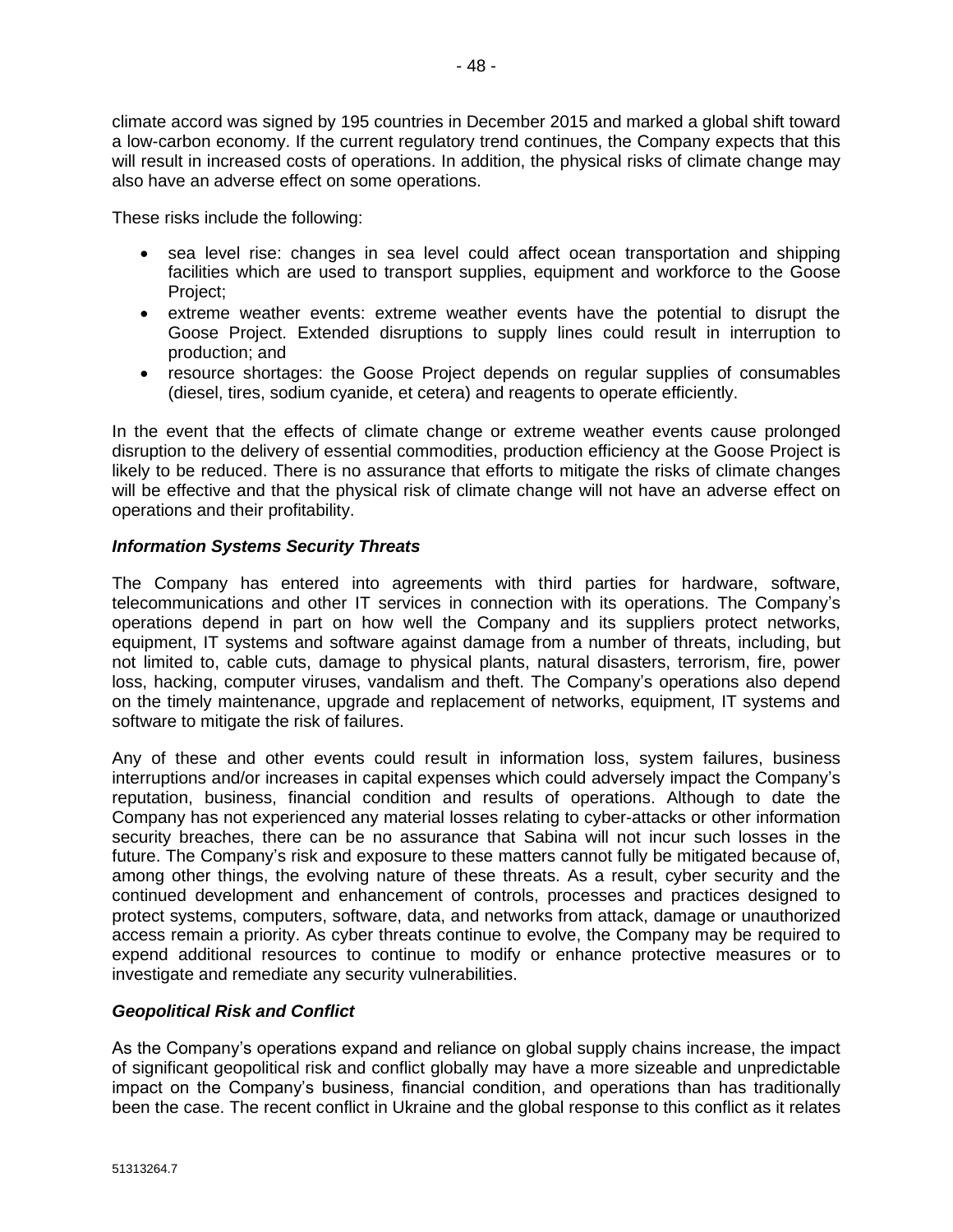to sanctions, trade embargos, and military support, has resulted in significant uncertainty as well as economic and supply chain disruptions. Should this conflict go on for an extended period of time, expand beyond Ukraine, or should other geopolitical disputes and conflicts emerge in other regions, this could result in material adverse effects on the Company.

# *Increasing Interest Rates*

Increases to benchmark interest rates may have an impact on the Company's cost of borrowing under the Facility and any debt financing the Company may negotiate, resulting in a reduced amounts available to fund the Company's exploration, development and production activities and, as applicable, the cash available for any future returns of capital to shareholders, such as the payment of dividends, and could negatively impact the market price of its Common Shares and/or the price of gold, silver and other metals, which could have a material adverse effect on the Company's operations and/or financial condition.

# *Negative Operating Cash Flow*

The Company is an early stage company that currently has a negative operating cash flow and may continue to have a negative operating cash flow for the foreseeable future. The Company's failure to achieve profitability and generate positive operating cash flows could have a material adverse effect on the Company's business, financial condition and operating results.

# **Risks Related to the Common Shares**

# *Additional Funding Will be Required*

The Company will require additional financing from external sources, such as joint ventures, debt financing or equity financing, in order to meet all of the Company's ongoing financial requirements relating to the exploration, development and operation of the Company's projects. and carry out the future development of the Goose Project and other projects. The success and the pricing of any such capital raising and/or debt financing will be dependent upon the prevailing market conditions at that time and upon the ability of a company with projects that are non-producing to attract significant amounts of debt and/or equity. There can be no assurance that such financing will be available to the Company or, if it is, that it will be offered on acceptable terms. If additional financing is raised through the issuance of equity or convertible debt securities of the Company, this may have a depressive effect on the price of the Company's securities and the interests of Shareholders in the net assets of the Company may be diluted. Any failure by the Company to obtain required financing on acceptable terms could cause the Company to delay development of its material projects and could have a material adverse effect on the Company's financial condition, results of operations and liquidity.

#### *Market Price of Common Shares*

In recent years, the securities markets in the United States and Canada have experienced a high level of price and volume volatility, and the market prices of securities of many mineral exploration companies have experienced wide fluctuations in price which have not necessarily been related to the operating performance, underlying asset values or prospects of such companies. The price of the Common Shares is also significantly affected by short term changes in mineral prices or in the Company's financial condition or results of operations as reflected in its quarterly financial reports. Other factors unrelated to the Company's performance that may have an effect on the price of its Common Shares include the following: the extent of analytical coverage available to investors concerning the Company's business may be limited if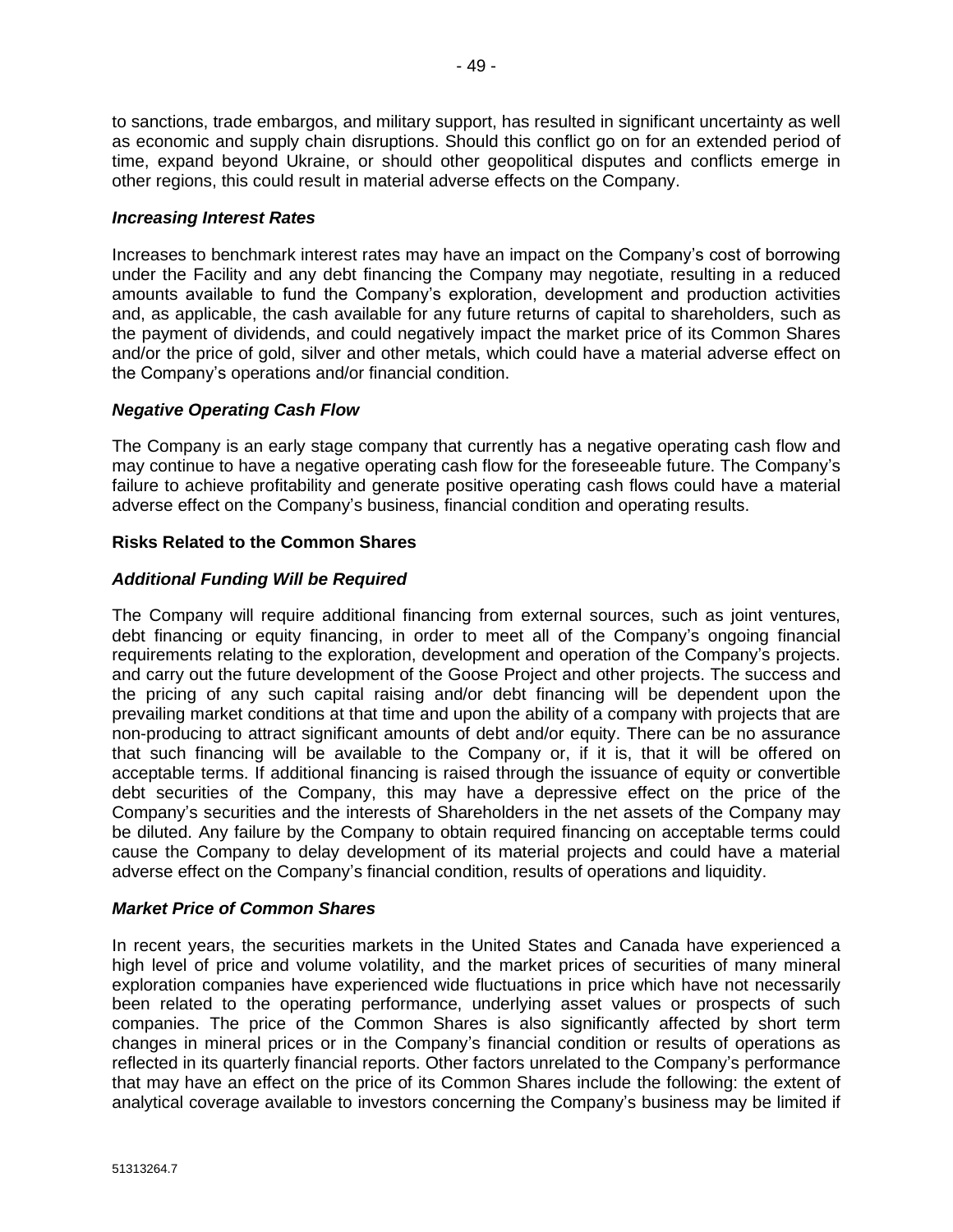investment banks with research capabilities do not follow the Company's securities; lessening in trading volume and general market interest in the Company's securities may affect an investor's ability to trade significant numbers of the Common Shares; and the market price of the Common Shares and size of the Company's public float may limit the ability of some institutions to invest in the Company's securities. If an active market for the Common Shares does not continue, the liquidity of an investor's investment may be limited and the price of the Common Shares may decline. If an active market does not continue, investors may lose their entire investment in the Common Shares. As a result of any of these factors, the market price of the Common Shares at any given point in time may not accurately reflect the long-term value of the Company.

# *Reliability of Financial Statements*

In the preparation of financial statements, management may need to rely upon assumptions, make estimates or use their best judgment in determining the financial condition of the Company. Significant accounting details are described in more detail in the notes to the Company's annual consolidated financial statements for the year ended December 31, 2018. In order to have a reasonable level of assurance that financial transactions are properly authorized, assets are safeguarded against unauthorized or improper use and transactions are properly recorded and reported, the Company has implemented and continues to analyze its internal control systems for financial reporting. Although the Company believes its financial reporting and financial statements are prepared with reasonable safeguards to ensure reliability, it cannot provide absolute assurance in that regard.

# *Potential Dilution of Present and Prospective Shareholdings*

In order to finance future operations and development efforts, the Company may raise funds through the issue of Common Shares or the issue of securities convertible into or exercisable for Common Shares. The Company cannot predict the size of future issues of Common Shares or the issue of securities convertible into or exercisable for Common Shares or the effect, if any, that future issues and sales of the Common Shares will have on the market price of the Common Shares. Any transaction involving the issue of previously unissued shares, or securities convertible into or exercisable for shares, would result in dilution, which may be substantial, to existing holders of shares.

# *Lack of Dividends*

No dividends on the Common Shares have been paid to date. The Company currently plans to retain earnings and other cash resources, if any, for the future operation and development of its business. As a result, the Company does not intend to pay dividends on the Common Shares in the foreseeable future. Payment of any future dividends, if any, will be at the discretion of the Board of Directors after taking into account many factors, including the Company's operating results, financial condition, and current and anticipated cash needs.

# *Tax Uncertainty*

Tax rates and methods of calculating tax in jurisdictions related to the Company's business may be subject to changes. The Company's interpretation of taxation law where it operates and as applied to its transactions and activities may be different than that of applicable tax authorities. As a result, the tax treatment of certain operations, actions or transactions may be challenged and reassessed by applicable tax authorities, which could result in adverse tax consequences for the Company, including additional taxes, penalties, interest and may also adversely affect the Company's ability to repatriate earnings and otherwise deploy its assets.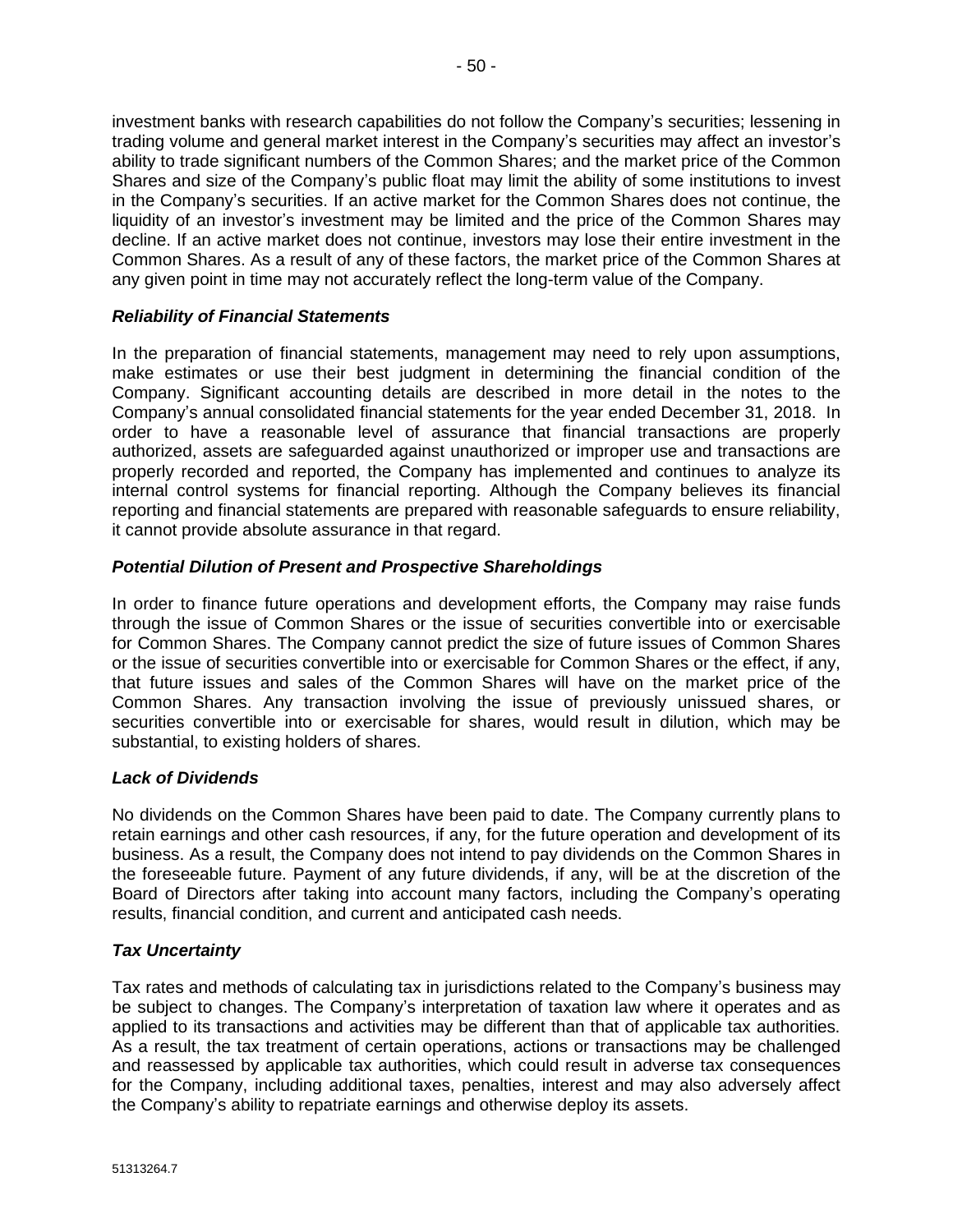# *Passive Foreign Investment Company ("PFIC") and Potential Adverse Income Tax Consequences to U.S. Shareholders*

The Company believes it was a PFIC for U.S. federal income tax purposes during the fiscal year ended December 31, 2021 and based on current business plans and financial expectations, the Company expects that it we will be a PFIC in the current tax year and in future tax years. The determination of whether or not the Company is a PFIC is a factual determination dependent on a number of factors and cannot be made until the close of the applicable tax year and accordingly no assurances can be given regarding the Company's PFIC status for the current year or any future year. If the Company is a PFIC at any time during a U.S. Shareholder's holding period, then certain potentially adverse tax consequences could apply to such U.S. Shareholder's acquisition, ownership and disposition of Common Shares.

#### *The Company has Significant Shareholders*

Zhaojin holds approximately 9.9% of the outstanding Common Shares. In addition, Orion and WPM hold approximately 14.2% and 6.4% of the outstanding Common Shares, respectively. Dispositions by significant shareholders could have an adverse effect on the market price of the Common Shares, as the market price of the Common Shares could fall. As a result of the significant holdings, there is a risk that the Company's securities are less liquid and trade at a relative discount compared to circumstances where these persons did not have the ability to influence or determine matters affecting the Company. Additionally, there is a risk that their significant interests in the Company discourages transactions involving a change of control, including transactions in which an investor, as a holder of the Company's securities, would otherwise receive a premium for its Company's securities over the then current market price. Further, as long as Zhaojin, Orion and WPM maintain their respective current ownership interest in the Company, such entities may be able to exert influence over matters that are to be determined by votes of the holders of Common Shares. There is a risk that the interests of Zhaojin, Orion and WPM may differ from those of other shareholders.

#### *Future Sales of Common Shares by Existing Shareholders*

Sales of a large number of Common Shares in the public markets, or the potential for such sales, could decrease the trading price of the Common Shares and could impair the Company's ability to raise capital through future sales of Common Shares.

#### *Future sales or issuances of equity securities could decrease the value of the Common Shares, dilute investors' voting power and reduce the Company's earnings per share*

The Company may sell equity securities in offerings (including through the sale of debt securities convertible into equity securities) and may issue additional equity securities to finance operations, exploration, development, acquisitions or other projects. The Company cannot predict the size of future issuances of equity securities or the size and terms of future issuances of debt securities or other securities convertible into equity securities or the effect, if any, that future issuances and sales of the securities will have on the market price of the Common Shares. Any transaction involving the issuance of previously authorized but unissued Common Shares, or securities convertible into Common Shares, would result in dilution, possibly substantial, to Shareholders. Exercises of presently outstanding stock options may also result in dilution to Shareholders.

The board of directors of the Company has the authority to authorize certain offers and sales of securities without the vote of, or prior notice to, Shareholders. Based on the need for additional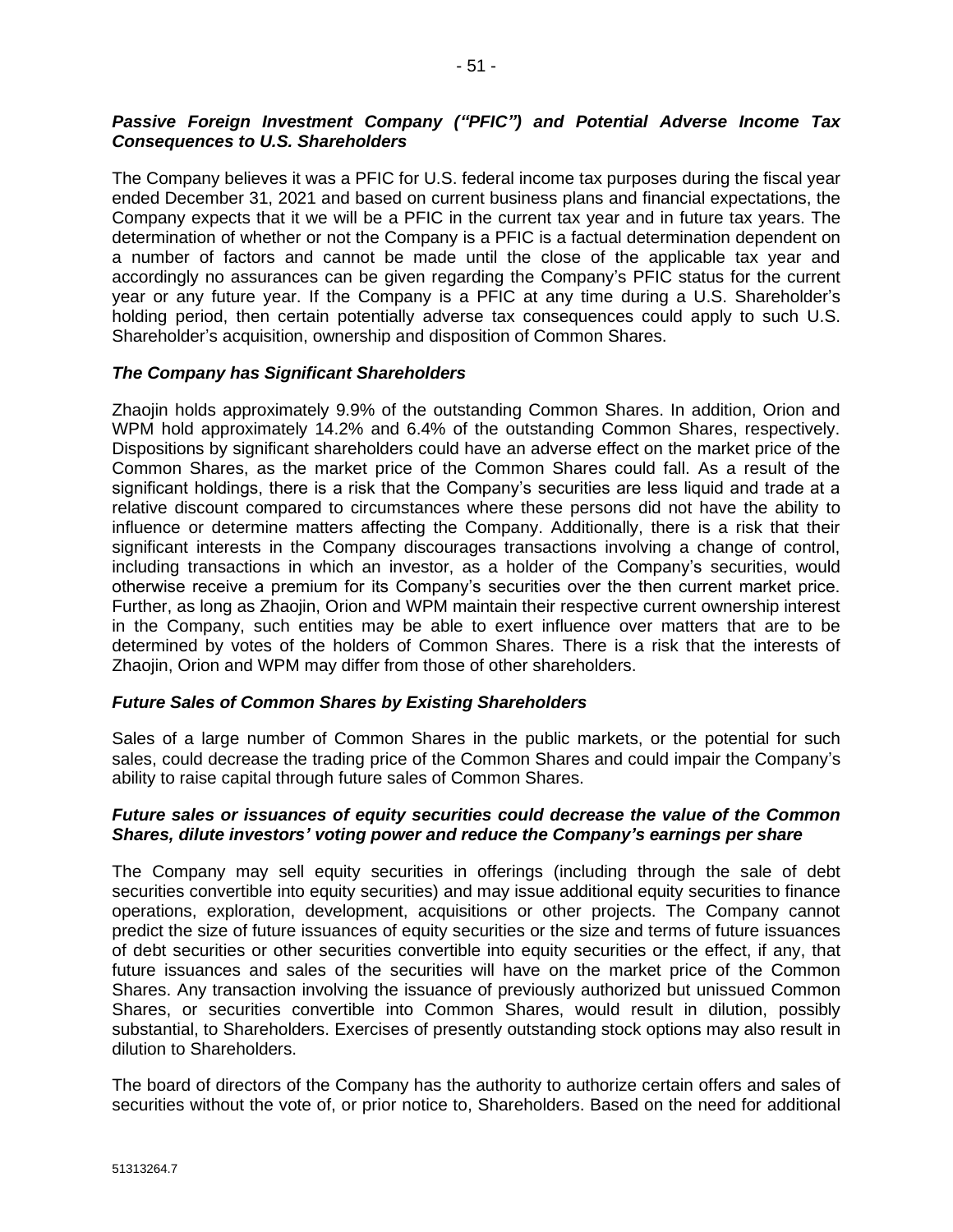capital to fund expected expenditures and growth, it is likely that the Company will issue securities to provide such capital. Such additional issuances may involve the issuance of a significant number of Common Shares at prices less than the current market price.

Sales of substantial amounts of securities, or the availability of securities for sale, could adversely affect the prevailing market prices for the securities and dilute investors' earnings per share. A decline in the market prices of securities could impair the Company's ability to raise additional capital through the sale of additional securities should the Company desire to do so.

### **DIVIDENDS**

No dividends on the Common Shares have been declared during the past three fiscal years ended December 31, 2021, December 31, 2020 and December 31, 2019. The Company has no present intention of paying dividends on its Common Shares as it anticipates that all available funds will be invested to finance further acquisition, exploration and development of its mineral properties.

# **DESCRIPTION OF CAPITAL STRUCTURE**

The Company's authorized share capital consists of an unlimited number of Common Shares without par value. As at March 23, 2022, 445,318,031 Common Shares were issued and outstanding.

Shareholders are entitled to one vote for each Common Share held on all matters to be voted on by the Shareholders. Each Common Share is equal to every other Common Share, is entitled to receive pro rata such dividends as may be declared by the board of directors out of funds legally available therefore and to participate equally on liquidation, dissolution or winding up of the Company, whether voluntary or involuntary, or any other distribution of the Company's assets among the Shareholders for the purpose of winding up its affairs after it has paid out its liabilities. Common Shares are not subject to call or assessment. There are no pre-emptive or conversion rights attached to the Common Shares, and no provisions for redemption, purchase or cancellation, surrender, sinking fund or purchase fund.

#### **MARKET FOR SECURITIES**

#### **Trading Price and Volume**

The Common Shares trade on the Toronto Stock Exchange (the "**TSX**") under the symbol "SBB". The following table sets forth the price range and volume of shares traded on the TSX for the periods indicated of the most recently completed financial year.

| <b>Period</b>       | High<br>(CAN\$) | Low<br>(CAN\$) | <b>Volume</b> |
|---------------------|-----------------|----------------|---------------|
| December, 2021      | 1.51            | 1.23           | 11,834,418    |
| November, 2021      | 1.76            | 1.46           | 7,601,135     |
| October, 2021       | 1.69            | 1.39           | 6,923,168     |
| September, 2021     | 1.62            | 1.405          | 5,949,114     |
| <b>August, 2021</b> | 1.78            | 1.40           | 6,951,263     |
| <b>July, 2021</b>   | 1.90            | 1.60           | 7,800,461     |
| June, 2021          | 1.925           | 1.63           | 12,061,156    |
| May, 2021           | 1.88            | 1.60           | 14,341,831    |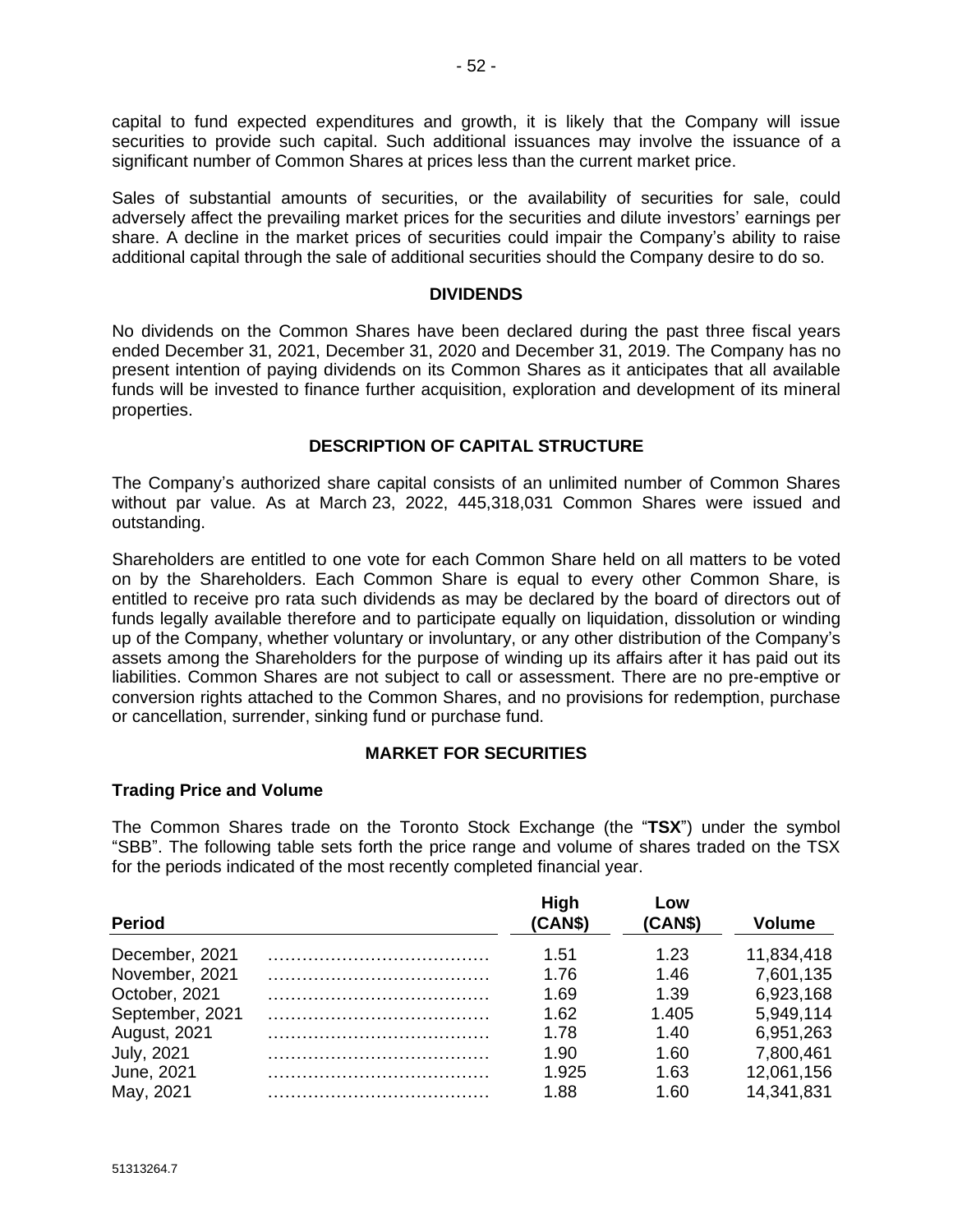| <b>Period</b>  | High<br>(CAN\$) | Low<br>(CAN\$) | Volume     |
|----------------|-----------------|----------------|------------|
| April, 2021    | 2.14            | 1.735          | 18,333,569 |
| March, 2021    | 2.14            | 1.73           | 24,051,453 |
| February, 2021 | 2.99            | 2.08           | 10,719,369 |
| January, 2021  | 3.53            | 2.41           | 12,908,803 |

# **Prior Sales**

The following table provides certain information as of December 31, 2021 with respect to the outstanding securities of the Company that were issued during the most recently completed financial year and that are not listed on the TSX:

| Date of Issuance                     | Number of Options Issued (1) | <b>Exercise Price \$</b> |
|--------------------------------------|------------------------------|--------------------------|
| 05-Mar-21                            | 785,000                      | 1.98                     |
| 30-Mar-21                            | 900,000                      | 1.77                     |
| 30-Mar-21                            | 170,000                      | 1.77                     |
| 10-Jun-21                            | 600,000                      | 1.82                     |
| 10-Jun-21                            | 150,000                      | 1.82                     |
| 27-Sep-21                            | 400,000                      | 1.45                     |
| 27-Sep-21                            | 100,000                      | 1.45                     |
| <b>TOTAL OPTIONS AND RSUS ISSUED</b> | 3,105,000                    |                          |

Note:

(1) Stock options & RSUs issued pursuant to the Company's Share Compensation Plan. Each option and RSU is exercisable for one Common Share.

# **DIRECTORS AND EXECUTIVE OFFICERS**

The following table sets forth certain information with respect to the current directors and executive officers of the Company:

| <b>Name and Residence</b>                                      | <b>Current Position</b><br>with the Company           | <b>Principal Occupation</b>                                                                                    | <b>Since</b>     |
|----------------------------------------------------------------|-------------------------------------------------------|----------------------------------------------------------------------------------------------------------------|------------------|
| Walter Segsworth <sup>(1)(2)</sup><br>British Columbia, Canada | Director, Chair of the<br>Board                       | <b>Retired Mining Executive</b>                                                                                | <b>July 2015</b> |
| D. Bruce McLeod <sup>(2)</sup><br>British Columbia, Canada     | Director, President<br>and Chief Executive<br>Officer | <b>President and Chief</b><br>Executive Officer of<br>Sabina                                                   | February 2015    |
| David Fennell $(2)(4)$<br>Nassau, Bahamas                      | <b>Director</b>                                       | Corporate director                                                                                             | June 2009        |
| David Rae (1)(2)<br>Ontario, Canada                            | <b>Director</b>                                       | Director, President and<br>Chief Executive Officer,<br><b>Dundee Precious Metals</b><br>Inc., a mining company | June 2020        |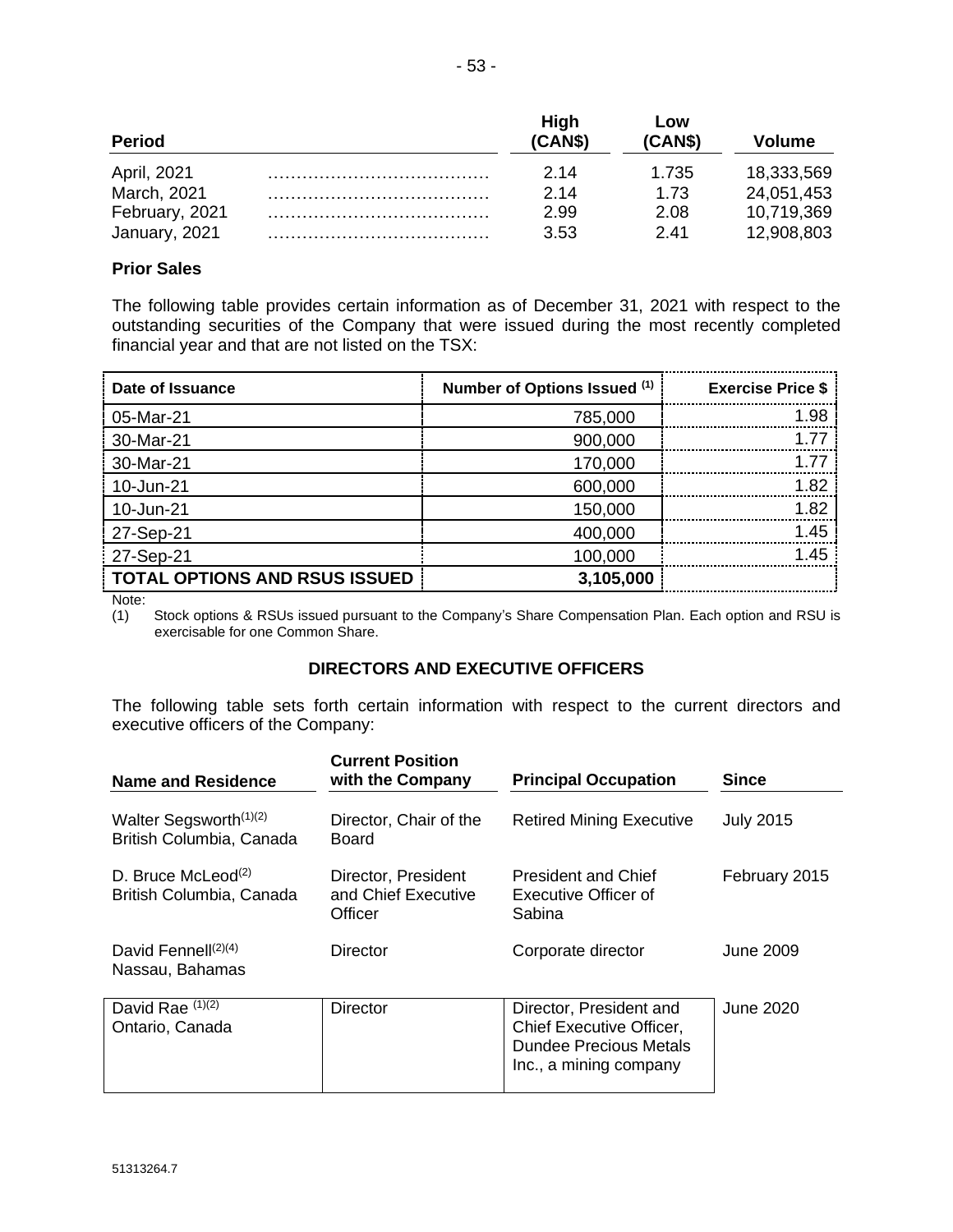| <b>Name and Residence</b>                                      | <b>Current Position</b><br>with the Company                      | <b>Principal Occupation</b>                                                                                    | <b>Since</b>      |
|----------------------------------------------------------------|------------------------------------------------------------------|----------------------------------------------------------------------------------------------------------------|-------------------|
| Anthony P. Walsh <sup>(3)(4)</sup><br>British Columbia, Canada | <b>Director</b>                                                  | Retired mining executive                                                                                       | May 2008          |
| Anna El-Erian <sup>(1)(3)</sup><br>British Columbia, Canada    | Director                                                         | Mining executive                                                                                               | March 2016        |
| Leo Zhao $(4)$<br>Beijing, China                               | Director                                                         | Managing Director,<br>Zhaojin International<br>Mining, Executive<br>Director, Zhaojin-Gravitas<br>Mining Funds | February 2018     |
| Anna Tudela $(2)(4)$<br>British Columbia, Canada               | <b>Director</b>                                                  | <b>Independent Consultant</b><br>and Corporate Director.                                                       | January 2021      |
| <b>Wendy Louie</b><br>British Columbia, Canada                 | <b>Chief Financial</b><br>Officer, Vice-<br>President, Finance   | Chief Financial Officer of<br>Sabina                                                                           | September<br>2021 |
| Nicole Hoeller<br>British Columbia, Canada                     | Vice-President,<br>Communications,<br><b>Corporate Secretary</b> | Corporate Secretary of<br>Sabina and Executive<br>Officer of Sabina                                            | January 2008      |
| <b>Matthew Pickard</b><br>Toronto, Ontario                     | Vice-President,<br>Environment &<br>Sustainability               | <b>Executive Officer of</b><br>Sabina                                                                          | September<br>2013 |
| Angus Campbell<br>British Columbia, Canada                     | Vice-President,<br>Exploration                                   | <b>Executive Officer of</b><br>Sabina                                                                          | September<br>2012 |
| Notes:                                                         |                                                                  |                                                                                                                |                   |

(1) Member of the Compensation Committee

(2) Member of the Health & Safety Committee

(3) Member of the Audit Committee

(4) Member of the Governance & Nominating Committee

The term of office of the directors expires at the beginning of the next annual general meeting or when their successors are elected or appointed.

The directors and officers of the Company beneficially own, directly or indirectly, or have control of or direction over an aggregate of 4,305,455 Common Shares of the Company, representing approximately 1% of the issued and outstanding Common Shares. David Rae is President & CEO of DPM which holds approximately 31,050,566 Common Share and Leo Zhao is Managing Director of Zhaojin International Mining Co. Ltd. which holds approximately 44,044,325 Common Shares that are not included in the foregoing number.

Biographical information regarding the directors and executive officers of the Company for the past five years is as follows: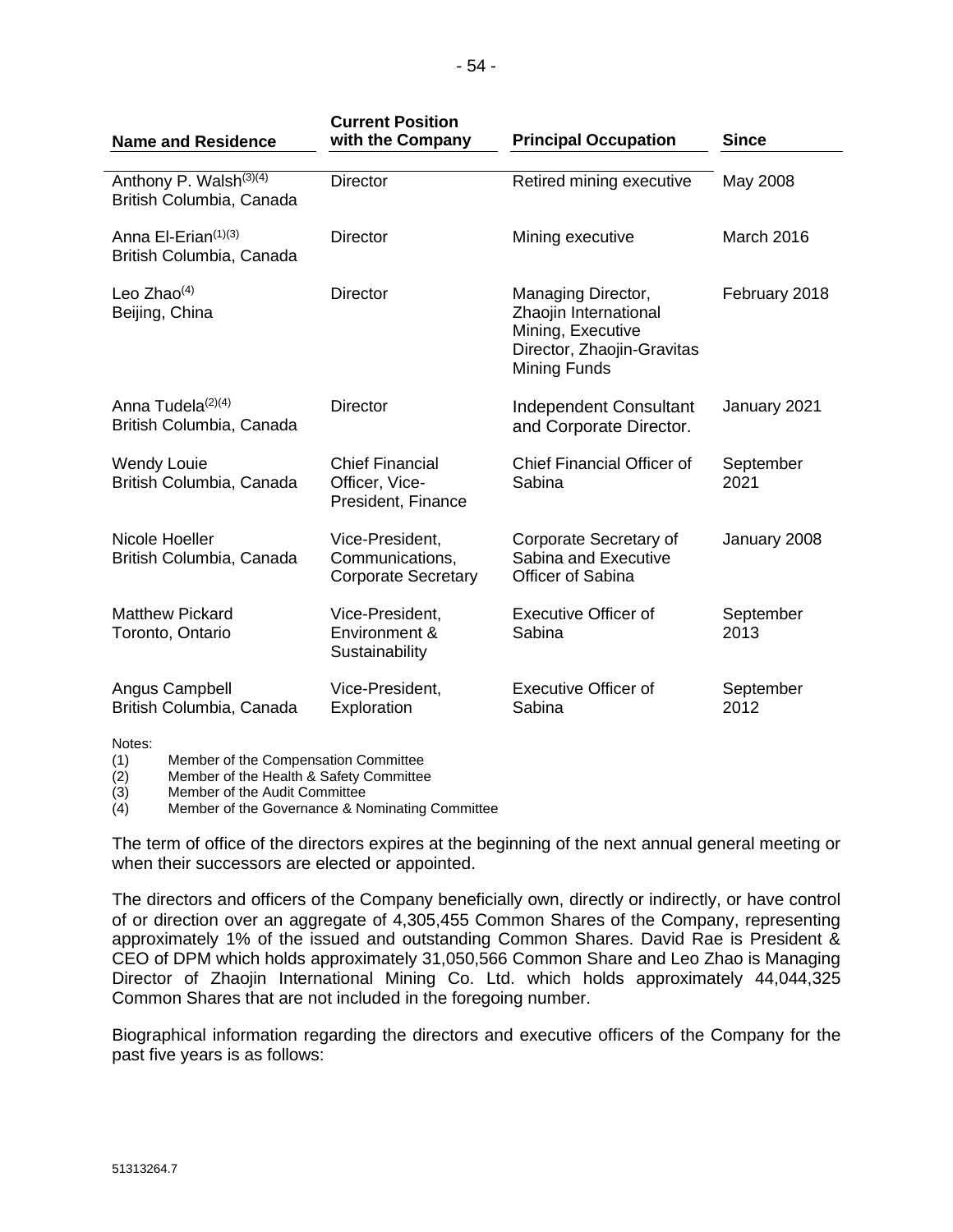**Walter Segsworth**, **P.Eng, FEC, FCIM**, Director and Chair of the Company. Mr. Segsworth holds a BSc in Mining Engineering from Michigan Tech. He has 50 years of experience in mining in Canada and overseas. Mr. Segsworth has served on the Boards of Directors of several mining companies including Westmin Resources, where he was President and Chief Executive Officer and Homestake Mining Company, where he was President and COO. He is currently a Director of Pan American Silver and a Director and Chair of Happy Creek Minerals. Mr. Segsworth is past Chairman of both the Mining Associations of BC and Canada and was named BC's Mining Person of the Year in 1996.

**D. Bruce McLeod, P.Eng**, Director, President and Chief Executive Officer of the Company. Bruce McLeod is a Mining Engineer with over 35 years of experience in all areas of the mining industry. Most recently, he was the President & Chief Executive Officer of Mercator Minerals Ltd. Prior to that, he was the President, Chief Executive Officer and Director of Creston Moly Corp. as well as a founder of both Sherwood Copper Corp and Stornoway Diamond Corporation. He also served on the Board of Directors of Kaminak Gold Corporation (acquired by Goldcorp Inc.), Palmerejo Silver and Gold Corp (acquired by Coeur D'Alene Mines) and Ariane Gold (acquired by Cambior Inc.) and has been involved in numerous projects at various stages of development while with the Northair Group. Mr. McLeod was the co-recipient of AMEBC's EA Scholz Award for excellence in mine development in 2009 and primarily focuses on project development, strategic planning, and financing activities.

**David Fennell**, Director of the Company. David Fennell received a law degree from the University of Alberta in 1979. In 1983, he founded Golden Star Resources Ltd. During his term as president and CEO, Golden Star became a TSE 300 company and one of the largest and most successful exploration companies. In 1998, Mr. Fennell became chairman and CEO of Cambiex Explorations Ltd, which became Hope Bay Gold Corporation. He held this position through the merger of Hope Bay and Miramar Mining Corporation and remained as executive vice-chairman and director for the combined entity until its takeover by Newmont Mining Corporation in 2008. Mr. Fennell has been instrumental in the success of several resource companies. He is currently senior executive officer or director of a number of publicly-traded resource companies including Reunion Gold Corp., Highland Copper Company Inc., Torex Gold Resources Ltd, and G Mining Ventures Corp.

**David Rae**, Director of the Company. David Rae holds a Bachelor of Science in Physical Metallurgy from Leeds University in Yorkshire, England. Mr. Rae is a seasoned international mining and smelting executive with extensive experience in Africa, Europe, and Canada and has held increasingly senior operating and executive roles with international mining companies including Falconbridge and Xstrata. He joined Dundee Precious Metals as Senior Vice President, Operations in November 2021 and was appointed Executive Vice President and Chief Operating Officer in May 2014 becoming President and Chief Executive Officer in May, 2020.

**Anna El-Erian**, Director of the Company. Ms. El-Erian has over 25 years of experience in the global capital markets having spent much of her career in investment banking, private equity, and corporate management and restructuring. She began her career in corporate law by joining the firm of Webber Wentzel Attorneys in 1990 after graduating from the University of the Witwatersrand in Johannesburg, South Africa. In 1992 she joined Investec Merchant Bank Limited where she specialized in risk management and gained extensive experience in the areas of corporate finance and structured finance, mergers and acquisitions, specialized finance and other banking and financial services transactions. She was also involved in designing and structuring financial products for financial institutions and corporations. Since 1997, Ms. El-Erian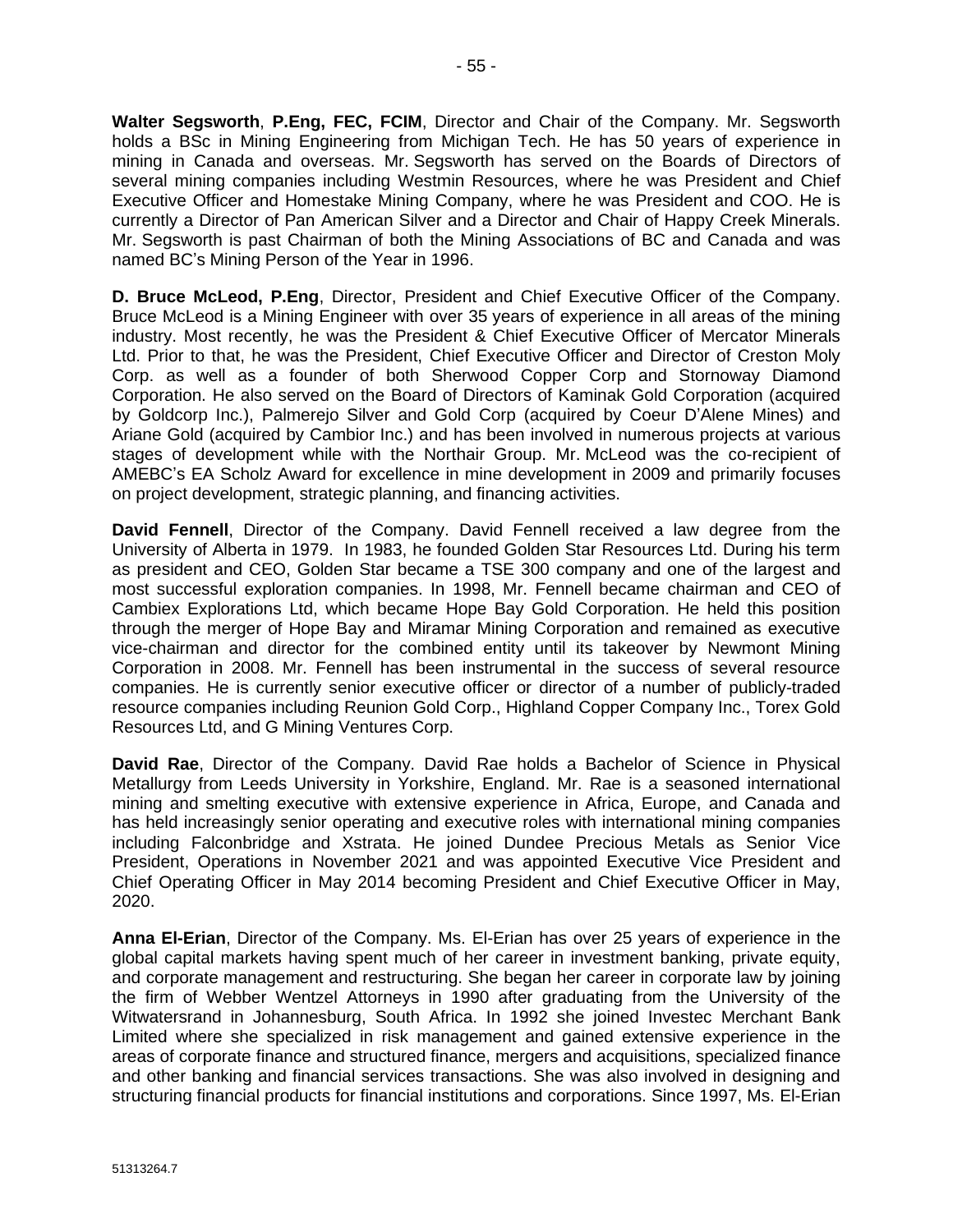has been a director of and has been engaged in the financial restructuring of certain Nasdaq publicly-traded companies and has extensive knowledge of Canadian and American securities regulations. Ms. El-Erian continues to work extensively with private equity investors in structuring transactions in the banking, construction and mining industries. Ms. El-Erian has numerous board appointments, and currently also serves as a director of Entrée Resources Ltd., Altius Minerals Corp and is Chair of Gabriel Resources.

**Anthony P. Walsh, CPA**, Director of the Company. Mr. Walsh graduated from Queen's University (Canada) in 1973 and became a member of The Canadian Institute of Chartered Accountants in 1976. Mr. Walsh has over 30 years' experience in the field of exploration, mining and development. From 2008 to 2011, Mr. Walsh was President & Chief Executive Officer and a Director of the Company (he retired in 2011). From 1999 to 2007, Mr. Walsh was President and Chief Executive Officer of Miramar, from 1995–1999, Mr. Walsh was Vice President Finance and Chief Financial Officer of Miramar, from 1993 to 1995 was the Senior Vice-President and Chief Financial Officer of a computer leasing company and from 1989 to 1992 was Chief Financial Officer and Senior Vice-President, Finance of International Corona Resources Ltd., a gold producer.

**Leo Zhao**, Director of the Company, Mr. Zhao has more than 17 years of experience in global mining investment and EPC project management in China, Canada, Australia, Kazakhstan, Vietnam, Indonesia and Middle East. He is currently the Managing Director of Zhaojin International Mining Co., Ltd, wholly owned by Zhaojin Mining Industry Co., the fourth largest gold mining company listed on Hong Kong Stock Exchange. He is also the executive director in Zhaojin-Gravitas Mining Funds which was established in Canada. Prior to joining Zhaojin, he served as a project manager for the China National Nonferrous Industry Foreign Engineering & Construction Company (NFC) working in various countries and was nominated as alternative director in Terramin Australia Ltd between 2010 and 2014. Mr. Zhao received a Bachelor Degree in International Project Management from Tianjin University in 2000 and MBA diploma in Tsinghua University, China, in 2007. He holds a PMP certificate issued by PMI.

**Anna Tudela**, Director of the Company. Ms. Tudela has over 30 years of experience working with public companies in the securities and corporate finance areas, in Canada, the United States and South America. Most recently, she was the Vice President of Diversity, Regulatory Affairs and Corporate Secretary of Goldcorp. In 2010 she founded *Creating Choices,* a program unique in the global mining industry which recognizes the value in nurturing a culture of diversity and inclusion and promoting the advancement of women.

She was an active member of senior management with Wheaton River Minerals, Placer Dome Canada, Glamis Gold Ltd. and others, culminating with the takeover of Goldcorp by Newmont Mining Corporation. Ms. Tudela has served as Corporate Secretary of Goldcorp Inc., Silver Wheaton Corp (Wheaton Precious Metals) and Diamond Fields Resources Inc. Ms. Tudela has been recognized by various organizations for her work on governance, boards and advancing women in leadership in traditionally male dominated industries, receiving the Peter Day Governance Achievement Award; named one of the 100 Global Inspirational Women in Mining; the Association of Women in Finance awarding her the honour of Champion; Dalhousie University awarding her the 2016 Scotiabank Ethical Leadership Award and by Catalyst naming her 2016 Catalyst Canada Honours Champion. Ms. Tudela is a director of the Canadian Centre for Diversity and Inclusion, Regulus Resources Inc. and Gun Exploration Ltd., a Certified Canadian Inclusion Professional, an Accredited Director (CGIC) and a certified Global Competent Board advisor. Most recently, Ms. Tudela was the recipient of the WIM (BC) Aurora Award which recognizes an exceptional woman in mining who inspires others.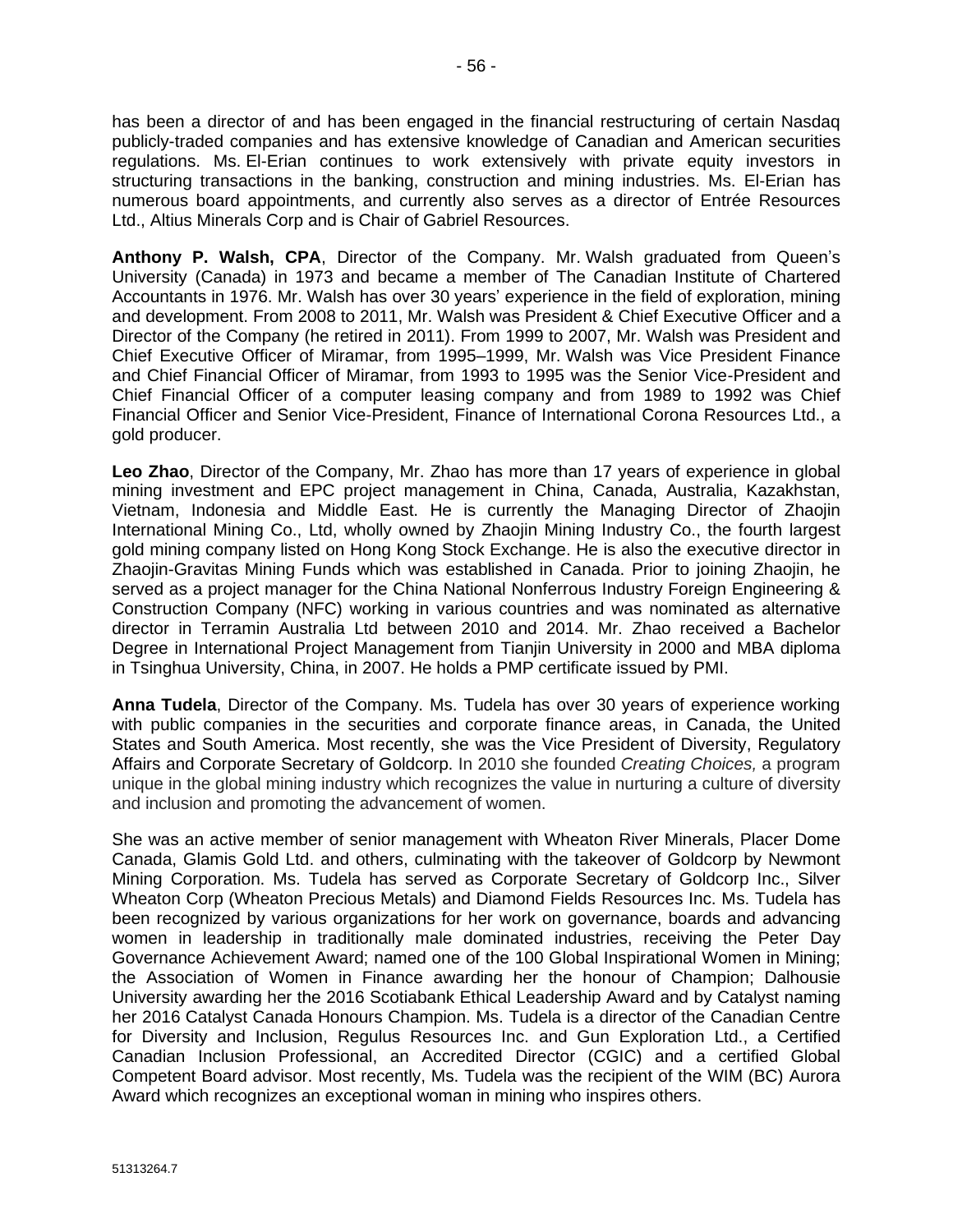**Wendy Louie,** VP, Finance & CFO, Ms. Louie is a Canadian Chartered Professional Accountant (CPA, CA) with over 25 years of diverse finance and leadership experience. She most recently has provided consulting services in the mining, shipping, energy and technology sectors through her private consulting company which included mergers and acquisitions, risk management and advisory expertise. She held a series of senior management roles at Goldcorp Inc. from 2006 to 2016 serving as Vice-President, Finance, Vice-President, Reporting and Vice-President, Assistant Controller. Her background included roles in strategic business planning, project controls and reporting where she led the implementation of financial reporting and planning systems utilized in the management of several large-scale capital projects. Prior to that, Ms. Louie was a senior Tax Manager at Ernst and Young from 2004 to 2006 and from 1995 to 2004, she held various positions with Duke Energy Canada, including Director of Corporate Reporting. Ms. Louie began her career articling with Ernst and Young and holds a Bachelor of Commerce degree from the University of British Columbia.

**Nicole Hoeller**, Vice-President, Communications and Corporate Secretary of the Company. Prior to January 2008, Ms. Hoeller was Director, IR for Miramar. Along with her over 26 years of experience in investor relations and communications in the industry, Ms. Hoeller has also spent extensive time traveling in the Arctic, liaising and consulting with communities, Inuit organizations and all levels of government about the benefits and impacts of mining in Canada's North. Ms. Hoeller also has significant experience in capital markets, corporate financing and M&A.

**Angus Campbell**, Vice-President, Exploration of the Company. With over 25 years of industry experience, Angus has a strong and varied background in global mineral exploration. Prior to joining Sabina, he was Exploration Manager for Chile with BHP Billiton based in Santiago. He has a broad range of experience in green field and brown field exploration initiatives and projects. As well, he holds a deep understanding of diverse cultural and team environments, large project management, project generation, opportunity evaluation, partner alliances and JV's and equity deals. He also has broad exposure to managing health and safety, commercial risk and due diligence issues. Angus was a member of the Spence deposit discovery team, honoured by winning the PDAC Bill Denis Award in 1998.

**Matthew Pickard**, Vice-President, Environment and Sustainability of the Company. Matthew Pickard is a Professional Geoscientist with significant experience in sustainability and mine development within the Canadian mining industry. Matthew holds an Honours Bachelor of Science and Masters of Business Administration, both from Laurentian University. He also retains the designation of Professional Geoscientist, Canadian Registered Safety Professional and Certified Environmental Practitioner. During his career, Matthew has spent time with Falconbridge, De Beers Canada, Baffinland Iron Mines and now Sabina. He has worked throughout Canada including projects in Ontario, Alberta, Saskatchewan, Manitoba, Quebec, and the Northwest Territories, but recently has been focused on Nunavut. As Vice President of Environment & Sustainability for Sabina, Matthew is directing the permitting of future mining developments in Nunavut.

#### **Cease Trade Orders, Bankruptcies, Penalties or Sanctions**

Other than as disclosed herein, to the best of Sabina's knowledge, no director or executive officer of the Company is, or during the ten years preceding the date of this AIF has been, a director or chief executive officer or chief financial officer of any company that: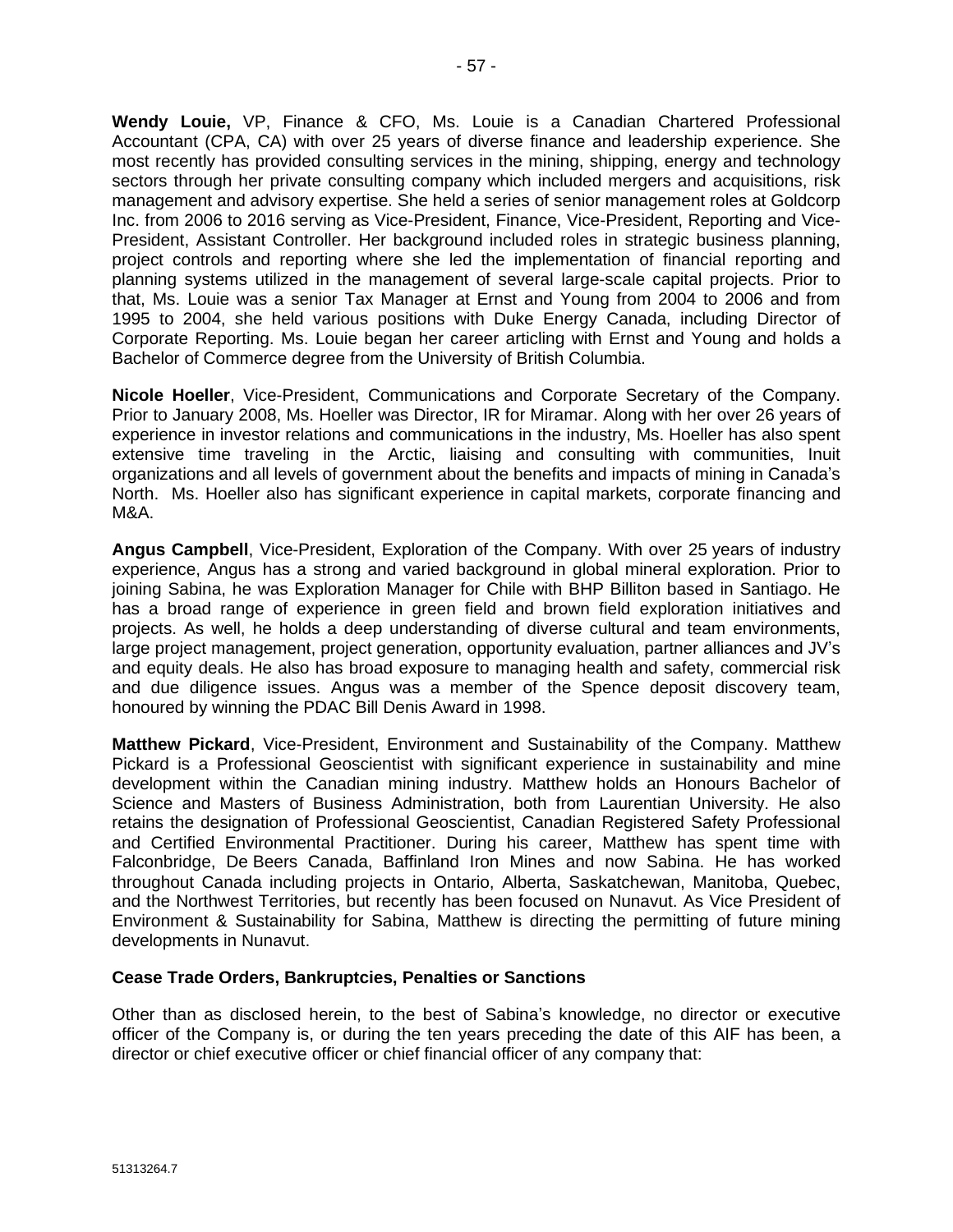- (a) was the subject of a cease trade order or similar order or an order that denied the relevant company access to any exemption under securities legislation, that was in effect for a period of more than 30 consecutive days; or
- (b) was subject to a cease trade or similar order or an order that denied the relevant company access to any exemption under securities legislation, that was in effect for a period of more than 30 consecutive days, which resulted from an event that occurred while that person was acting in the capacity as director or chief executive officer or chief financial officer.

No director or executive officer of the Company, or a Shareholder holding a sufficient number of securities of the Company to affect materially the control of the Company:

- (a) is, or during the ten years preceding the date of this AIF has been, a director or executive officer of any company that, while that person was acting in that capacity, or within a year of that person ceasing to act in that capacity, became bankrupt, made a proposal under any legislation relating to bankruptcy or insolvency or was subject to or instituted any proceedings, arrangement or compromise with creditors or had a receiver, receiver manager or trustee appointed to hold its assets; or
- (b) has, within the ten years before the date of this AIF, become bankrupt, made a proposal under any legislation relating to bankruptcy or insolvency, or been subject to or instituted any proceedings, arrangement or compromise with creditors, or had a receiver, receiver manager or trustee appointed to hold the assets of that person.

No director, executive officer or a Shareholder holding a sufficient number of securities of the Company to affect materially the control of the Company, is or has:

- (a) been subject to any penalties or sanctions imposed by a court relating to securities legislation or by a securities regulatory authority or has entered into a settlement agreement with a securities regulatory authority; or
- (b) been subject to any other penalties or sanctions imposed by a court or regulatory body that would likely be considered important to a reasonable investor making an investment decision.

Bruce McLeod was a director and officer of each of Mercator Minerals Ltd. and its wholly-owned subsidiary, Creston Moly Corp. (together, the "**Companies**"), when the Companies filed a Notice of Intention to Make a Proposal under the *Bankruptcy and Insolvency Act* (Canada) (the "**BIA**") on August 26, 2014. Mr. McLeod ceased to be a director and officer of each of the Companies on September 4, 2014. Pursuant to section 50.4(8) of the BIA, the Companies were deemed to have filed assignments in bankruptcy on September 5, 2014.

Bruce McLeod was a President, CEO and a director of Mercator Minerals Ltd. ("**Mercator**") when it negotiated and the SEC issued an order on November 8, 2011 revoking Mercator's registration under the U.S. Exchange Act. In early 1998, Mercator, through its then management, filed a registration statement under the U.S. Exchange Act with the SEC which became effective in 1998 without further action by Mercator. Mercator's subsequent management and directors (including Mr. Bruce McLeod) were not aware that the registration statement had become effective and accordingly no further filings were made with the SEC. In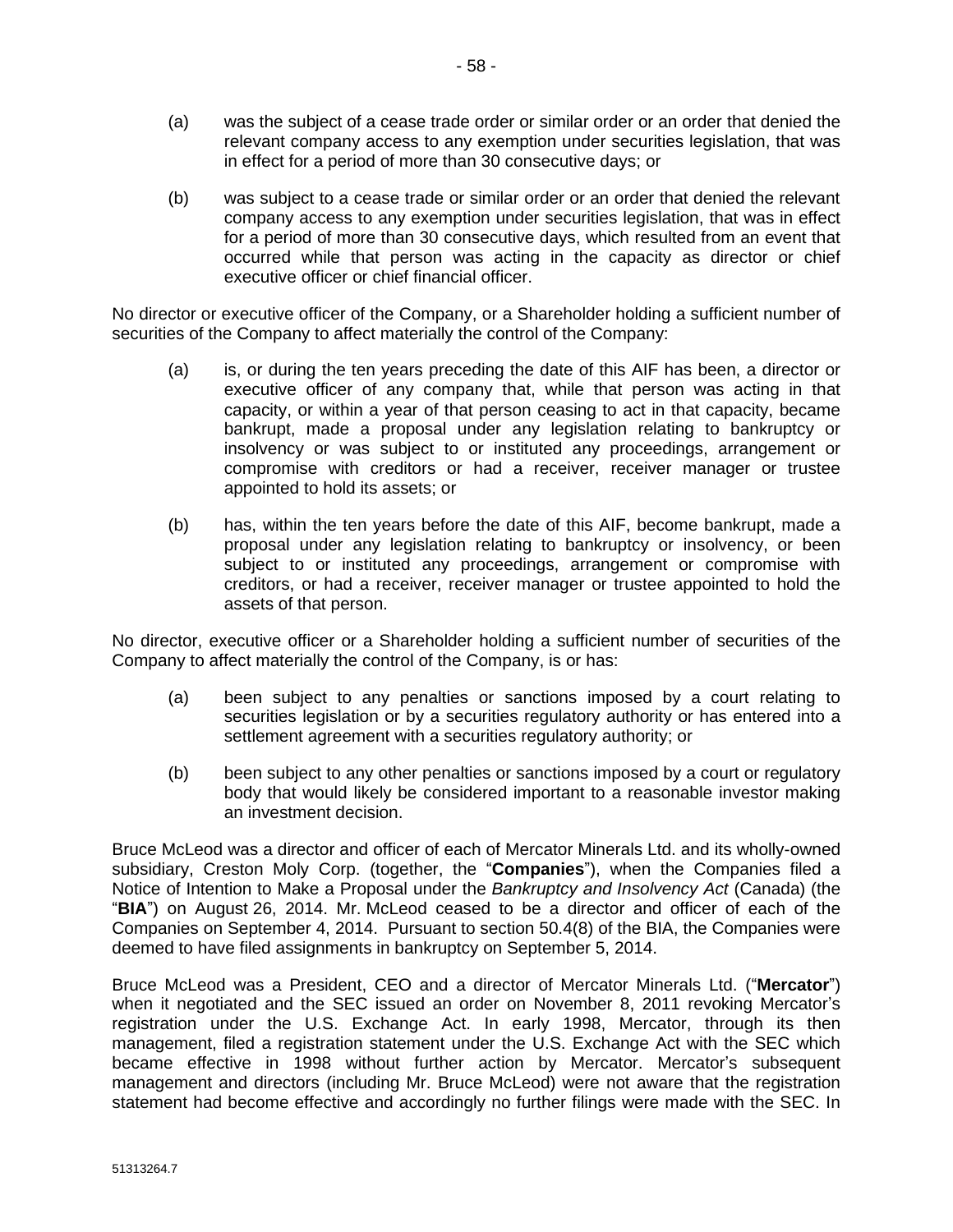June 2011, Mercator received notice from the SEC advising that its registration statement had become effective in 1998 and was delinquent in its SEC filings. As Mercator was unable to make the requisite filings for the period from 1998 to 2011, Mercator negotiated with the SEC and on November 8, 2011 an order was issued by the SEC under section 12G of the U.S. Exchange Act revoking Mercator's registration. The 12G order restricted members of a national securities exchange, broker or dealer from effecting any transaction in or inducing the purchase or sale of Mercator's shares in the United States. On November 8, 2011, Mercator filed a Form 40-F registration statement under the U.S. Exchange Act with the SEC, which became effective on January 9, 2012, in order to remove the restrictions on market participants under the section 12G order so that trading in Mercator's shares in the United States could resume.

# **Conflicts of Interest**

The Company's directors and officers may serve as directors or officers of other companies or that have significant shareholdings in the Company and/or serve as directors or officers of other resource companies in which they have significant shareholdings and, to the extent that such other companies may participate in ventures in which the company may participate, the directors of the Company may have a conflict of interest in negotiating and concluding terms respecting the extent of such participation. David Rae is President & CEO of DPM which holds approximately 31 million common shares of the Company and Leo Zhao is Managing Director of Zhaojin International Mining Co. Ltd. which holds approximately 34 million common shares of the Company. In the event that such a conflict of interest arises, a director who has such a conflict will be required to disclose the conflict in accordance with applicable corporate law and to abstain from voting for or against the approval of such participation or such terms. From time to time several companies may participate in the acquisition, exploration and development of natural resource properties, thereby allowing for their participation in larger programs, permitting involvement in a greater number of programs and reducing financial exposure in respect of any one program. It may also occur that a particular company will assign all or a portion of its interest in a particular program to another of these companies due to the financial position of the Company making the assignment. In accordance with applicable corporate law, the directors of the Company are required to act honestly and in good faith with a view to the best interests of the Company.

# **LEGAL PROCEEDINGS AND REGULATORY ACTIONS**

There are no legal proceedings to which the Company is or was a party, or to which any of its property is or was the subject of, during the financial year, and, to the best of the Company's knowledge, no such proceedings are contemplated.

There have been no penalties or sanctions imposed against the Company by a court relating to securities legislation or by a securities regulatory authority during the financial year and there have been no other penalties or sanctions imposed by a court or regulatory body against the Company that would likely be considered important to a reasonable investor in making an investment decision. The Company has not entered into any settlement agreement before a court relating to securities legislation or with a securities regulatory authority during the financial year.

# **INTEREST OF MANAGEMENT AND OTHERS IN MATERIAL TRANSACTIONS**

Other than as set forth herein, none of the following:

(a) director or executive officer of the Company;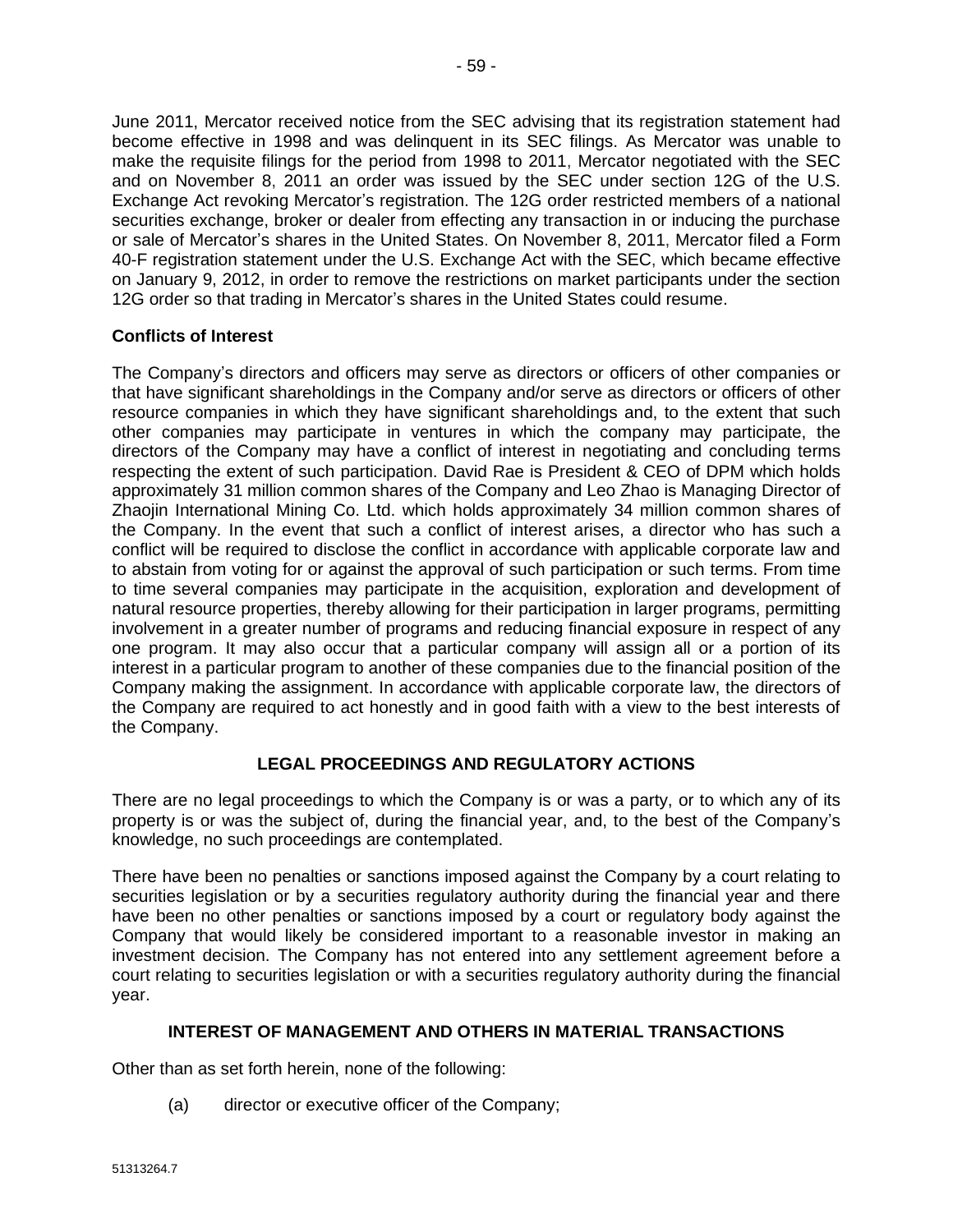- (b) person or company that beneficially owns, or controls or directs, directly or indirectly, more than 10% of the outstanding Common Shares; or
- (c) associate or affiliate of any of the persons or companies referred to in the above paragraphs (a) or (b),

has, to the best of the Company's knowledge, any material interest, direct or indirect, in any transaction within the three most recently completed financial years or during the current financial year that has materially affected or is reasonably expected to materially affect the Company.

#### **TRANSFER AGENT AND REGISTRAR**

The Company's transfer agent and registrar is Computershare Investor Services Inc., 8<sup>th</sup> Floor, 100 University Avenue, Toronto, Ontario M5J 2Y1. The registers of transfer for the Common Shares are located in Toronto, Ontario and Vancouver, British Columbia.

#### **MATERIAL CONTRACTS**

The following are the material contracts entered into by Sabina since January 1, 2002 that are still in effect, other than material contracts entered into in the ordinary course of business (unless otherwise required to be disclosed):

- 1. The Back River Agreement dated March 27, 2009 referred to under "Acquisition of the Back River Assets".
- 2. The Shareholder Agreement made as of December 19, 2017 between Zhaojin International Mining Co. Ltd and the Company.
- 3. The Framework Agreement made as of April 20, 2018 between Kitikmeot Inuit Association and the Company.
- 4. The Credit Agreement dated as of August 27, 2021 between Sprott Resource Lending Corp., Sprott Private Resource Lending II (Collector), LP, Sabina Back River Ltd. and the Company.
- 5. The Subscription Agreement dated as of February 7, 2022 between OMF Fund III (MT) LLC, Wheaton Precious Metals Corp. and the Company.
- 6. The Precious Metals Purchase Agreement dated as of February 7, 2022 between Wheaton Precious Metals Corp. and the Company.
- 7. The Offtake Agreement dated as of February 7, 2022 between Sabina Back River Ltd., OMF Fund III (MT) LLC, the Company and each of the other purchasers from time to time party thereto.
- 8. The Gold Prepay Agreement dated as of February 7, 2022 between *inter alios* Sabina Back River Ltd., OMF Fund III (MT) LLC and the Company.
- 9. The Credit Agreement dated as of February 7, 2022 between *inter alios* Sabina Back River Ltd., OMF Fund III (MT) LLC and the Company.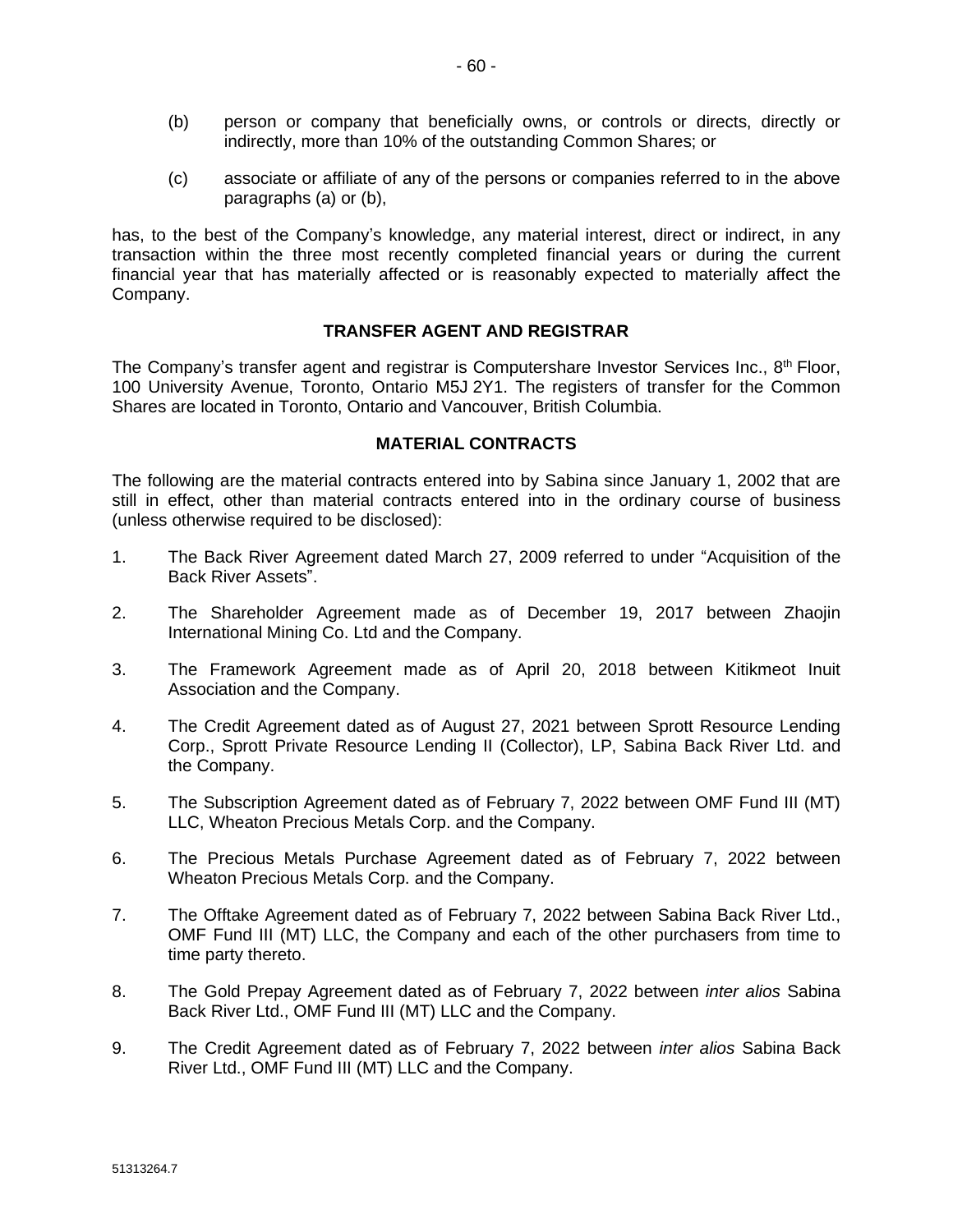# **INTERESTS OF EXPERTS**

The following persons and firms are named as having prepared or certified a report, valuation, statement or opinion described or included in a filing, or referred to in a filing, made by the Company under National Instrument 51-102 Continuous Disclosure Obligations during or relating to the Company's most recently completed financial year and whose profession or business gives authority to the report, valuation, statement or opinion made by the person or Company.

1. KPMG LLP is the external auditor of the Company and provided an auditor's report on the audited financial statements of the Company for the year ended December 31, 2020, filed on SEDAR on March 30, 2021. KPMG LLP have confirmed that they are independent within the meaning of the relevant rules and related interpretations prescribed by the relevant professional bodies in Canada and any applicable legislations or regulations.

| <b>Qualified Person,</b><br><b>Designation</b> | Company                                        | <b>QP Responsibility/Role</b>                                                                                                                                                                                                          |
|------------------------------------------------|------------------------------------------------|----------------------------------------------------------------------------------------------------------------------------------------------------------------------------------------------------------------------------------------|
| Denis Thibodeau, P.Eng.                        | Sacré-Davey Engineering<br>Inc.                | Executive Summary, Introduction,<br>Underground Mining, Infrastructure,<br>Market Studies, CAPEX, OPEX,<br>Economic Analysis, Environmental,<br>Other Relevant Data,<br>Interpretations, Recommendations,<br>References, Abbreviations |
| Jacinta Klabenes, P.Eng.,<br>PE                | Mining Plus Canada<br>Consulting Ltd.          | Underground Mining, Open pit<br>Mining Methods, Overall Production<br>Schedule, Waste Rock Storage                                                                                                                                     |
| Maurice Mostert, FSAIMM                        | Mining Plus Canada<br>Consulting Ltd.          | Underground Reserves, Open pit<br>Reserves                                                                                                                                                                                             |
| Neda Farmer, P.Eng.                            | Mining Plus Canada<br>Consulting Ltd.          | Open pit Mining                                                                                                                                                                                                                        |
| Dinara Nussipakynova,<br>P.Geo                 | <b>AMC Mining Consultants</b><br>(Canada) Ltd. | Mineral Resource Estimates, Data<br>Verification                                                                                                                                                                                       |
| John Morton Shannon,<br>P.Geo                  | <b>AMC Mining Consultants</b><br>(Canada) Ltd. | Property Description, Accessibility,<br>History, Geology, Deposits,<br>Exploration, Drilling, Sample<br>Preparation, Adjacent Properties                                                                                               |
| Richard Cook, P.Geo.<br>(Limited)              | Knight Piésold Ltd.                            | Environment, Water Management<br>Planning, Tailings Disposal, Closure                                                                                                                                                                  |
| Amber Blackwell, P.Geo.                        | Knight Piésold Ltd.                            | Geochemistry                                                                                                                                                                                                                           |
| Michael Dawson, P.Eng.                         | DT Engineers Ltd.                              | Off-site Infrastructure, Camp,<br>Utilities and Services, Plant and<br>Site Control System and<br>Communications                                                                                                                       |
| Ben Peacock, P.Eng.                            | Knight Piésold Ltd.                            | Geomechanical                                                                                                                                                                                                                          |
| John Kurylo, M.Sc., P.Eng.                     | <b>SRK Consulting (Canada)</b>                 | Water Management Infrastructure,                                                                                                                                                                                                       |

2. The following experts are names as having been involved in the preparation of the UFS: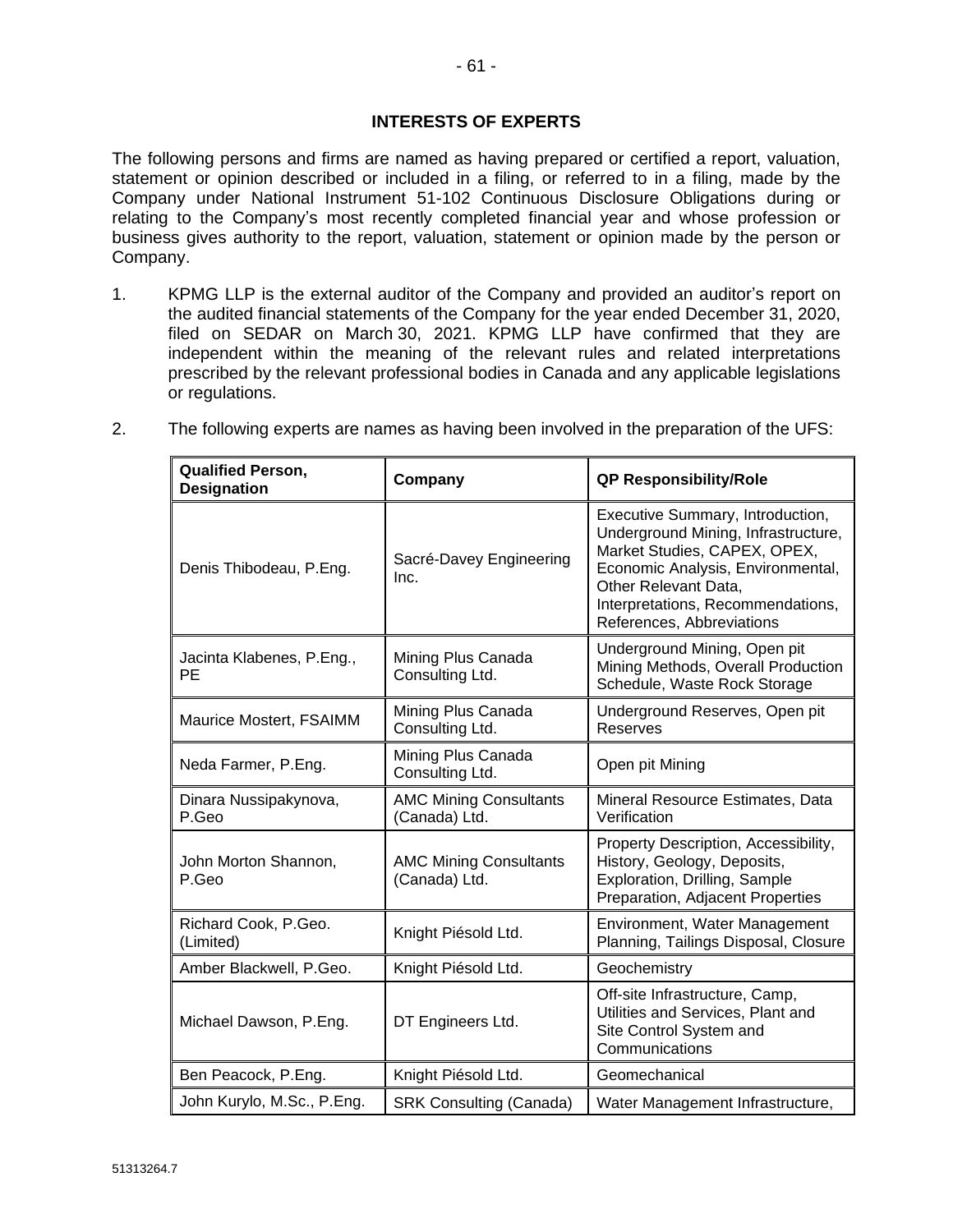| <b>Qualified Person,</b><br><b>Designation</b> | Company                         | <b>QP Responsibility/Role</b>                             |
|------------------------------------------------|---------------------------------|-----------------------------------------------------------|
|                                                | Inc.                            | <b>Tailings Deposition</b>                                |
| Shervin Teymouri, P.Eng.,<br>BAsc., M.Eng.     | Sacré-Davey Engineering<br>Inc. | Market Studies and Contracts,<br><b>Economic Analysis</b> |
| Stacy Freudigmann, P.Eng.,<br>F.Aus.IMM        | Canenco Canada Inc.             | Metallurgy, Recoveries, Process                           |
| Vincy Benjamin, P.Eng.,<br><b>PMP</b>          | Sabina Gold & Silver Corp.      | Labour Force                                              |

3. Certain scientific and technical disclosure information in this AIF has been approved by Nicole Lasanen, P.Geo, Technical Service Manager for the Company and Vincy Benjamin, Director of Engineering for the Company, both Qualified Persons (as defined by National Instrument 43-101).

Except as set out in this AIF, the experts named above did not have any registered or, to the best of the Company's knowledge, beneficial interest, direct or indirect, in any securities or other property of the Company or its associates or affiliates when the experts prepared their respective reports. Nicole Lasanen and Vincy Benjamin each hold Common Shares representing less than one percent of the outstanding Common Shares of the date of this AIF.

# **ADDITIONAL INFORMATION**

Additional information relating to the Company may be found on SEDAR at www.sedar.com. Additional information, including directors' and officers' remuneration and indebtedness, principal holders of the Company's securities and securities authorized for issuance under equity compensation plans, if applicable, is contained in the Company's Information Circular pertaining to its most recent Annual General Meeting of security holders that involves the election of directors. Additional financial information is provided in the Company's financial statements and management discussion and analysis for its most recently completed financial period ended December 31, 2021.

# **AUDIT COMMITTEE**

1. The Audit Committee's Charter

The Company's Audit Committee Charter is attached to this AIF as Schedule "A".

# 2. Composition of the Audit Committee

The Company's Audit Committee is comprised of three directors: Anthony P. Walsh, Anna Stylianides and Leo Zhao. All three directors are "independent" (as defined in National Instrument 52-110 *Audit Committees* ("**NI 52-110**")). All of the members of the Audit Committee are financially literate, meaning that they are able to read and understand financial statements that present a breadth and level of complexity of accounting issues that are generally comparable to those that can reasonably be expected to be raised by the Company's financial statements.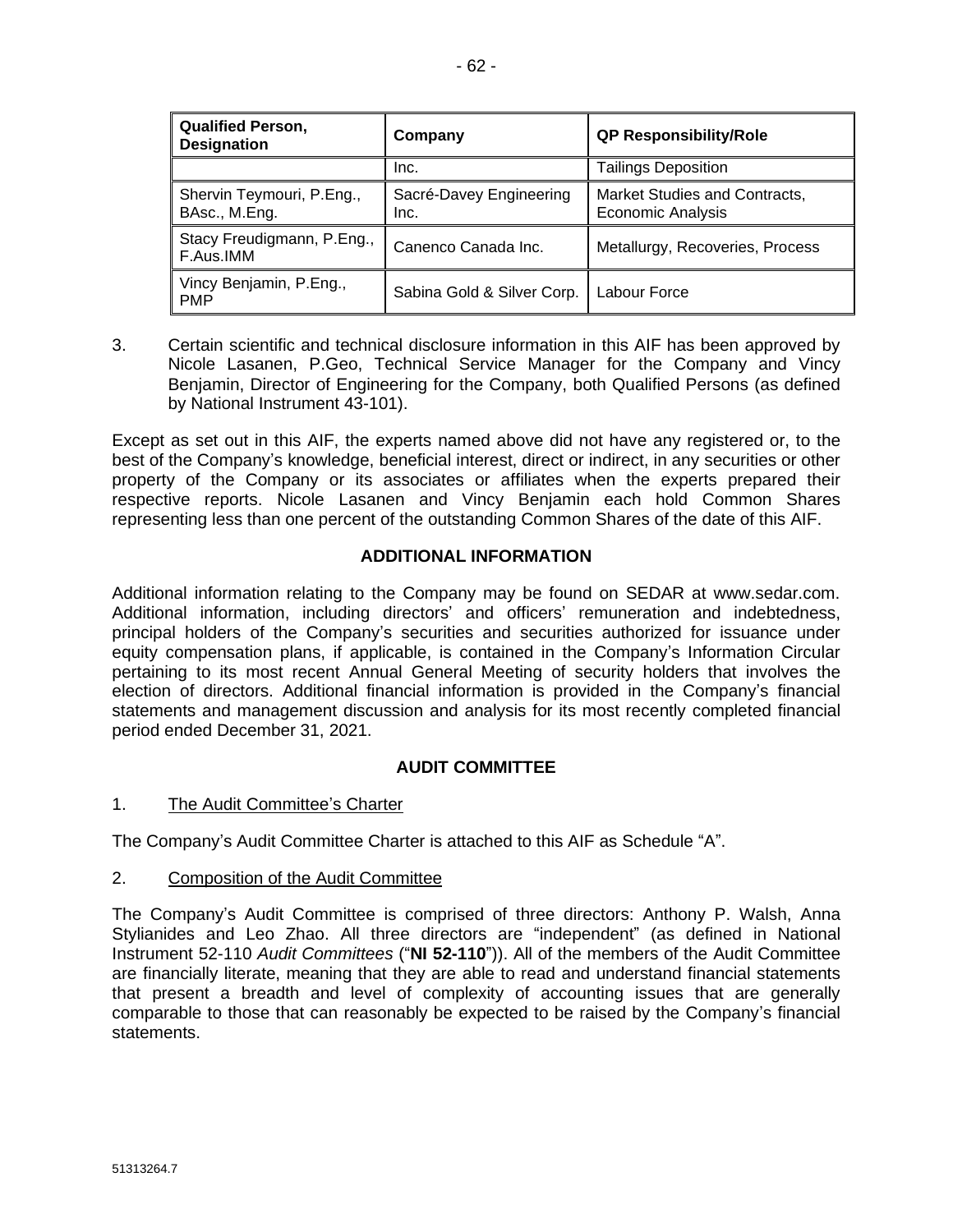# 3. Relevant Education and Experience

Please refer to page 55 of this AIF for particulars in respect of the relevant education and experience of Anthony Walsh, Anna El-Erian and Leo Zhao.

# 4. Reliance on Certain Exemptions

At no time since the commencement of the Company's most recently completed financial year has the Company relied on the exemption in section 2.4, section 3.2, section 3.4, section 3.5 or granted under Part 8 of NI 52-110.

# 5. Reliance on the Exemption in Subsection 3.3(2) or Section 3.6

At no time since the commencement of the Company's most recently completed financial year has the Company relied upon the exemption in subsection 3.3(2) or section 3.6 of NI 52-110.

# 6. Reliance on Section 3.8

At no time since the commencement of the Company's most recently completed financial year has the Company relied upon section 3.8 of NI 52-110.

#### 7. Audit Committee Oversight

At no time since the commencement of the Company's most recently completed financial year, has a recommendation of the Audit Committee to nominate or compensate an external auditor not been adopted by the Board or Directors.

#### 8. Pre-Approval Policies and Procedures

The Audit Committee has not adopted specific policies and procedures for the engagement of non-audit services. Subject to the requirements of NI 52-110, the engagement of non-audit services is considered by the Company's Board of Directors and, where applicable, by the Audit Committee, on a case-by-case basis.

#### 9. External Auditor Service Fees (By Category)

Set forth below are details of certain services billed to the Company by its external auditor in each of the last two fiscal years for audit services:

| <b>Financial</b><br><b>Year End</b> | <b>Audit Fees</b> | <b>Audit-Related</b><br>Fees | Tax Fees <sup>(1)</sup> | <b>All Other</b><br><b>Fees</b> |
|-------------------------------------|-------------------|------------------------------|-------------------------|---------------------------------|
| 2021                                | \$119,000         | \$21,700                     | \$9,869                 | \$nil                           |
| 2020                                | \$100,500         | \$38,000                     | \$17,704                | \$nil                           |

Note:

(1) Tax compliance and general tax advisory services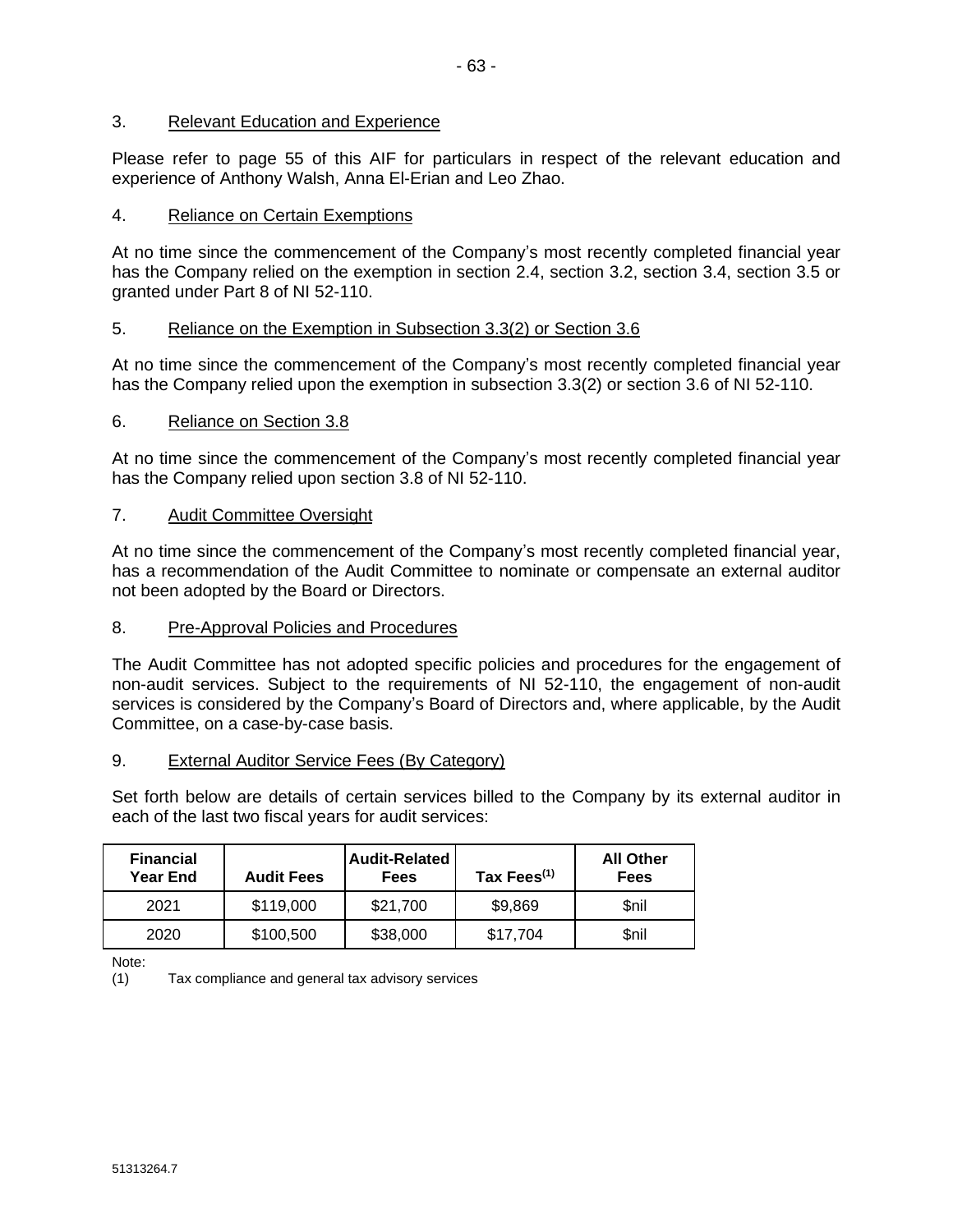# **SCHEDULE "A" AUDIT COMMITTEE CHARTER**

### **PURPOSE**

The purpose of the Audit Committee will be to:

- Provide independent review and oversight of the Company's financial reporting process and continuous disclosure risks.
- Management of the audit process including selection recommendation, oversight and compensation of the Company's external auditors.
- Provide oversight of the company's risk management, its principal business risks and its internal control of financial reporting
- Carry out oversight responsibilities respecting compliance with tax, securities and other applicable laws and regulations as well as the whistle-blower policy;

# **COMPOSITION**

The Committee will be comprised of a minimum of three directors as designated by the Board of directors.

Each Committee member shall be elected annually from among Board members at the first Board meeting following the annual general meeting of shareholders or at such other time as the Board may determine. Following such election each Committee member shall hold office for the ensuing year or until the member resigns, is removed by the Board or ceases to be a Director. The Board may at any time change the composition of the Committee by adding or removing members and may fill a vacancy when a Committee member resigns, is removed or for any other reason.

Each Committee member shall be independent as determined by the Board and in accordance with governing corporate and securities laws and applicable stock exchange standards.

All members of the Committee shall be financially literate within the meaning of the applicable securities laws. At least one member of the Committee shall be financially sophisticated which could include a professional accounting designation or past experience in accounting or finance.

The Board shall appoint the Committee Chair and the Secretary of the Company shall be the Committee Secretary.

#### **MEETINGS**

- 1. The Committee will meet as frequently as necessary as determined by the Committee Members and Committee Chair in order to fill the responsibilities described below and in any event at least 4 times per year.
- 2. A quorum for a meeting of the Committee shall be a majority of Committee members. No Committee meeting shall be duly constituted and no Committee business shall be transacted at a meeting unless a majority of the members of the Committee are present. The Committee may also act by unanimous written consent of each of its members.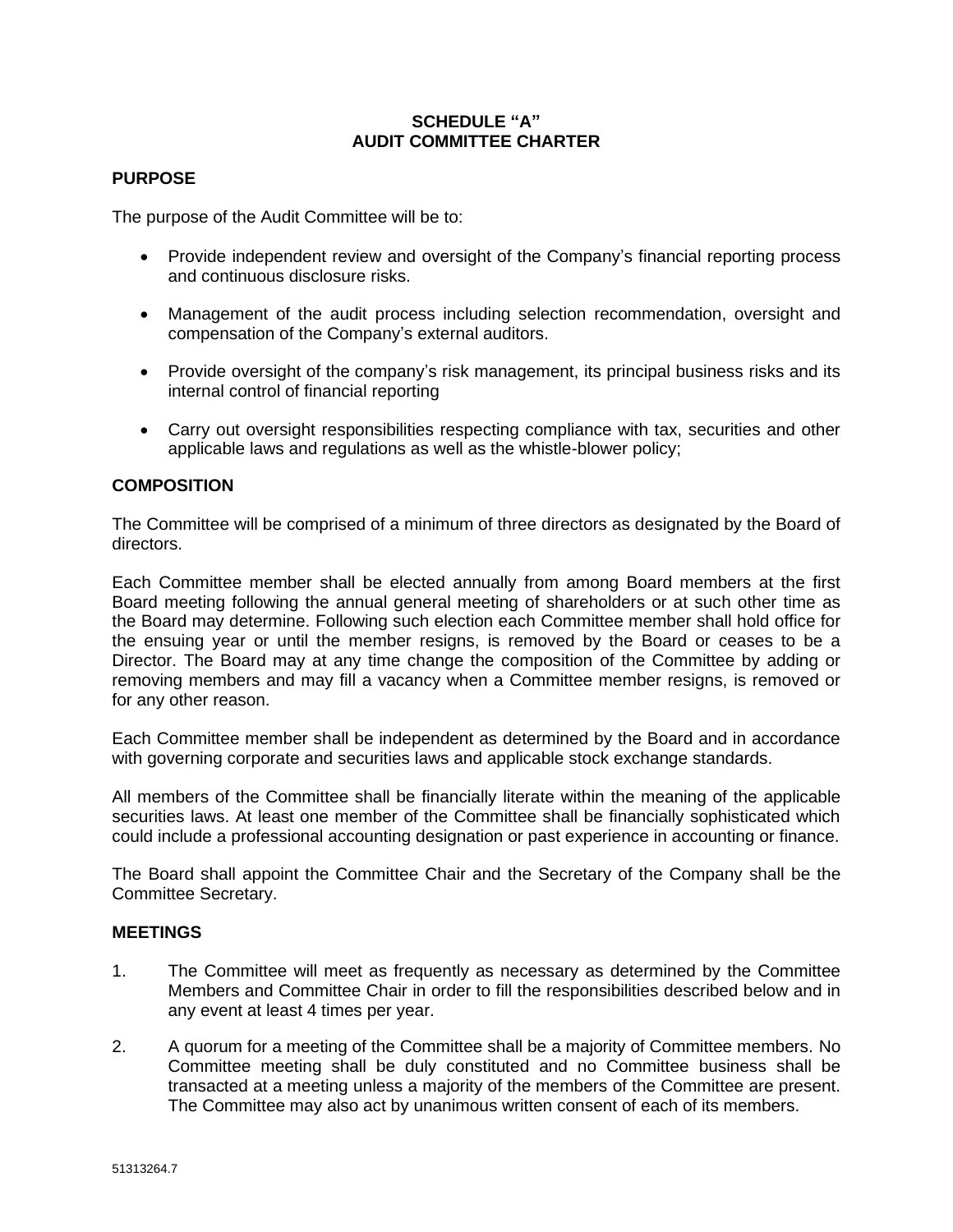- 3. Meeting Agendas will be prepared by the Chair and provided in advance to Committee members along with appropriate briefing materials.
- 4. The Chief Executive Officer shall be available to advise the Committee, shall receive notice of all Committee Meetings and may attend meetings at the invitation of the Committee Chair. Any Company Director may attend meetings at the Chair's invitation but may not vote and may not be included for the purposes of quorum requirement.
- 5. The proceedings at the Committee meetings will be recorded in minutes of the Committee and after each meeting, the Committee Chair shall report at the Board's next meeting or otherwise respecting the matters discussed, recommendations and resolutions made and actions taken at the Committee meeting.
- 6. The Committee may make such procedures and rules as it deems appropriate including rules relating to the holding of meetings in person, by telephone or, if consented to by other Committee members, through the use of any other communication medium which allows all members attending the meeting to hear each other.
- 7. The Committee may engage outside consultants to advice in matters relating to its mandate at the Company's expense, without the prior approval of the directors of the Company and after consultation with CEO.

# **CHAIR**

The Chair of the Committee shall have the duties and responsibilities set forth the Company's Position Description for Committee Chairs.

# **RESPONSIBILITIES AND DUTIES**

The Committee shall have the following responsibilities:

- 1. Review and update the Charter periodically.
- 2. Oversight of the Company's financial reporting process and continuous disclosure.
	- Review the Company's annual and quarterly financial statements and accompanying MD&A;
	- Review the annual budget process and adherence thereto;
	- Review the financial plan; and
	- Monitor financial information that is disseminated to the public or regulatory bodies.
- 3. Oversight of risk management and control.
	- Identify the principal business risks to the company;
	- Monitor financial statement risk;
	- Monitor the Company's investment policy; and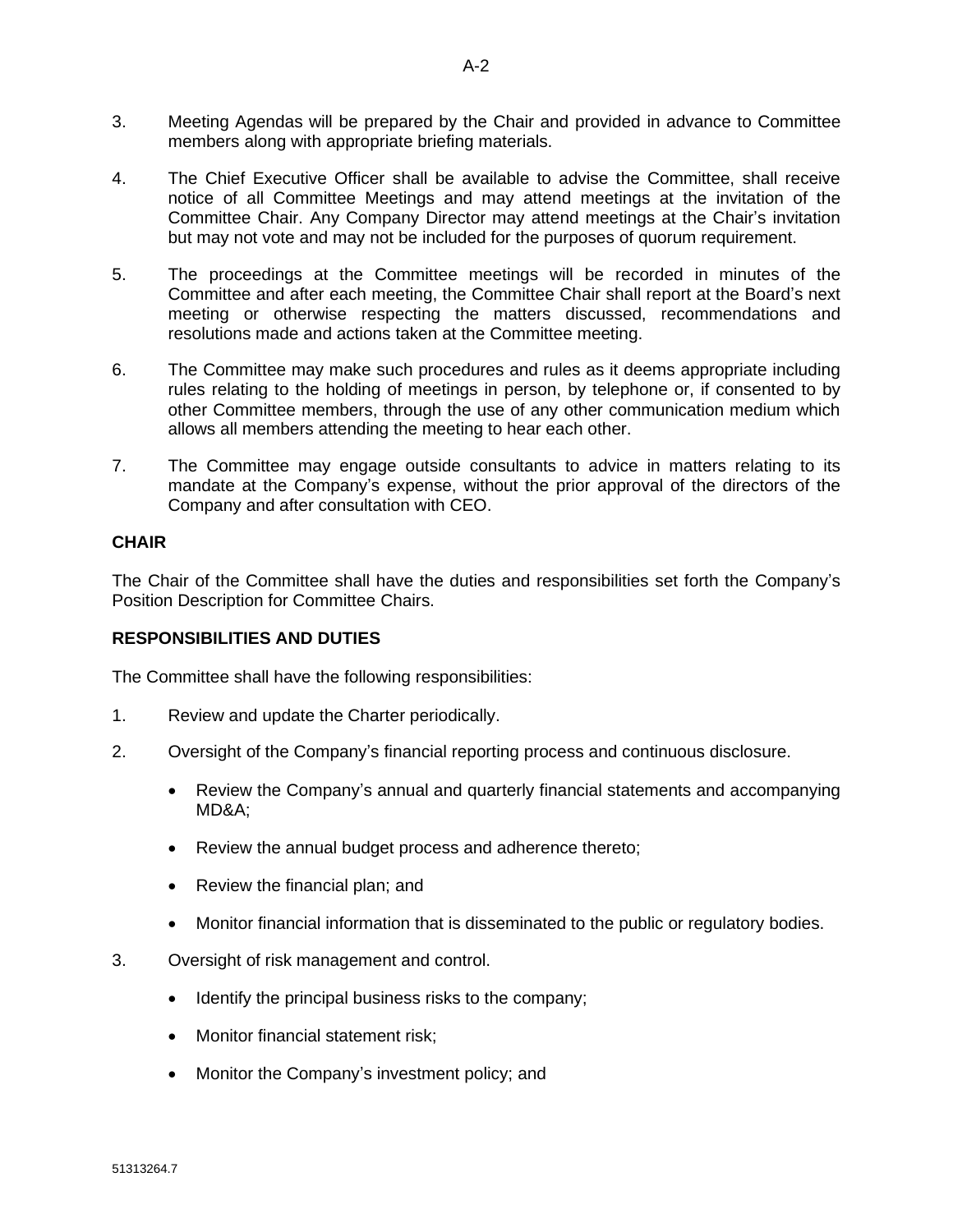- Monitor and review the company's risk management plan and cybersecurity.
- 4. Oversight of external audit activities
	- Review annually the performance of the external auditors;
	- Review and approve the Audit Plan and Engagement Letter as presented by the external auditors;
	- Confirm the independence of external auditors;
	- Meet with external auditors to review the results of the annual audit:
	- Review the compensation of external auditors;
	- Be advised of and approve any non-audit services provided by external auditors; and
	- Recommend to the Board the selection, and where applicable, the replacement of the external auditors nominated annually for shareholder approval.
- 5. Oversight of other responsibilities
	- Monitor compliance with tax and securities laws and regulations
	- Manage the Whistle Blowing function

| Original Approval  | 2012                   |
|--------------------|------------------------|
| <b>Last Review</b> | 2018                   |
| Approved by        | <b>Audit Committee</b> |

#### **AUDIT COMMITTEE CHAIR – POSITION DESCRIPTION**

The Chair of the Committee shall be principally responsible for overseeing the operations and affairs of the Committee and, in particular, will:

- 1. Schedule and settle the agenda for Committee meetings with input from other Committee members, the Chair of the Board of directors and management as appropriate;
- 2. Facilitate the timely, accurate and proper flow of information to and from the Committee and the Board;
- 3. Chair Committee meetings, including stimulating debate, providing adequate time for discussion of issues, facilitating consensus, encouraging full participation and discussion by individual members and confirming the clarity regarding decision making is reached and adequately recorded;
- 4. Hold in-camera sessions as part of Committee meetings;
- 5. Ensure that an appropriate system is in place to assess the performance of the Committee as a whole, the Committee's individual members and make recommendations for changes when appropriate;